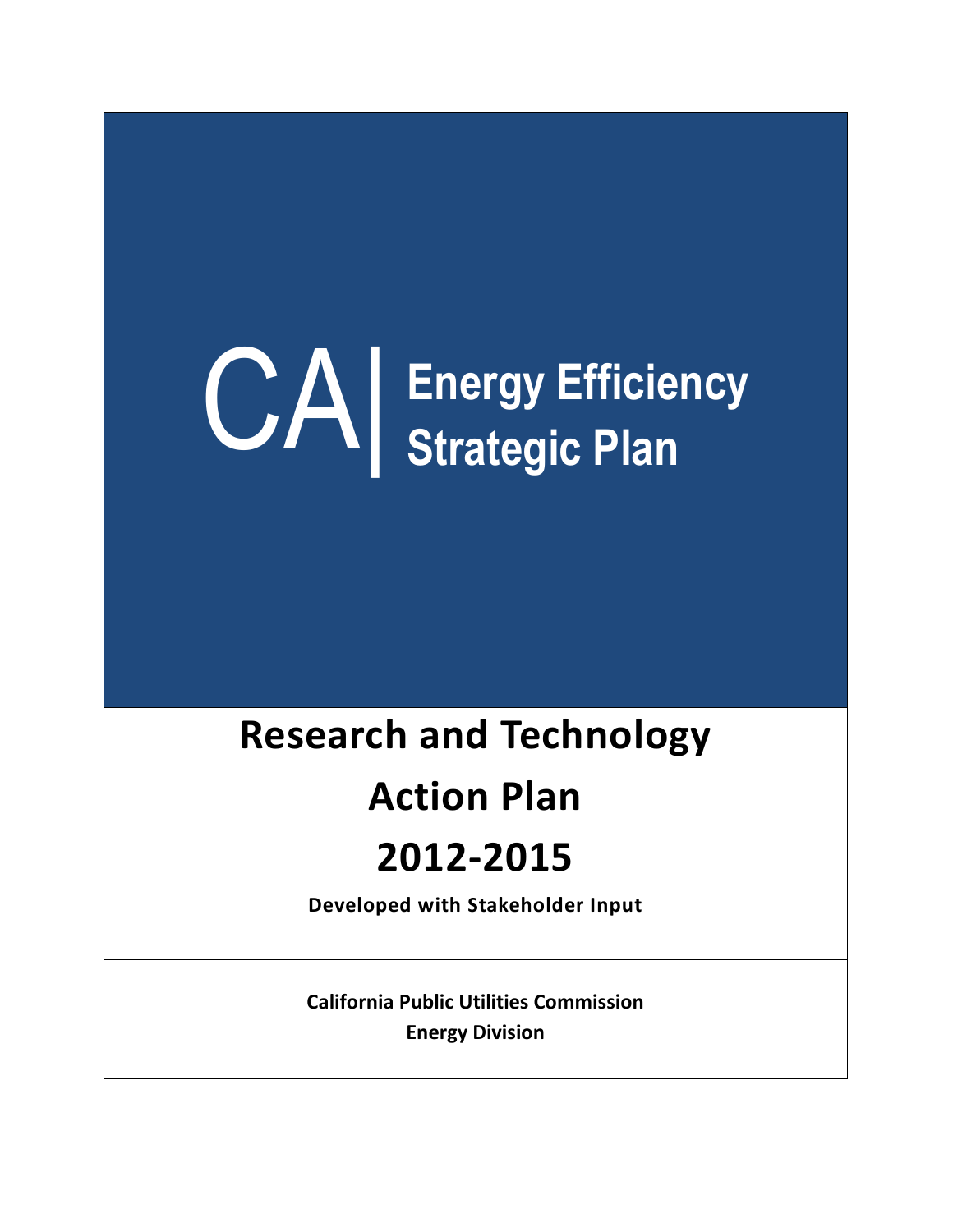

## **Acknowledgements**

The California Public Utilities Commission (CPUC), Energy Division would like to acknowledge the invaluable contributions of the stakeholders and participants of the public workshops held in Sacramento and San Francisco in July and November 2011, respectively, in providing the primary ideas that lead to the development of the strategies in this Action Plan. We note the list of workshop participants at the end of this document, and cite in particular the following individuals and entities for their valuable contribution in providing comments and feedback toward their specific topic area expertise.

#### **Integrated Building Design and Operations Chapter**

Rick Diamond, LBNL Mary Anne Piette, LBNL Steve Selkowitz, LBNL

#### **Market Intelligence Chapter**

Ed Vine, CIEE Ben Finkelor, UC Davis Nicole Biggart, UC Davis Claudia Barriga UC Davis Chris Hammer, Sustainable Design + Behavior

#### **Plug Loads Chapter**

G P Li, UCI CalPlug Pierre Delforge, NRDC NBI staff

#### **Advanced HVAC Technologies Chapter**

Kristin Heinemeier, WCEC Dale Gustavson, WHPA WHPA staff Robert Wilkens, Danfoss Ryohei Hinokuma, Daikin

#### **Overall Coordination of Content**

Ayat Osman and Paula Gruendling, Energy Division, CPUC Beth Chambers, Energy Research Development Division, California Energy Commission Smita Gupta, Itron (consultant to Energy Division, CPUC)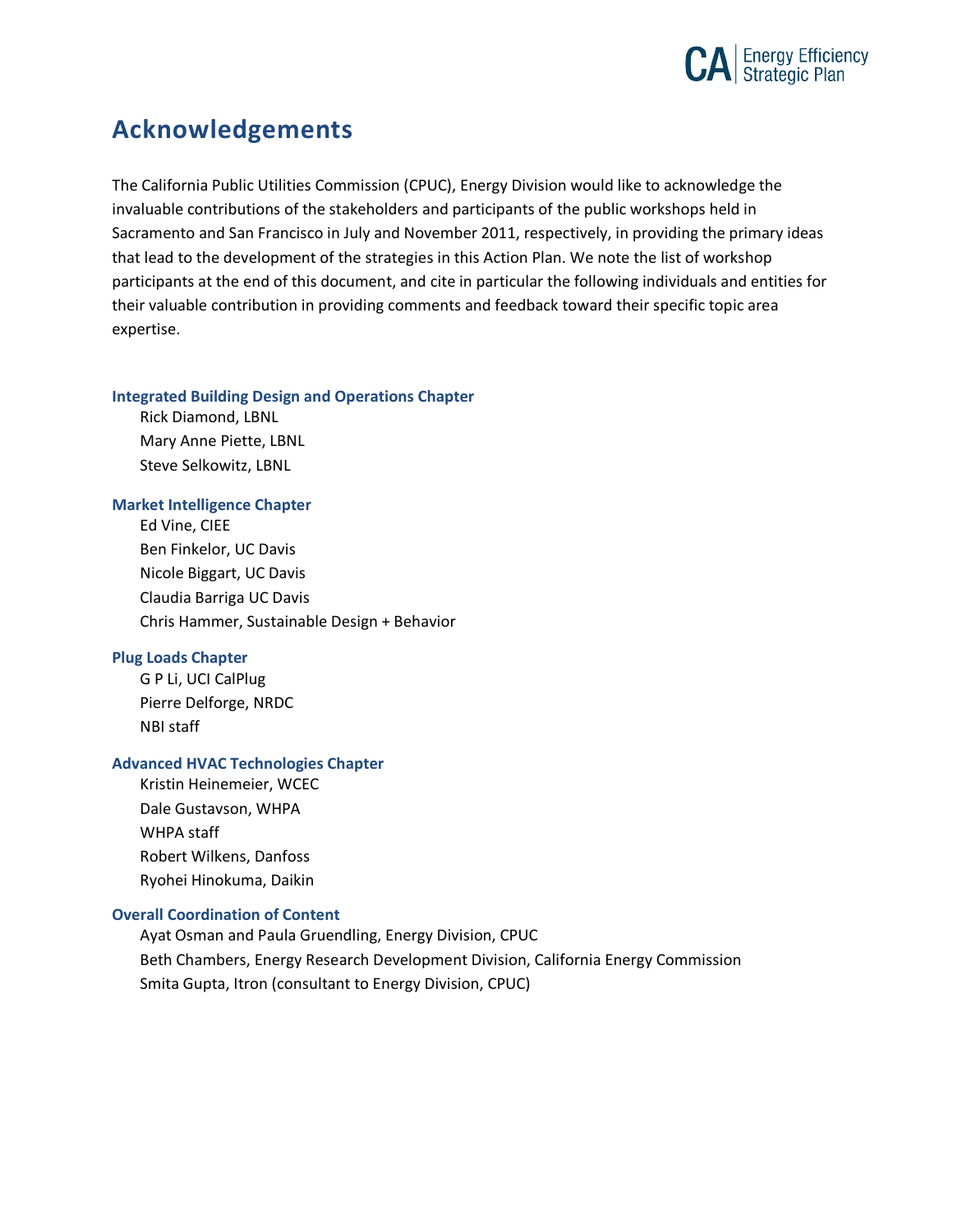

## **Disclaimer**

This report was prepared by staff of the Energy Division, California Public Utilities Commission (CPUC) and the Energy Research and Development Division, California Energy Commission. It does not necessarily represent the views of the CPUC, the Energy Commission, its employees, or the State of California. The CPUC, the Energy Commission, the State of California, its employees, contractors, and subcontractors make no warrant, express or implied, and assume no legal liability for the information in this report; nor does any party represent that the uses of this information will not infringe upon privately owned rights. This report has not been approved or disapproved by the CPUC or the Energy Commission, nor has the CPUC or the Energy Commission passed upon the accuracy or adequacy of the information in this report.

This Research and Technology (R&T) Action Plan was prepared in response to the goals and strategies of the California Energy Efficiency Strategic Plan and does not necessarily reflect the investment or strategic plans for the Electric Program Investment Charge (EPIC), AB 758, or any other programs at the California Energy Commission. As the Strategic Plan and EPIC have many comparable goals, some strategies and actions may be similar. The California Energy Commission staff will continue to work collaboratively with the CPUC staff and others to maximize synergies on the strategies and actions contained in this Action Plan.

# **Action Plan Funding**

The key initiatives in this Action Plan represent what stakeholders have prioritized as those that will result in direct or indirect energy savings to help achieve the state's energy policy goals. However, these initiatives are not mandated and do not have any set aside funding earmarked for execution at this time. Possible funding sources for work on these initiatives may come from investor-owned utility (IOU) programs, publicly owned utility (POU) programs, state and federal government programs, publicprivate partnerships and other potential sources.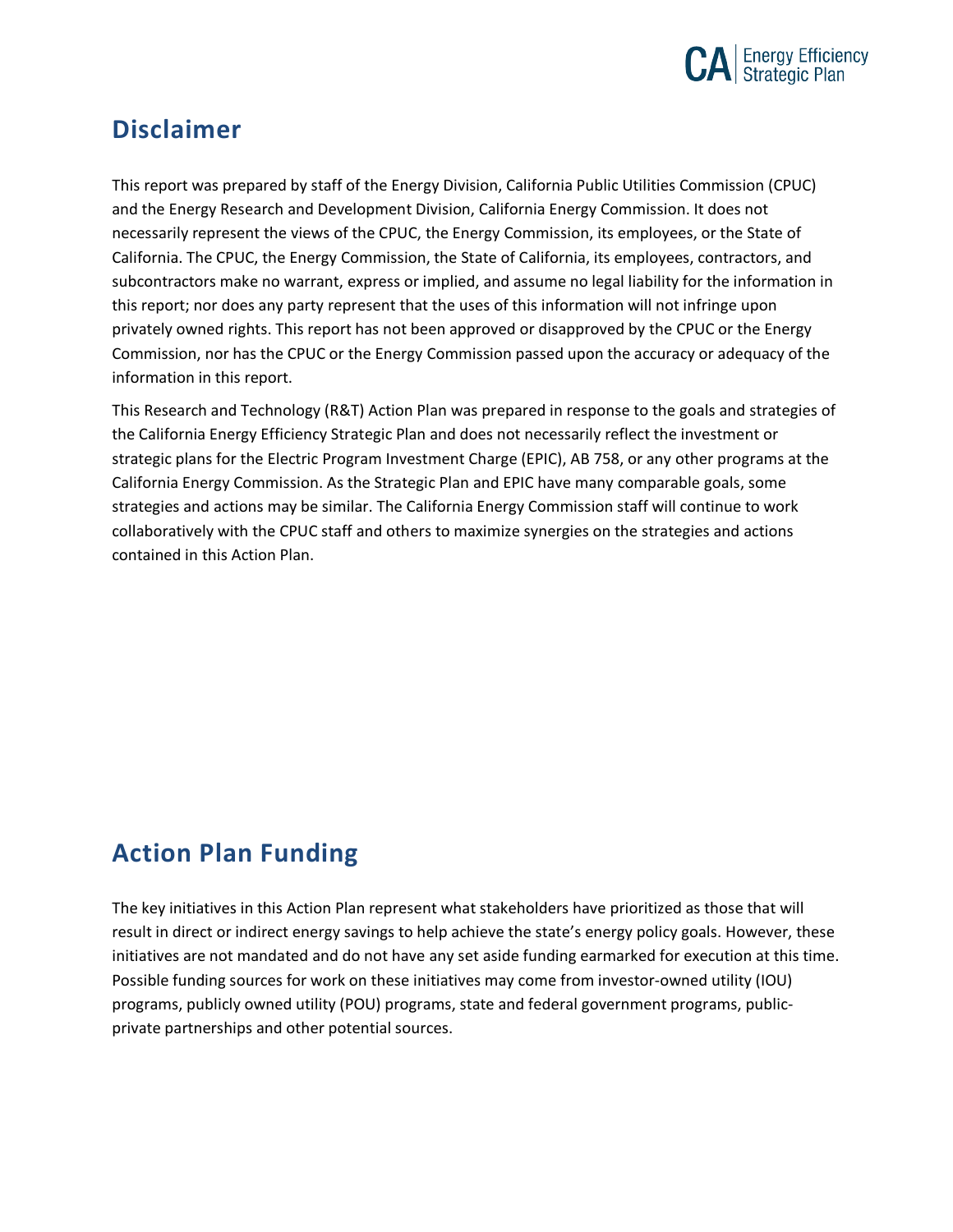

# **Abbreviations and Acronyms**

| <b>ANSI</b>  | American National Standards Institute                                     |
|--------------|---------------------------------------------------------------------------|
| ASHRAE       | American Society of Heating, Refrigerating and Air Conditioning Engineers |
| <b>ASTM</b>  | American Society for Testing and Materials                                |
| <b>BBEES</b> | <b>Big Bold Energy Efficiency Strategies</b>                              |
| <b>BEM</b>   | <b>Building Energy Model</b>                                              |
| BIM          | <b>Building Information Model</b>                                         |
| <b>CBE</b>   | Center for the Built Environment                                          |
| <b>CBSM</b>  | <b>Community Based Social Marketing</b>                                   |
| <b>CEC</b>   | California Energy Commission (Energy Commission)                          |
| <b>CEIC</b>  | California Energy Investment Center                                       |
| <b>CIEE</b>  | California Institute for Energy and the Environment                       |
| <b>CLTC</b>  | California Lighting Technology Center                                     |
| <b>CEESP</b> | California Energy Efficiency Strategic Plan (Strategic Plan)              |
| CPUC/ED      | California Public Utilities Commission/ Energy Division                   |
| <b>CSI</b>   | California Solar Initiative                                               |
| DG           | <b>Distributed Generation</b>                                             |
| <b>DOE</b>   | Department of Energy                                                      |
| <b>DR</b>    | Demand Response                                                           |
| <b>DRRC</b>  | Demand Response Research Center                                           |
| EE           | <b>Energy Efficiency</b>                                                  |
| EM&V         | Evaluation, Measurement, & Verification                                   |
| <b>EPIC</b>  | Electric Program Investment Charge                                        |
| <b>EPRI</b>  | <b>Electric Power Research Institute</b>                                  |
| ERDD         | <b>Energy Research and Development Division</b>                           |
| ES           | <b>Energy Storage</b>                                                     |
| <b>ETP</b>   | <b>Emerging Technologies Program</b>                                      |
| <b>GE</b>    | <b>General Electric</b>                                                   |
| <b>HP</b>    | <b>Hewlett Packard</b>                                                    |
| <b>HVAC</b>  | Heating, Ventilation, and Air Conditioning                                |
| IBD&O        | Integrated Building Design and Operation                                  |
| IOU          | <b>Investor Owned Utility</b>                                             |
| <b>LBNL</b>  | Lawrence Berkeley National Laboratory                                     |
| <b>NBI</b>   | New Buildings Institute                                                   |
| PG&E         | Pacific Gas and Electric (IOU)                                            |
| <b>PGC</b>   | <b>Public Goods Charge</b>                                                |
| <b>PIER</b>  | Pubic Interest Energy Research                                            |
| <b>PMP</b>   | Performance Metric Protocol                                               |
| POU          | <b>Publically Owned Utility</b>                                           |
| PV           | Photovoltaic                                                              |
| R&T          | <b>Research and Technology</b>                                            |
| RD&D         | Research, Development and Demonstration                                   |
| RDD&D        | Research, Development, Demonstration and Deployment                       |
| <b>RESCO</b> | Renewable Energy Secure Communities                                       |
| <b>SCE</b>   | Southern California Edison (IOU)                                          |
| SDG&E        | San Diego Gas and Electric (IOU)                                          |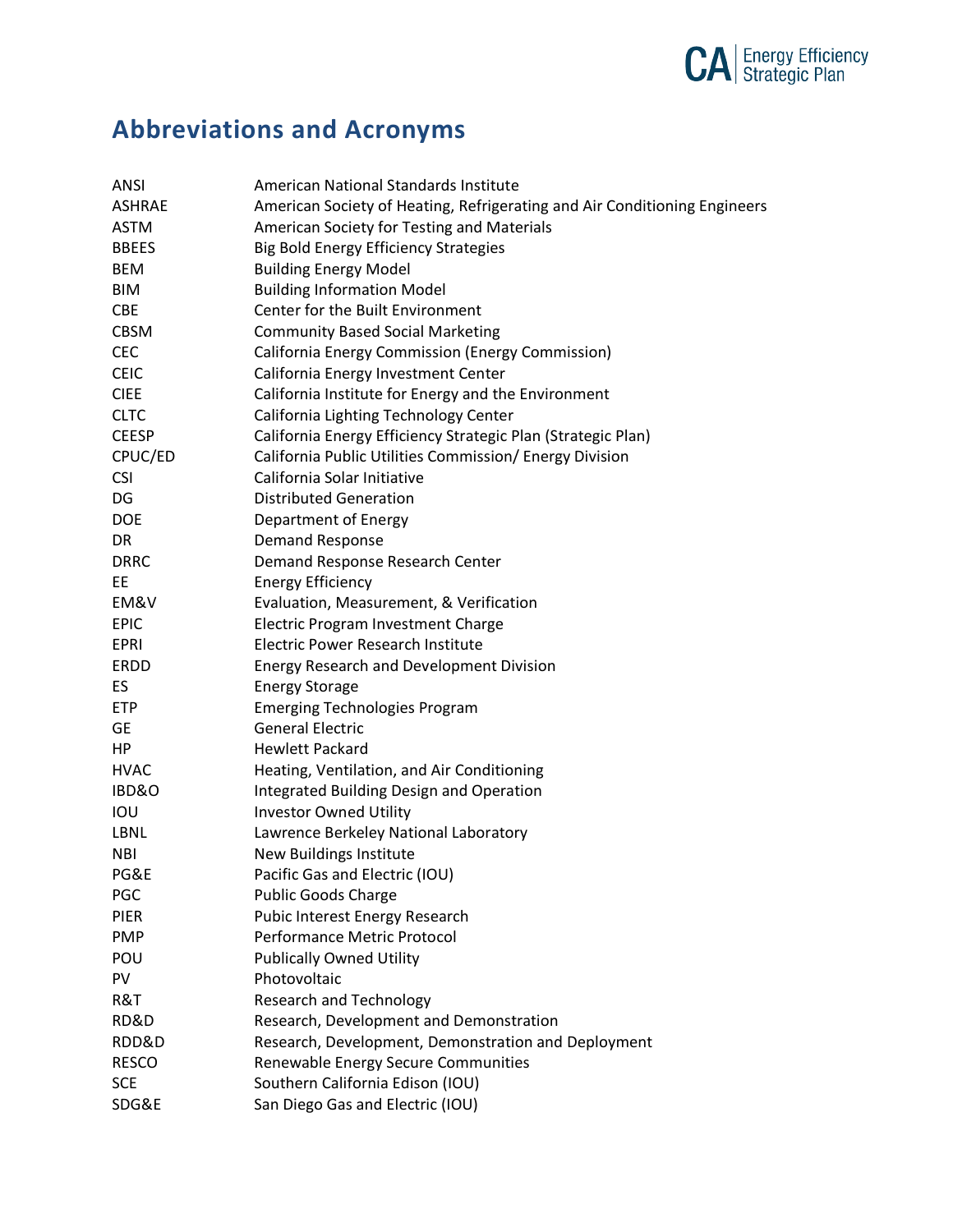

| <b>SMUD</b> | Sacramento Municipal Utility District (POU)    |
|-------------|------------------------------------------------|
| SoCal Gas   | Southern California Gas (IOU)                  |
| <b>TRIO</b> | Technology Resource Incubator Outreach Program |
| TRIP        | Technology Resource Incubator Program          |
| <b>WCEC</b> | <b>Western Cooling Efficiency Center</b>       |
| <b>WHPA</b> | Western HVAC Performance Alliance              |
| ZNE         | Zero Net Energy                                |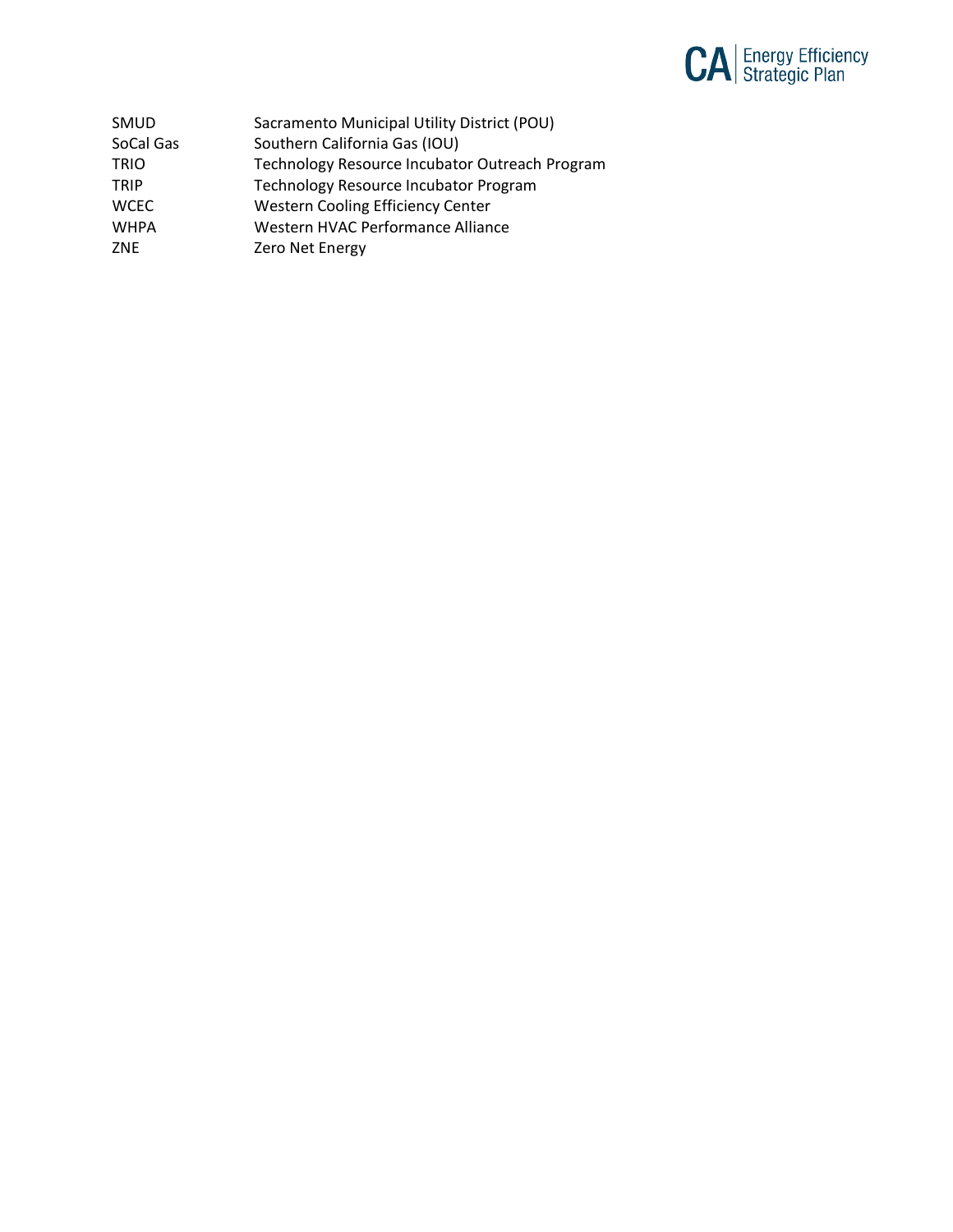

# **Table of Contents**

| 1.   |  |
|------|--|
| 1.1. |  |
| 1.2. |  |
| 1.3. |  |
| 1.4. |  |
| 2.   |  |
| 2.1. |  |
| 2.2. |  |
| 2.3. |  |
| 2.4. |  |
| 2.5. |  |
| 2.6. |  |
| 2.7. |  |
| 3.   |  |
| 3.1. |  |
| 3.2. |  |
| 3.3. |  |
| 3.4. |  |
| 3.5. |  |
| 3.6. |  |
| 4.   |  |
| 4.1. |  |
| 4.2. |  |
| 4.3. |  |
| 4.4. |  |
| 4.5. |  |
| 4.6. |  |
| 5.   |  |
| 5.1. |  |
| 5.2. |  |
| 5.3. |  |
| 5.4. |  |
| 5.5. |  |
| 5.6. |  |
| 5.7. |  |
|      |  |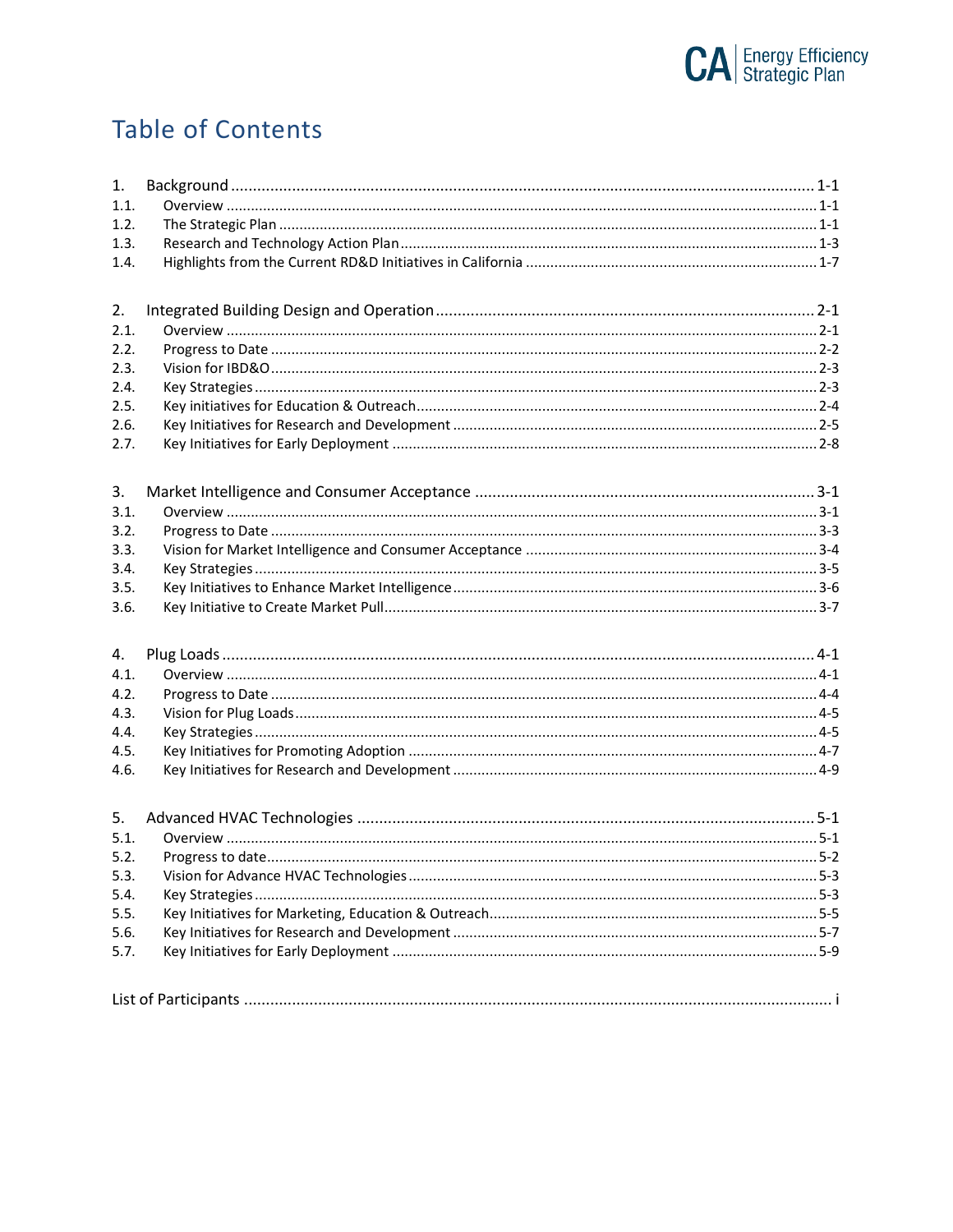

## <span id="page-6-0"></span>**1. BACKGROUND**

### <span id="page-6-1"></span>**1.1. Overview**

This Research and Technology (R&T) Action Plan was developed through a coordinated effort between staff from the California Public Utilities Commission's (CPUC), Energy Division, California Energy Commission (Energy Commission), Energy Research and Development Division, key research organizations, market actors and stakeholders. The R&T Action Plan was designed to help guide the research, development, demonstration, and/or deployment (RDD&D) initiatives to achieve the goals described in the California Energy Efficiency Strategic Plan (Strategic Plan).

*"Technology advancement related to energy use and demand will match—or even eclipse—the consumer electronics industry in innovation, time to market, and consumer acceptance." (California Energy Efficiency Strategic Plan, page 79)*

This plan does not discuss or cover all research and technology activities that would be required to achieve the zero net energy goals and strategies of the California Energy Efficiency Strategic

Plan. This Action Plan highlights recommendations from the participating stakeholders who identified areas they considered in need of additional emphasis or activities that would support technology in reaching zero net energy goals.

### <span id="page-6-2"></span>**1.2. The Strategic Plan**

Published in 2008, the Strategic Plan outlines goals and strategies for key market sectors (commercial, residential, industrial and agricultural, etc.) and crosscutting initiatives (e.g., heating, ventilation, and airconditioning (HVAC), lighting, codes and standards, and research and technology). $1$  To reduce barriers to the adoption of efficiency measures (to the point where publicly-funded intervention is no longer appropriate or necessary), the Strategic Plan embraces four specific programmatic goals, known as the Big Bold Energy Efficiency Strategies or "BBEES," as set forth in CPUC Decision 07-10-032 and Decision 07-1[2](#page-6-4)-051.<sup>2</sup> This focus on market transformation and recognition that deep energy savings can only be achieved through a common vision and coordinated efforts of both utility and non-utility entities is the fundamental point of departure for the Strategic Plan.

<span id="page-6-4"></span> $<sup>2</sup>$  Ibid, p. 4.</sup>

<span id="page-6-3"></span> $1$  CPUC (Sep 2008), Table of Contents.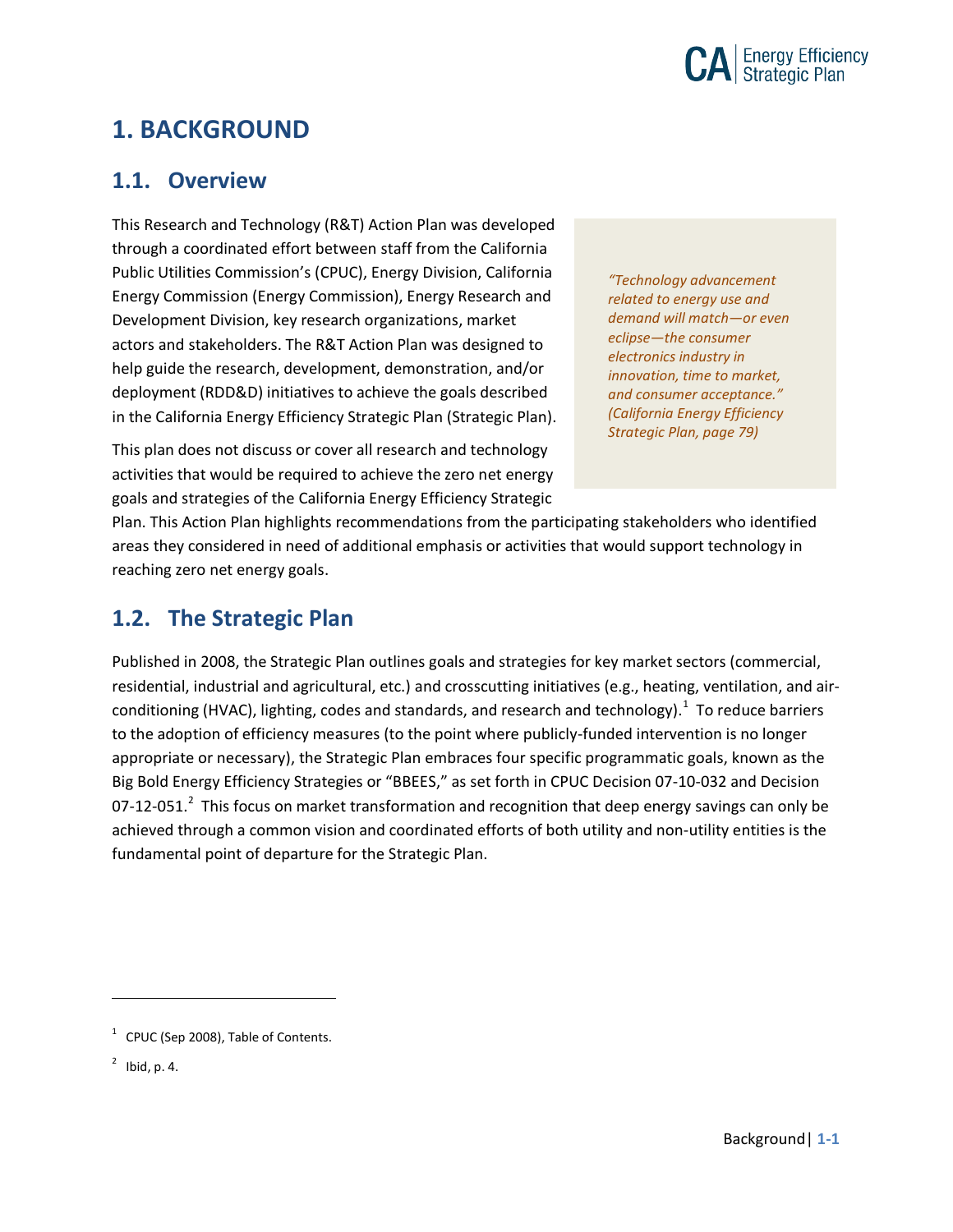

In theory, ratepayer funded efficiency programs over time have been designed to encourage suppliers, manufacturers, designers, researchers, and others, to provide efficiency products or services to "push" the market, or to encourage consumers and end-users to buy or use these products or services to "pull" the market. These rebates and other energy efficiency programs should aim to increase the market penetration of energy efficiency products and practices so that they become sustainable in the market without the need for further incentives or ratepayer subsidies. When appropriate, such measures and practices could then be incorporated into building codes and appliance standards.

Emerging technology programs are recognized as part of key market transformation activities that rely on RDD&D to move energy-efficient products and developments from the laboratory

#### *RESEARCH & TECHNOLOGY CEESP GOAL ONE*

*Refocus utility and Energy Commission energy efficiency research and technology support to create demand pull and set the research agenda for both incremental and game-changing energy efficiency technology innovations.*

#### *GOAL ONE RESULTS:*

*Ratepayer-funded R&D programs will explicitly support widely applicable whole-building improvement, lighting, and plug load solutions envisioned in this Plan and will be used to leverage other private and public funds for the deployment of new technologies.*

into the commercial marketplace. These programs help technologies to overcome the technical and economic "valleys of death" through demonstrations in actual facilities to monitor and verify energy savings and benefits.

#### *Big Bold Energy Efficiency Strategies*

- *All new residential construction in California will be zero net energy by 2020.*
- *All new commercial construction in California will be zero net energy by 2030.*
- *Heating, Ventilation, and Air Conditioning (HVAC) will be transformed to ensure that its energy performance is optimal for California's climate.*
- *All eligible low-income customers will be given the opportunity to participate in the lowincome energy efficiency program by 2020.*

As part of the Plan's efforts to achieve the BBEES, innovations in a range of technologies, services and even philosophies in program design are required. Achieving the goals in the Strategic Plan requires active engagement and contribution from stakeholders in the RDD&D community and is beyond the scope and participation of the existing ratepayer-supported investor-owned utilities (IOUs) programs.

The Strategic Plan is a policy-oriented document that sets forth leadership and vision. The Research and Technology Chapter (Chapter 11) of the Strategic Plan provides strategies to meet the BBEES using emerging technologies and RD&D. This Research and Technology Action Plan identifies the actions needed to accomplish these strategies, is crosscutting, and addresses technology advancement in several market sectors and end-uses. This plan helps the broader California RDD&D community proceed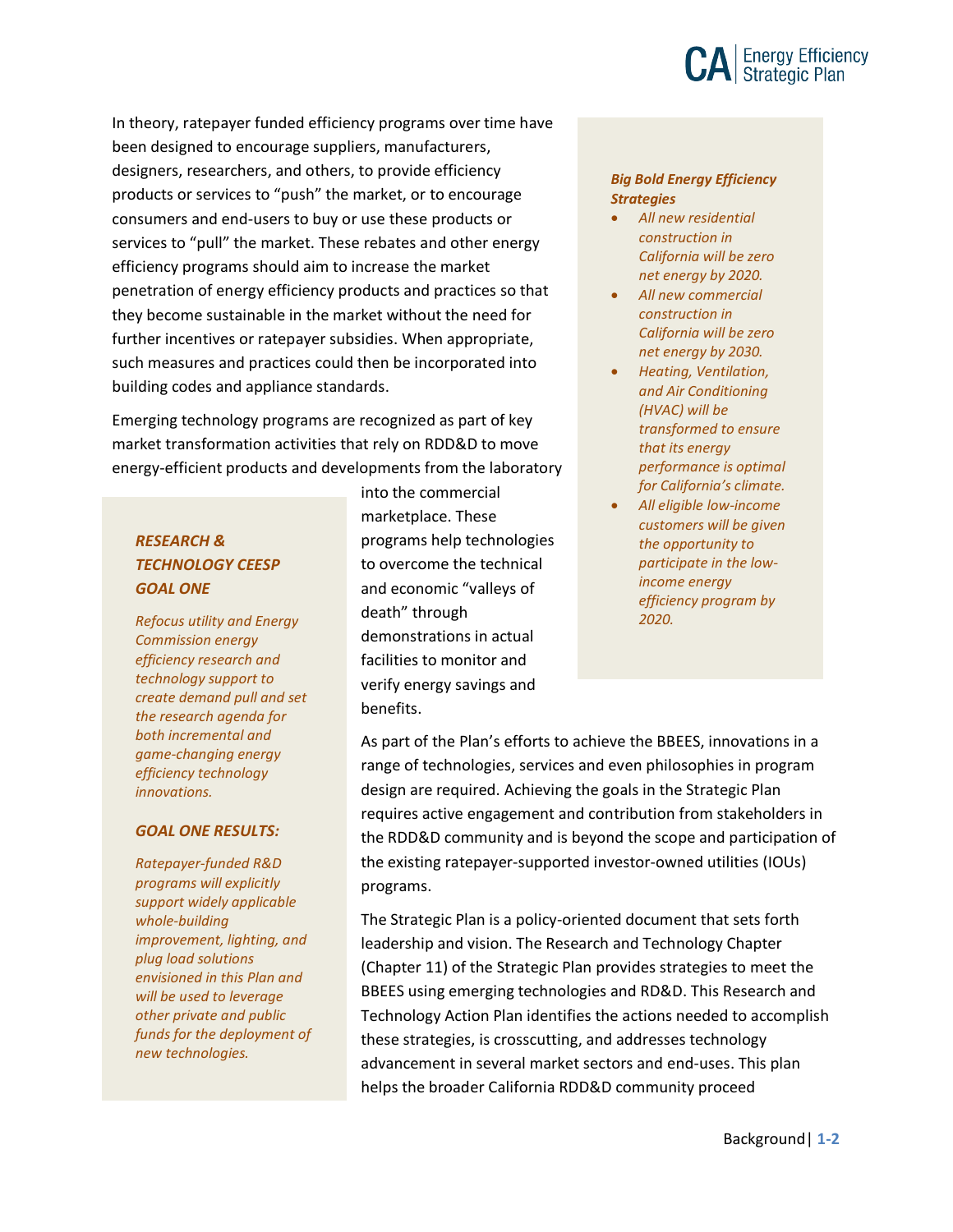

systematically toward achieving the Strategic Plan's vision, but it also provides meaningful engagement and collaboration for stakeholders and key regulatory and non-regulatory entities.

### <span id="page-8-0"></span>**1.3. Research and Technology Action Plan**

The content and scope of this plan represents the input obtained from three publicly noticed workshops. The first one-day workshop was held in July 2011, at the Energy Commission in Sacramento, and a two-day workshop was held November 2011, at the CPUC in San Francisco.

During these workshops, participants developed actions designed to meet the two goals of the R&T chapter of the Strategic Plan, which are described in the Research and Technology Chapter of the Strategic Plan.

Every effort has been made to accurately represent the intent and contributions of the stakeholders who participated in the workshops and during the development of this Action Plan. During the workshops, volunteers were solicited (initiative leads) to ensure that the actions and initiatives identified in the plan are implemented and future efforts are achieved with a unified vision across the key organizations and initiatives.

As a result of these workshops, several collaborative groups were

envisioned. Going forward, these groups will potentially provide a forum where stakeholders can guide the research agenda, assist policymakers and other stakeholders to leverage funding, prioritize and pursue current and future RDD&D initiatives to achieve the market transformation<sup>[3](#page-8-1)</sup> goals envisioned in the Strategic Plan.

#### **Prioritized Strategies**

 $\overline{a}$ 

The R&T Action Plan is designed to identify key initiatives and timeline (2013-2015), to address these goals. These key initiatives are prioritized based on the current critical RDD&D needs to help achieve the BBEES goals.

#### *RESEARCH & TECHNOLOGY CEESP GOAL TWO*

*Conduct targeted emerging technologies R&D to support the Big, Bold Energy Efficiency Strategies and integrated energy solutions goals.*

#### *GOAL TWO RESULTS:*

*Profound improvement in equipment efficiency as well as new building materials and designs aimed at achieving more efficiency from new buildings than technically feasible today, and necessary to achieve Zero Net Energy and hot/dry climate HVAC outcomes.*

<span id="page-8-1"></span> $3$  Market transformation is long-lasting, sustainable changes in the structure or functioning of a market achieved by reducing barriers to the adoption of energy efficiency measures to the point where continuation of the same publicly-funded intervention is no longer appropriate in that specific market. Market transformation includes promoting one set of efficient technologies, processes or building design approaches until they are adopted into codes and standards (or otherwise substantially adopted by the market), while also moving forward to bring the next generation of even more efficient technologies, processes or design solutions to the market. (Decision D0909047 p. 88-89)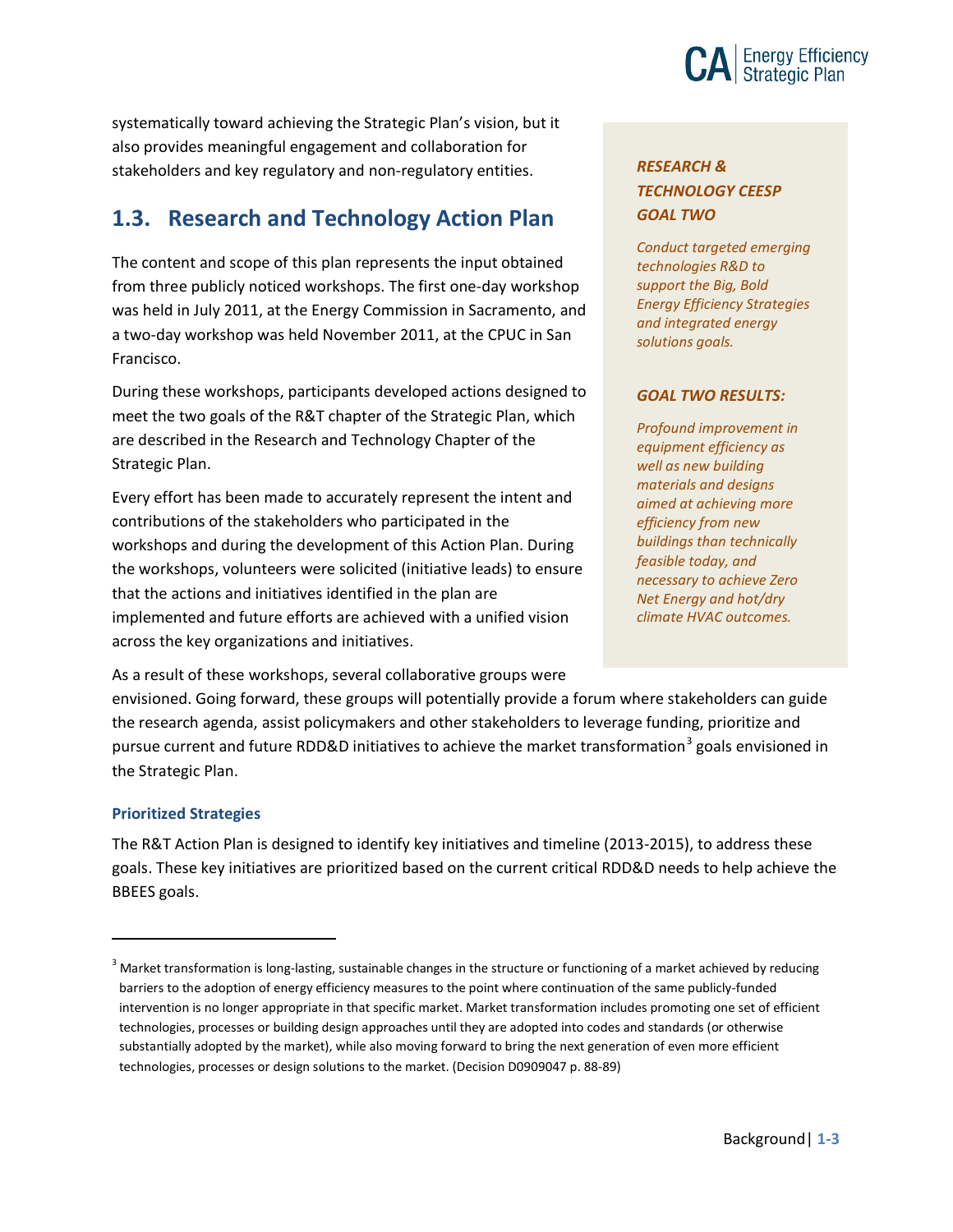

#### **R&T Action Plan Approach**

The R&T Action Plan consists of four main chapters:

- 1. Integrated Building Design and Operation
- 2. Market Intelligence and Consumer Acceptance
- 3. Plug Loads
- 4. Advanced HVAC Technologies

These four areas were identified by stakeholders during the July and November workshops as high priority research areas. Though HVAC and Plug Loads are addressed in the HVAC Action Plan and the Commercial Zero Net Energy (ZNE) Action Plan, the Integrated Building Design and Market Intelligence aspects were missing focused attention and coordinated efforts. Therefore, the R&T Action Plan includes strategies and initiatives that target these areas.



#### **Figure 1: Conceptual overlap of the topic areas**

 $\overline{a}$ 

Each of chapters on Integrated Building Design and Operations and Market Intelligence and Consumer Behavior, includes a visionary statement reflecting the comments from stakeholders to guide the current and future activities in plug loads and advanced HVAC technologies. In addition, each of these chapters outlines **Key Strategies**[4](#page-9-0) that were developed to address the two goals of the R&T chapter of the Strategic Plan. Under each key strategy is a number of **Key Initiatives** that were developed to

<span id="page-9-0"></span> $4$  Note that the strategies included in this document are distinct from those outlined in the Strategic Plan Chapter. The strategies in this action plan are specific to each chapter and were developed by the Action Plan authors.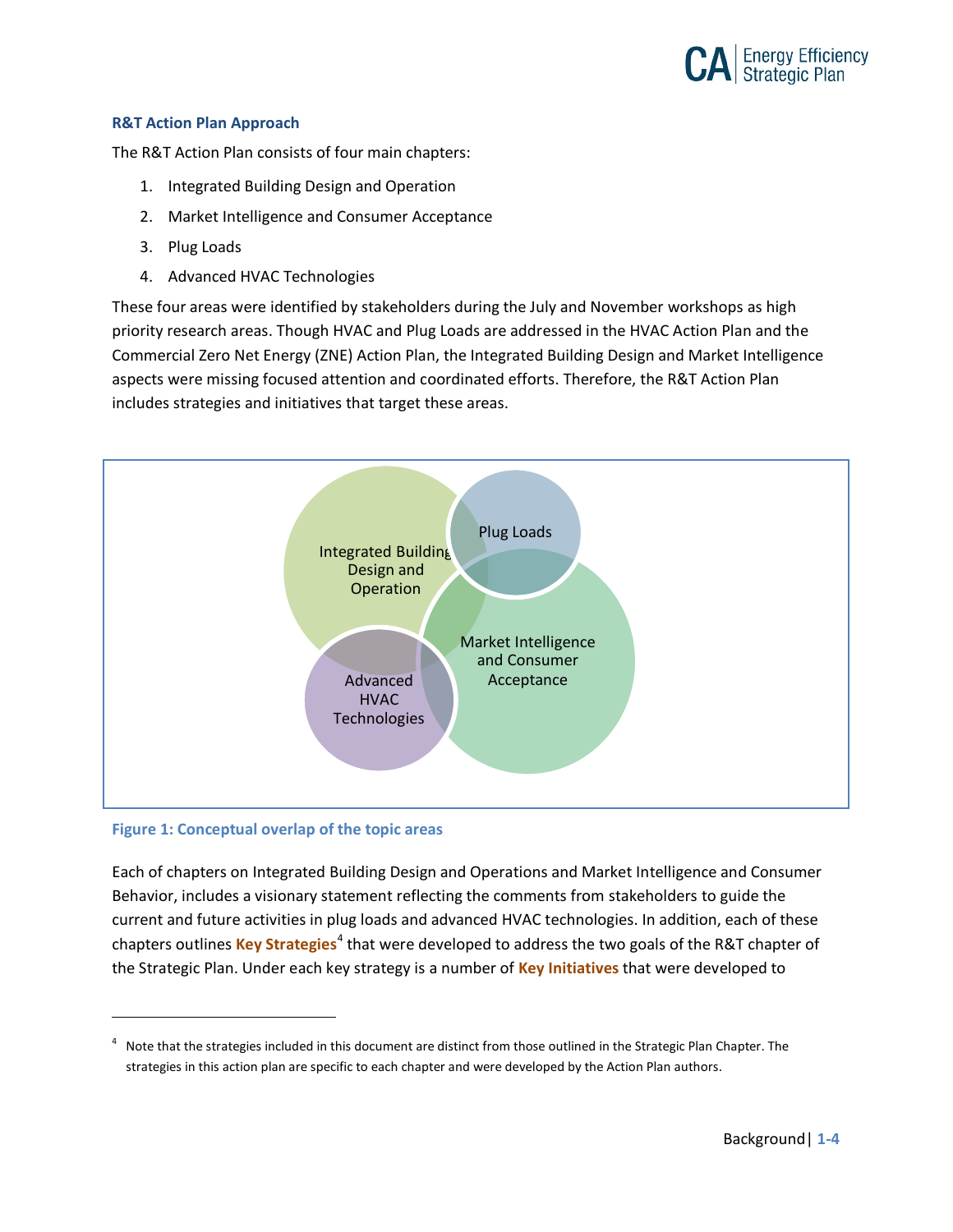

implement the actions required to advance the goals of the plan. For each initiative, potential **initiative leaders**[5](#page-10-0) were identified to either implement and/or oversee the implementation of these activities.

#### **R&T Implementation Plan: Near term (2013-2015**)

California's energy efficiency goals require substantial changes in the technology advancement cycle including technology research and development, demonstration, deployment as well as marketing, education and outreach. The success of the implementation of this plan relies on harnessing the collective efforts and contributions of private market forces as well as regulatory-directed efforts (ratepayer funded R&D and energy efficiency and demand response programs).

Multiple collaborative, consortiums, and working groups have been envisioned as the result of stakeholder participation in the development of this plan. The formation of these working groups will potentially secure leadership from private industries and companies, governmental agencies, utilities and others needed to ensure a successful and sustained effort toward the implementation of the initiatives contained in this Action Plan. The newly envisioned working groups include:

- Consortium for Integrated Building Design and Operation
- Collaborative for Market Intelligence on Energy Efficiency
- Collaborative for Plug Loads
- Working Group for Advanced HVAC Technologies (under WHPA)

These working groups will meet as appropriate (quarterly or annually), with the CPUC/ED to provide update and progress on the initiatives taken on by the charter of these groups.

#### **Critical Success Factors**

- **Statewide Integration and Coordination**: Working groups must convene on a regular basis to ensure coordination among the stakeholders, report on the implementation and progress of the initiatives and share knowledge and lessons learned.
- **Financial Viability**: Cross-stakeholder consensus on the importance of RD&D initiatives needed to advance the ZNE goals and the need to secure stable long-term funding and leveraging of resources.
- **Robust RD&D Agenda**: There is a need for targeted collective efforts to establish and pursue a robust research agenda to steer the activities toward achieving the ZNE goals.
- **Track and Report on Progress**: The successful advancement of the visions contained in this plan will require timely execution of the initiatives, commitment and leadership of the stakeholders and continuous monitoring and reporting of progress toward achievement of the goals.

<span id="page-10-0"></span><sup>&</sup>lt;sup>5</sup> Note that initiative leads are entities responsible for either directly implementing and/or overseeing the implementation of an initiative. These leads have either volunteered and/or are already working on some aspects of the action plan as part of their professional work.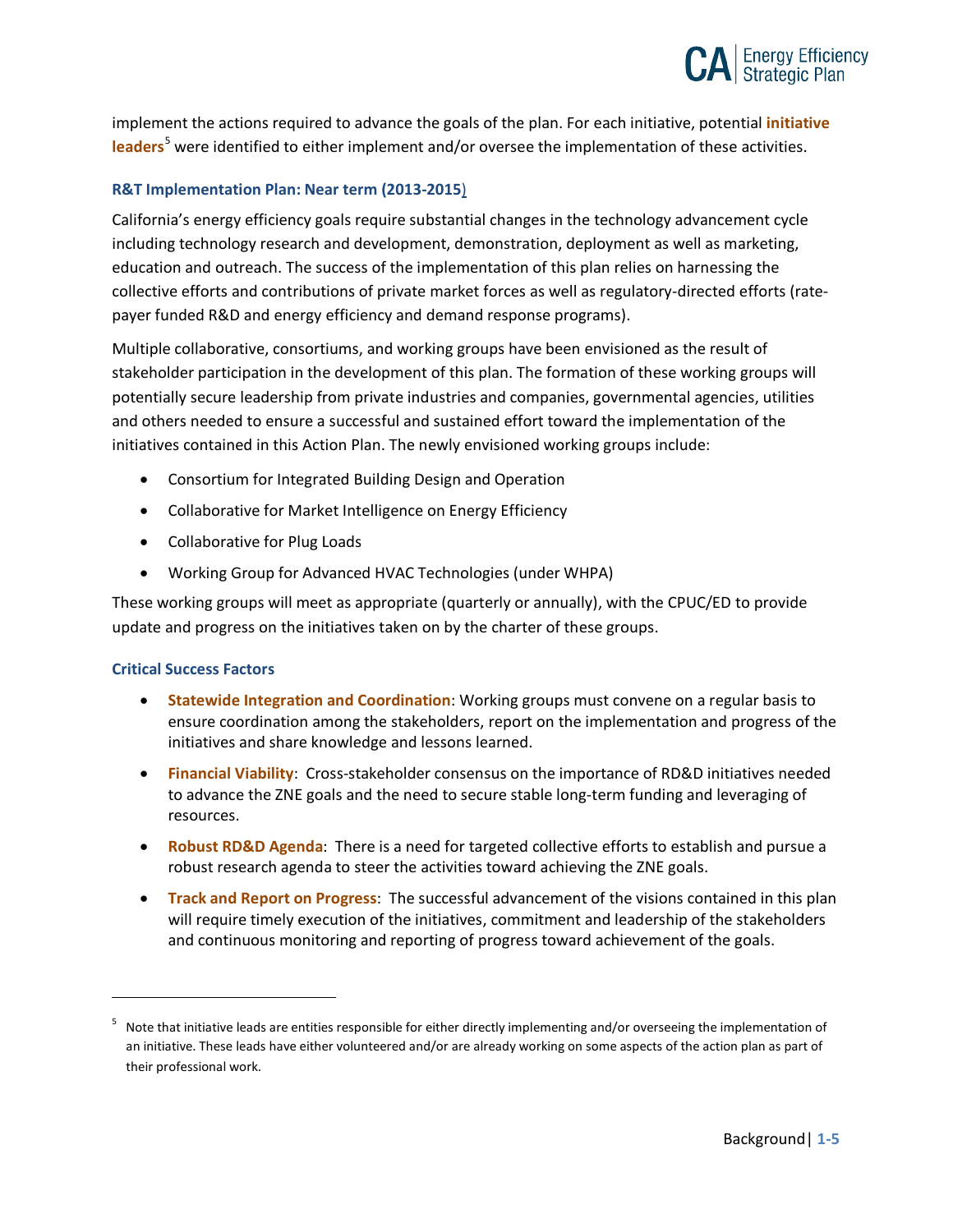

- **Short-term Outcomes**: The success of the plan depends on meeting the various key initiatives within the established timeline.
- **Long-term Outcomes:** The visions in the Action Plan are aggressive goals and ultimately must be achieved to meet the market transformation goals of the Strategic Plan.

#### **Priorities for the Future**

Continuous and stable funding of research, development, demonstration and deployment of advanced energy efficient technologies, strategies, tools and models are critical to achieving advancement toward the ZNE goals of the Strategic Plan. Some suggested initiatives for future consideration include:

- Develop a roadmap to identify technological gaps where future financing should be targeted to support Strategic Plan goals.
- Develop a financing program for new/emerging technologies with proven energy savings that involves grants, rebates, or low or no interest loans depending on the maturity of the technology.
- Expand federal and private support for new/emerging technology integration with California initiative through leveraging of funds, advocacy or other actions.
- Explore the California Energy Investment Center (CEIC)<sup>[6](#page-11-0)</sup> as a possible model to replicate.
- Examine the development of layered utility tariff structures and incentives for technologies that provide both energy efficiency (EE) and demand response (DR) benefits and that can financially reward both builder and consumer.
- Create a venue/forum that brings key RD&D participants together with the financial sector to share opportunities, best practices, funding options, and lessons learned (e.g., CalTech Open).
- Develop best practice guides to maximize energy efficiency for those who manage large buildings and highly energy efficient buildings.
- Explain issues around obtaining loans for commercial and residential buildings that are tied to energy use as a precursor to use with underwriters, specifically pertaining to general energy efficiency improvements.
- Develop new approaches for existing building upgrade market transformation targeted by AB 758.
- Conduct technology assessments to determine potential energy savings, projected costs, market size, technical and economic potential, and consumer acceptance.
- Develop integrated metrics and specifications to verify energy savings and benefits for end-use system performance and not just individual components for both residential and commercial buildings.
- Collaborate with manufacturers in new ambitious pilot programs including full-scale demonstrations of innovative systems and technologies.

<span id="page-11-0"></span><sup>6</sup> [http://www.calenergyinvestment.com](http://www.calenergyinvestment.com/)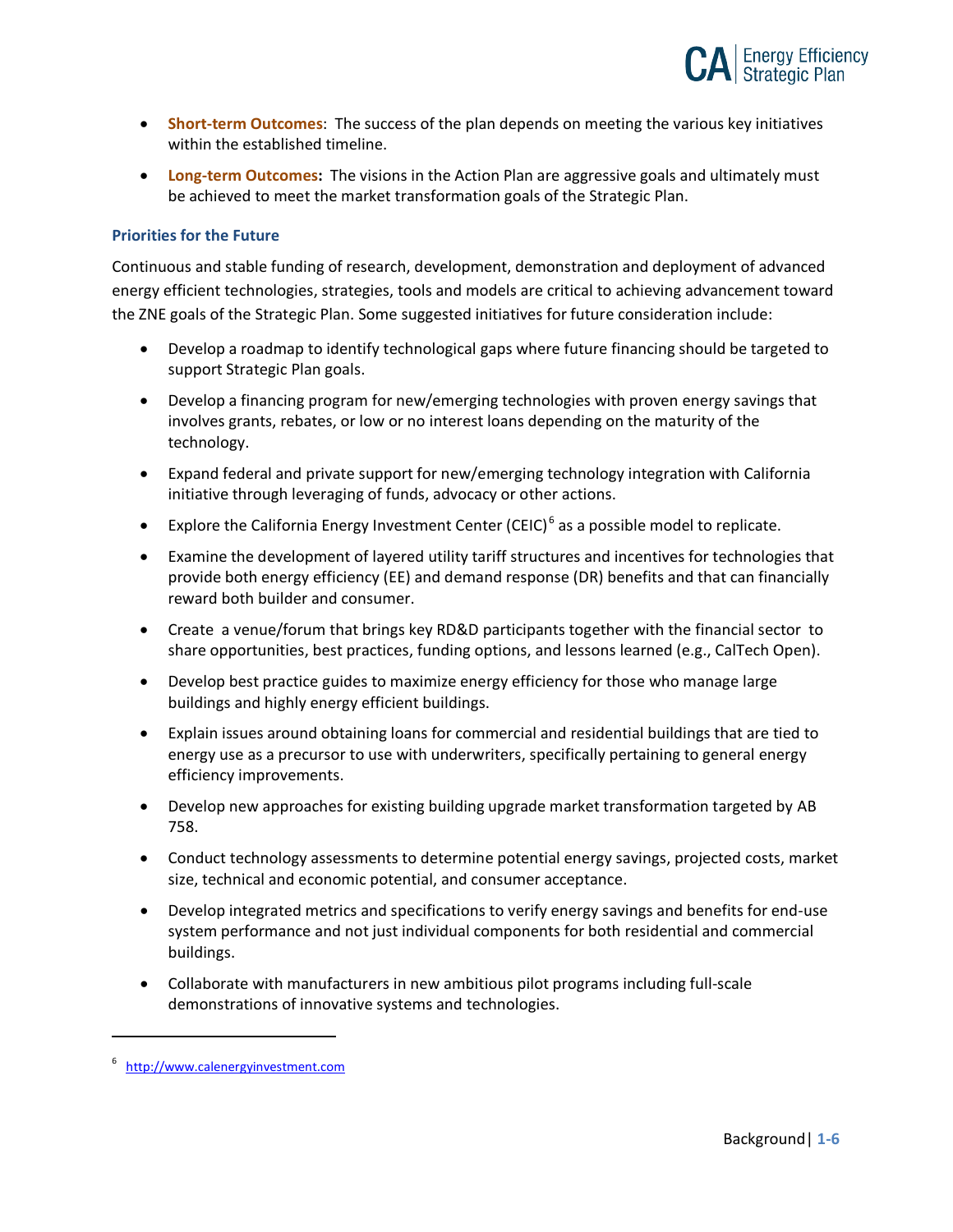

- Work with industry & manufacturing trade associations to develop demonstration programs on innovative systems and technologies for its members.
- Work with public and private research organizations to collaborate on large scale multi-state demonstration projects in the Western United States.
- Develop state recognition programs to acknowledge buildings that are ZNE or close to ZNE.

### <span id="page-12-0"></span>**1.4. Highlights from the Current RD&D Initiatives in California**

#### **California Energy Commission**

#### *Electric Research*

 $\overline{a}$ 

On January 1, 2012, the funding provisions of the system benefits charge (Pub. Util. Code § 399.8), commonly known as the public goods charge or PGC, was sunset by law. The PGC funded the California Energy Commission's investments in research development and demonstration (RD&D) through the Public Interest Energy Research (PIER) Program. Its expiration elicited proposals for new legislation, which did not pass. As directed by Governor Brown, the California Public Utilities Commission (CPUC) established a new funding program called the Electric Program Investment Charge (EPIC), through Decision12-05-037, which was adopted on May 24, 2012.

The decision stipulates that EPIC funds will be collected at the level of \$162 million per year beginning January 1, 2012 and ending December 31, 2020 and will be administered 80% by the Energy Commission and 20% by the three electric IOUs<sup>[7](#page-12-1)</sup>, with the IOU role limited to the area of technology demonstration and deployment. Funding collections during this period will coincide with the timeframe for completion of Renewable Portfolio Standard and AB 32 requirements.

The CPUC will conduct a public proceeding every three years to consider investment plans presented by the Energy Commission and the IOUs, and the CPUC will require the Energy Commission and IOUs to consult with stakeholders at least twice a year to seek input on the direction and progress of EPIC.

Investments will be made toward three different categories in the EPIC energy innovation pipeline. The categories are: Applied Research and Development, Technology Demonstration and Deployment, and Market Facilitation.

The decision establishes as a mandatory guiding principle electricity ratepayer benefits, defined as promoting greater reliability, lower costs, and increased safety. The decision also adopts the following related and complementary principles designed to guide investment decisions.

The IOUs and the Energy Commission submitted their respective EPIC Triennial Investment Plans to the CPUC on November 1, 2012. The CPUC will make its final decision regarding funding of initiatives in May of 2013. If approved, EPIC funding will be available through the Energy Commission and the IOUs

<span id="page-12-1"></span> $<sup>7</sup>$  Pacific Gas and Electric, Southern California Edison and San Diego Gas and Electric.</sup>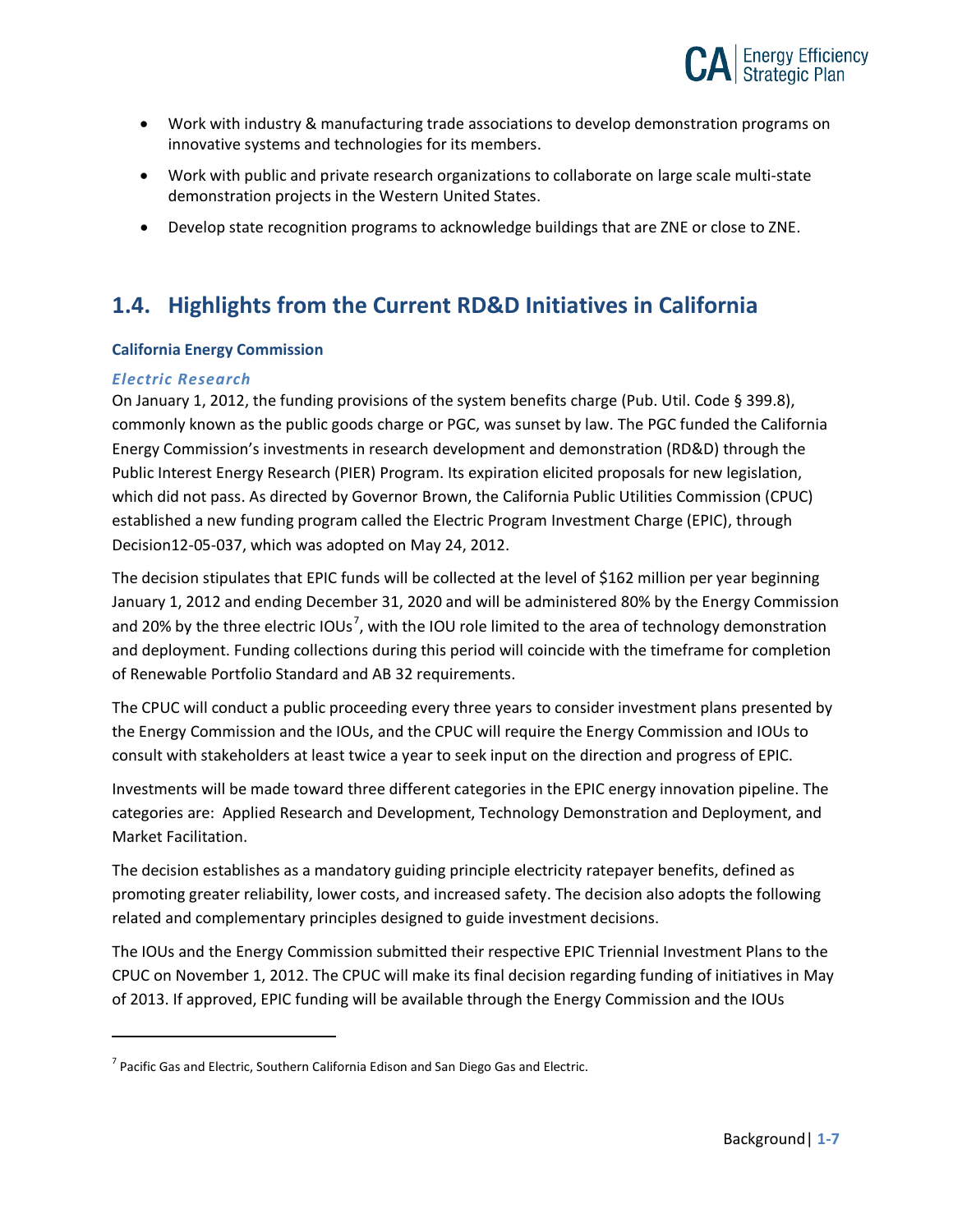

beginning July 1, 2013, at which time Energy Commission staff, with stakeholder input, will develop competitive solicitations for research initiatives as approved by the CPUC in the investment plan.

#### *Natural Gas Research*

 $\overline{a}$ 

In the CPUC Decision 04-08-010, the CPUC designated the Energy Commission as the administrator for the natural gas research program. In the last several years, the CPUC has allocated funding at \$24 million per year and defined public interest natural gas RD&D as those that "are directed towards developing science or technology, and 1) the benefits of which accrue to California citizens and 2) are not adequately addressed by competitive or regulated entities." The decision also directs that natural gas RD&D projects meet the following criteria:

- Focus on energy efficiency, renewable technologies, conservation, and environmental issues.
- Support state energy policy.
- Offer a reasonable probability of providing benefits to the general public.
- Consider opportunities for collaboration and co-funding opportunities with other entities.

The Energy Commission develops annual budget plans with input from stakeholders at public workshops. Past budget plans can be viewed at: [http://www.energy.ca.gov/research/annual\\_reports.html](http://www.energy.ca.gov/research/annual_reports.html)

#### **California Public Utilities Commission: Energy Division**

The CPUC regulates California's four investor owned utilities: Pacific Gas & Electric (PG&E), Southern California Edison (SCE), San Diego Gas & Electric (SDG&E) and Southern California Gas (SoCal Gas). The IOUs design and implement energy efficiency programs and the CPUC's Energy Division (ED) oversees and evaluates these activities and provides recommendations to the Commission on future policy direction, program design improvements, and refinement of saving estimates.

The CPUC ED $^8$  $^8$  is responsible for conducting primary research and evaluation for energy efficiency programs supported by the CPUC and implemented by California's investor-owned utilities (IOUs). Specific activities include evaluation, measurement and verification (EM&V), program evaluation, market assessment, policy planning and support, and financial and management auditing. See "2010 – 2012 EM&V Work Plan," available at:<http://www.cpuc.ca.gov/PUC/energy/Energy+Efficiency/>

Information on the IOUs' portfolio of programs including program implementation plans as well as annual energy savings reports can be accessed at: [http://eega.cpuc.ca.gov/.](http://eega.cpuc.ca.gov/) This encompasses numerous programs that are included in the Residential, Commercial, Industrial and Agricultural sectors implementation plans.

<span id="page-13-0"></span><sup>8</sup> Decision 09-09-047 authorizing the 2010 – 2012 energy efficiency portfolios authorized funding for evaluation research overseen by Energy Division and executed by both Energy Division and the Investor Owned Utilities, as further outlined in Decision 10-04-029.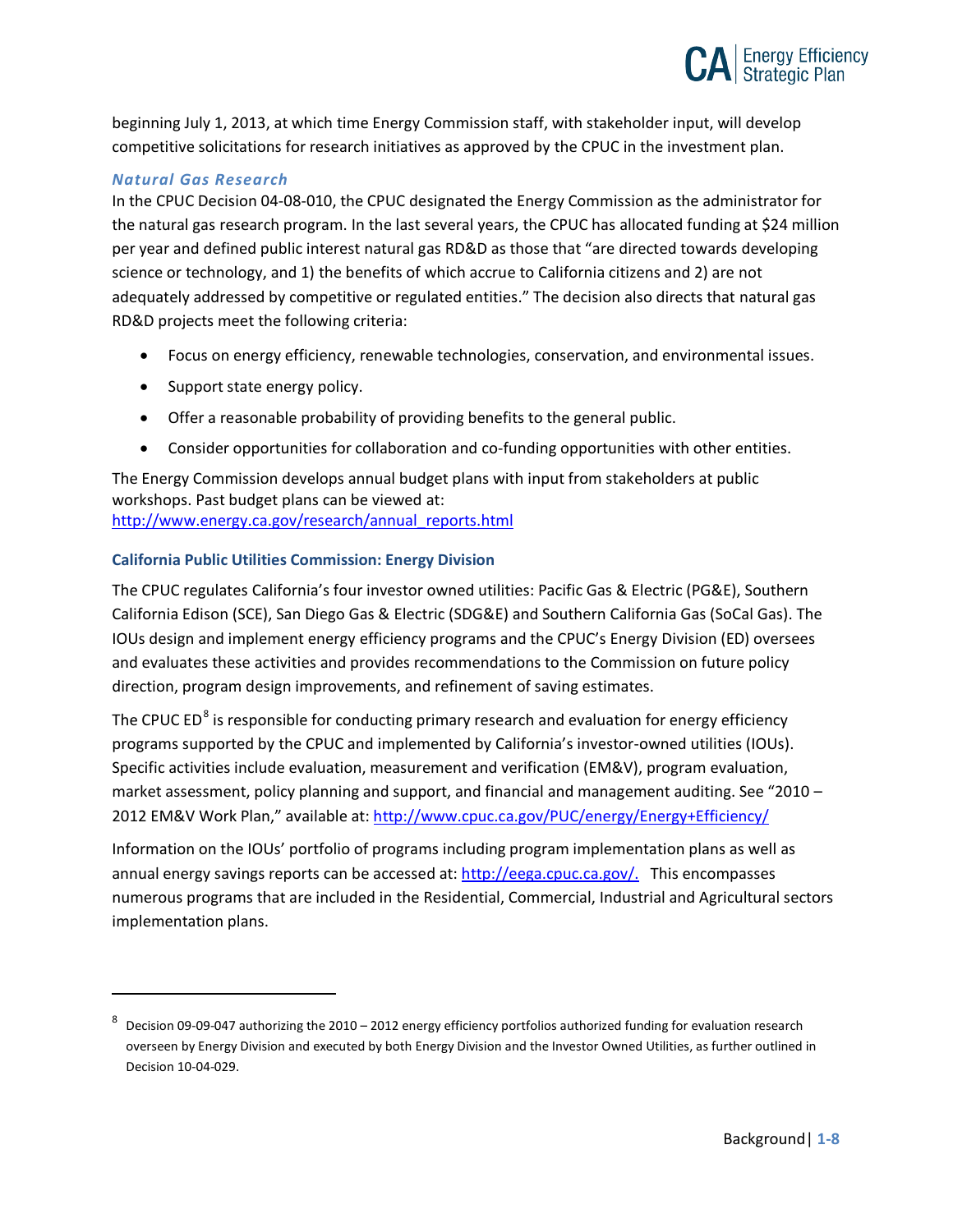

There are over 100 EM&V studies from 2010-2012 including research plans and completed studies available at:<http://www.energydataweb.com/cpuc/home.aspx>

Once the studies are finalized they are archived on the CALMAC website at www.calmac.org. On either site, one can search for the document by relevant topic or sector, and sign up for automated messages when new studies are completed.

Pending studies and research funded through the Energy Efficiency portfolio including their current status, timeline, expected deliverables and contacts can be tracked on the Project Status Report website [http://www.emvpsr.com/Projects/.](http://www.emvpsr.com/Projects/)

- The CPUC funded and directed two gap analyses that were conducted by CIEE on (1) current status on research and technology in California; and (2) current status on market intelligence research. Summary of the key findings from these two studies are provided in accompanying documents available alongside the Action Plan.
- The CPUC funded nine white papers on behavior and energy that were managed by the CIEE. Findings from these studies were used to inform the gap analysis studies (above). For details, refer to accompanying document Research and Technology Gap Analysis.

#### **California Solar Initiative (CSI) RD&D Program**

Integrated demand side management (IDSM), is increasingly being referred to as the means to achieving zero net energy (ZNE) in buildings. It involves the integration of energy efficiency (EE) with demand response (DR) efforts along with energy storage (ES) and distributed renewable energy generation (DG).

Installing a photovoltaic (PV) system is one of a number of options available to customers seeking to achieve ZNE while reducing energy reliance on the grid and lowering utility bills. Energy efficiency measures, though more cost effective, often lack the visual appeal of solar panels. However, implementing energy efficiency measures along with demand response not only reduces electricity demand but also helps reduce the size and required capital for a PV system. Adding energy storage further enhances the availability of cost-effective options.

Currently, efforts funded under the California Solar Initiative's (CSI) RD&D Program address this integration and can provide insights into the challenges and opportunities available. The projects include a mix of tools and approaches to RD&D in new and retrofit residential markets.

CSI RD&D funded projects can be found at:<http://www.calsolarresearch.ca.gov/>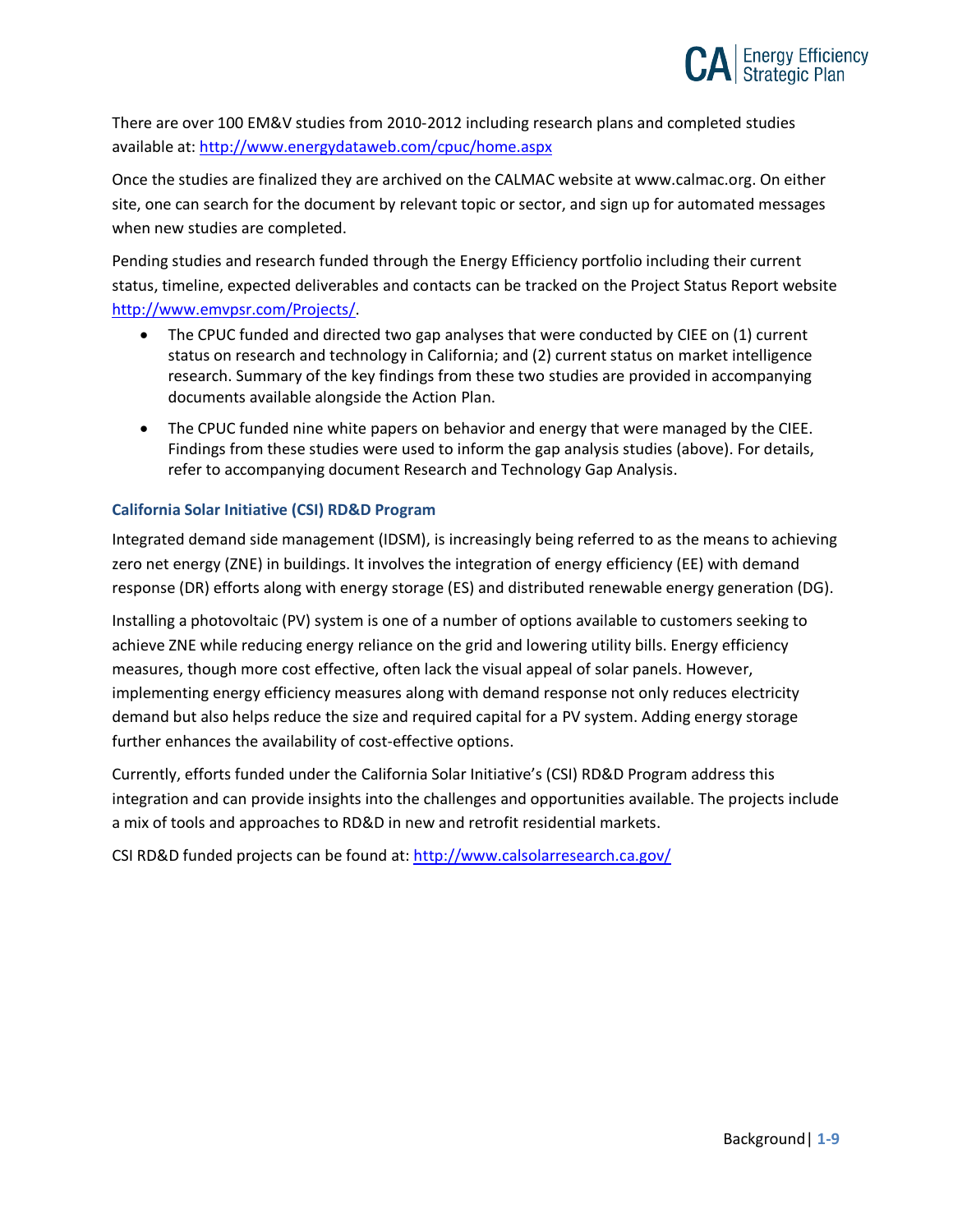

## <span id="page-15-0"></span>**2. INTEGRATED BUILDING DESIGN AND OPERATION**

### <span id="page-15-1"></span>**2.1. Overview**

Integrated Building Design and Operation (IBD&O) is a key strategy for achieving the Zero Net Energy goals in high-rise residential<sup>[9](#page-15-2)</sup> and commercial buildings. The *Whole Building Design Guide[10](#page-15-3)* identifies two components for a high performance building: an integrated design approach and an integrated team process.

#### *VISION FOR INTEGRATED BUILDING DESIGN AND OPERATION*

*New Commercial and high-rise residential buildings in California will be transformed to high performance buildings by 2020 leading to ZNE buildings by 2030.*

#### **Integrated Building Design**

"The Integrated Design Process (IDP) is a method for realizing high performance buildings that contribute to sustainable communities. It is a collaborative process that focuses on the design, construction, operation and occupancy of a building over its complete life-cycle. The IDP is designed to allow the client and other stakeholders to develop and realize clearly defined and challenging functional, environmental and economic goals and objectives. The IDP requires a multidisciplinary design team that includes or acquires the skills required to address all design issues flowing from the objectives. The IDP proceeds from whole building system strategies, working through increasing levels of specificity, to realize more optimally integrated solutions $11.$  $11.$ "

#### **Integrated Building Operation**

l

Buildings that are intended to be high performance through integrated design need to follow through with integrated operations approach to make them high performance in operation as well. Extending the integration to operations is key to realizing the actual potential of energy savings that a welldesigned building can reap. A good control strategy and performance monitoring are some key aspects of high performance building operations. The energy saving potential of commercial buildings with operational strategies will be higher than those without. ASHRAE<sup>[12](#page-15-5)</sup> is developing Performance Metrics Protocols to enable measuring the operational performance of commercial buildings. Residential

<span id="page-15-2"></span> $9$  High rise residential is four stories or more of multifamily residential dwelling units (apartment s and condominiums).

<span id="page-15-3"></span><sup>&</sup>lt;sup>10</sup> Whole Building Design Guide, accessed May 1, 2012[: http://www.wbdg.org/wbdg\\_approach.php](http://www.wbdg.org/wbdg_approach.php)

<span id="page-15-4"></span><sup>&</sup>lt;sup>11</sup> Larsson, Nils. 2002. The Integrated Design Process; Report on a National Workshop held in Toronto in October 2001. Toronto: Buildings Group, CETC, Natural Resources Canada, Canada. <http://www.greenspacencr.org/events/IDProadmap.pdf>

<span id="page-15-5"></span><sup>&</sup>lt;sup>12</sup> ASHRAE has Performance Metric Protocol 2010 and related Guidelines are under development.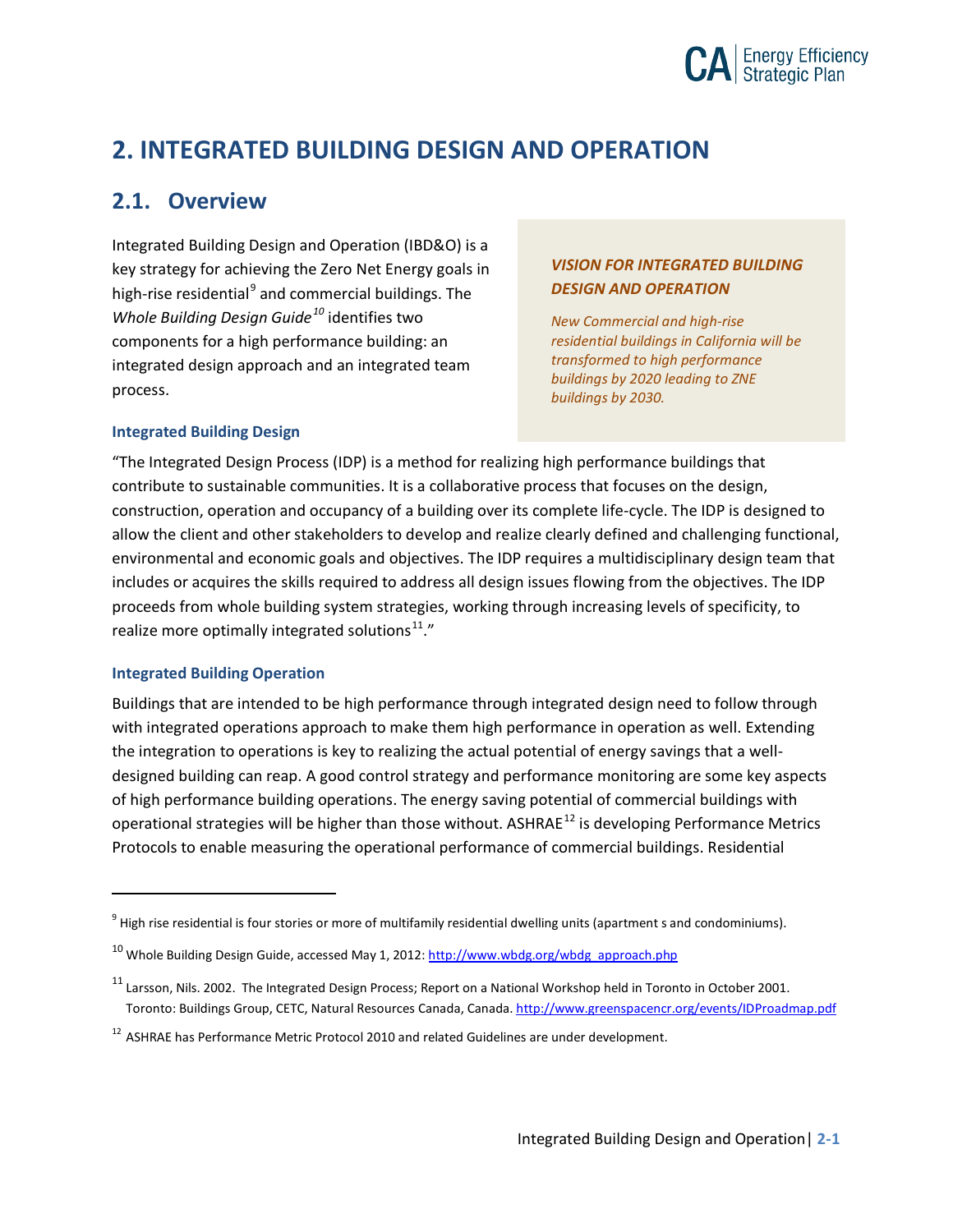

buildings can benefit from smart control strategies and operational schedules, using such technologies as occupancy sensor light switches, programmable control thermostats and Home Area Networks (HANs) that can control all the energy-using systems in a home.

### <span id="page-16-0"></span>**2.2. Progress to Date**

In July 2007, the Whole Systems Integrated Process Guide (WSIP) 2007 for Sustainable Buildings & Communities, ANSI/MTS Standard WSIP 2007 was approved. This document is intended as a standard guideline to support the building industry in the practice of integrated design. The purpose of

Integrative Design is to effectively manage the optimization of complex systems while pursuing sustainable practices in design and construction. To achieve cost effective and increasingly more effective environmental performance, it is necessary to shift from conventional linear design and delivery processes to the practice of interrelated systems integration. The purpose is to provide a common reference for all practitioners (architects, builders, designers, engineers, landscape architects, ecologists, clients, manufacturers, and so on) in support of process changes to effectively realize cost savings with a deeper understanding of human and environmental interrelationships.<sup>[13](#page-16-1)</sup>

Under the auspices of the Institute for Market Transformation to Sustainability, a Guideline Standard entitled **The Whole System— Integrated Design Process***[14](#page-16-2)* . While focused on the green design process, the document also explores the question of how "integrated" is the design process.

*The Roadmap for the Integrated Design Process[15](#page-16-3)* was published by Busby Perkins and

#### *IDEAS' HEADQUARTERS BUILDING*

*IDeAs' new headquarters building was designed to meet 100% of its net energy requirements using renewable energy from PV. It is believed to be the first commercial building in the United States to be designed to a "Z2" energy efficiency goal; that is, net zero energy and zero carbon emissions. The building includes a fully integrated, grid-tied, netmetering, PV system sized to provide 100% of the net energy requirements, allowing it to make a zero contribution to global warming.*

#### *CHARTWELL SCHOOL, SEASIDE, CA*

*The key ideas for the Chartwell School project were: 1) to create the best possible learning environment by providing exceptional daylighting, views, indoor air quality, and thermal comfort; 2) to make the sustainable design strategies a visible part of the students' education by developing the site as a teaching tool with natural drainage and native and food-producing plants; 3) to inspire and excite the community about the possibilities of sustainable design and in turn generate support and private funding; 4) to reach net-zero electricity use through exceptional efficiency and adding photovoltaic (PV) capacity to meet the remaining electrical demand; and 5) to reach these goals with only a modest cost premium.*

<span id="page-16-1"></span><sup>13</sup> <http://www.delvingdeeper.org/pdfs/wsip.pdf>

<span id="page-16-2"></span><sup>14</sup> <http://www.integrativedesign.net/images/WholeSystemIntegration.pdf>

<span id="page-16-3"></span><sup>15</sup> http://cascadiapublic.s3.amazonaws.com/Large%20Cascadia%20Files/RoadmaptotheIDP.pdf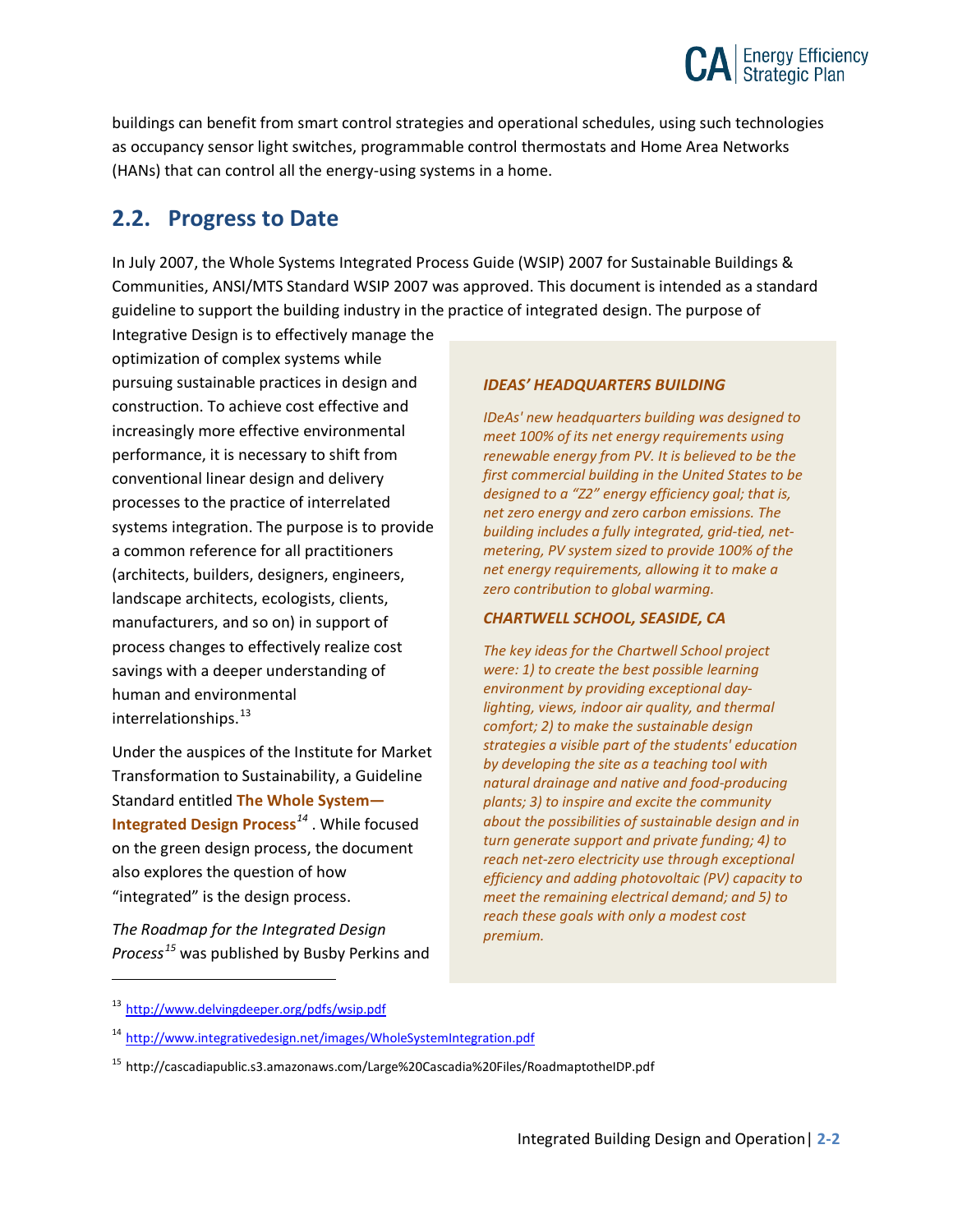

Will Stantec in 2007.The Integrated Design Process provides a means to explore and implement sustainable design principles effectively on a project while staying within budgetary and scheduling constraints. It relies upon a multi-disciplinary and collaborative team whose members make decisions together based on a shared vision and a holistic understanding of the project. It follows the design through the entire project life, from pre-design through occupancy and into operation.

### <span id="page-17-0"></span>**2.3. Vision for IBD&O**

To implement the vision of the IBD&O, the Research and Technology community needs to:

- Change the building industry from a design focus on building components to integrated design processes that optimize building systems and performance.
- Include "design" through "operations" to ensure that buildings perform as expected and real energy savings are achieved across the lifecycle of the building.
- Include an RD&D portfolio that enables the two solutions above to be rapidly and cost effectively scaled up to impact 99 percent of the new construction and retrofit market.

### <span id="page-17-1"></span>**2.4. Key Strategies**

The following key strategies are recommended to advance IBD&O in California:

**Strategy 1:** Form partnerships with industry and architectural/engineering schools and colleges to promote the education and practice of Integrated Building Design and Operations.

**Strategy 2:** Develop an RD&D roadmap and identify/develop tools and protocols for building commissioning, retro-commissioning, and measurement and verification (M&V) to enable the deployment of Integrated Design and Operations.

**Strategy 3:** Promote Integrated Design development by advancing California Building Standards (Title 24) and market activities.

*A potential Consortium on IBD&O is envisioned to facilitate the partnership between key market actors and researchers in the industry and oversee the implementation of the initiatives in this Chapter.*

#### *POTENTIAL INITIATIVE LEADS*

- *Steve Selkowitz, LBNL*
- *Rick Diamond, LBNL*
- *Mary Ann Piette, LBNL*

#### *POTENTIAL COLLABORATORS*

- *Martha Brook, Energy Commission*
- *Sam Jensen Augustine, PG&E*
- *Bill Burke, PG&E*
- *Jonathan Budner, SCE*
- *Dave Najewicz, GE*
- *Sanjai Marimadaiah, HP*
- *Omar Siddiqui, EPRI*

Integrated Building Design and Operation| **2-3**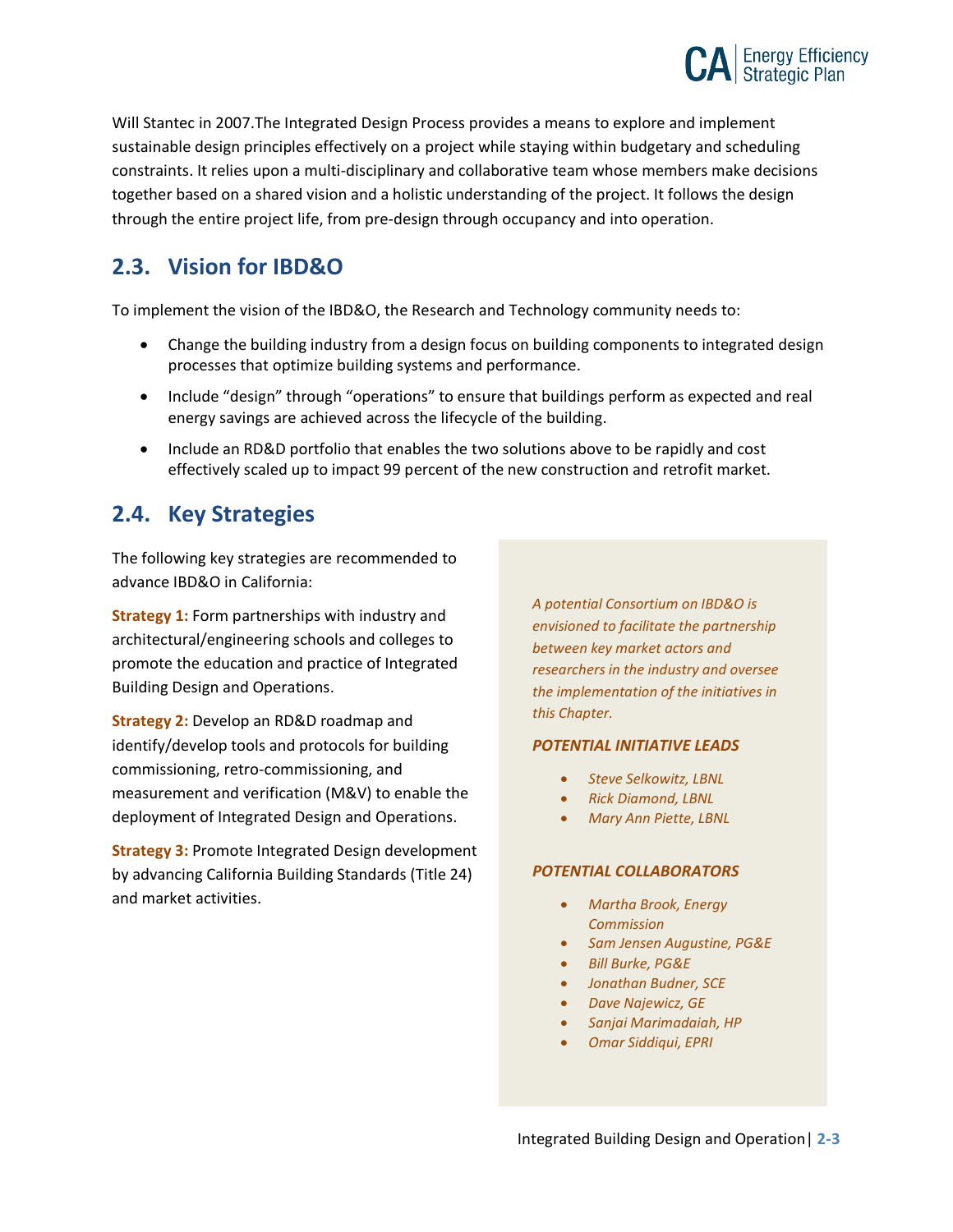

### <span id="page-18-0"></span>**2.5. Key initiatives for Education & Outreach**

#### *Strategy 1: Form Partnerships with industry and architectural/engineering schools and colleges to promote the education and practice of Integrated Building Design and Operations*

To promote the application and practice of IBD&O, a Consortium is envisioned to facilitate partnerships between key market actors and researchers including designers and architects, energy professionals, building owners and operators, facility managers, and others involved in both design and operation of high performance buildings. The potential Consortium will be charged with conceiving, organizing, coordinating, and guiding targeted RD&D in integrated building design and operation to advance ZNE goals. The potential Consortium will develop an RD&D roadmap, as explained in Strategy 2 and will align RD&D activities among the various entities and stakeholders.

A critical current need is to promote the practice of integrated IBD&O among design professionals as well as introduce the concept and skills in the education of design students.

#### Key Initiatives

- 1. Create a consortium on IBD&O to facilitate the partnership between key market actors and researchers in the industry.
- 2. Develop Continuing Education Credits for architects, engineering, others in Integrated IBD&O.
- 3. Develop Integrated IBD&O curriculum for architecture, engineering, etc.
- 4. Convince accreditation boards for schools of architecture, engineering, construction management, and other market actors to include IBD&O.
- 5. Support peer-to-peer education for building owners to recognize the value of IBD&O and integrated design and pay for it.
- 6. Encourage building owners to annually disclose the energy and performance metrics for their building.
- 7. Support IBD&O in existing certification programs.
- 8. Launch a training and certification program on targeted advanced IBD&O building design and operation approaches (building energy managers *et al*) to prepare the workforce in California.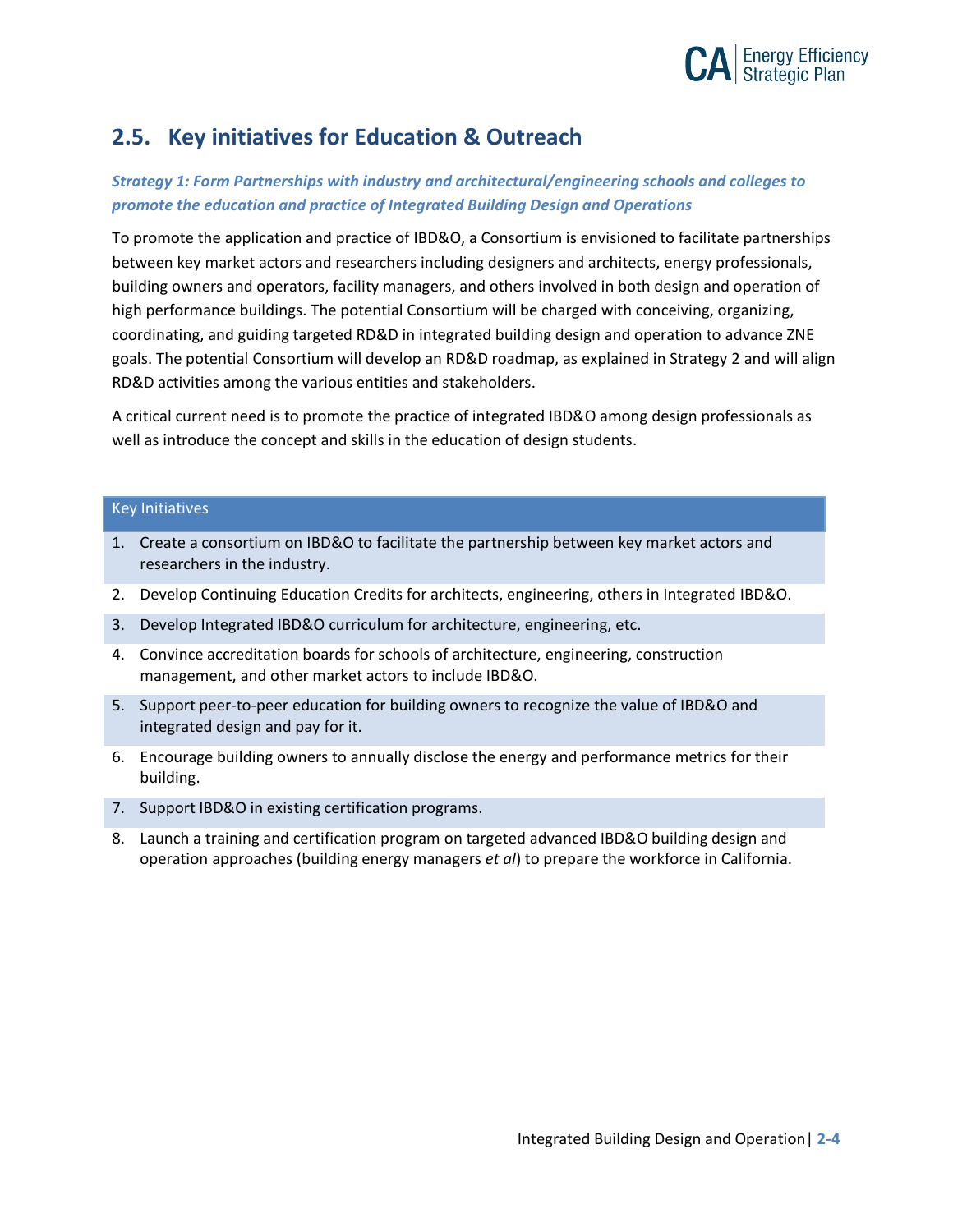

### <span id="page-19-0"></span>**2.6. Key Initiatives for Research and Development**

*Strategy 2: Develop an RD&D roadmap and identify/develop tools and protocols for building commissioning, retro-commissioning, and measurement and verification (M&V) to enable the deployment of Integrated Design and Operations.*

#### **Building Commissioning**

ASHRAE Guideline 0-2005[16,](#page-19-1) *The Commissioning Process*, defines commissioning as "a quality-oriented process for achieving, verifying, and documenting that the performance of facilities, systems, and assemblies meets defined objectives and criteria." Commissioning is an all-inclusive process for all the planning, delivery, verification, and risk management of critical functions performed in, or by, facilities. Commissioning ensures building quality using peer review and in-field or on-site verification. Commissioning also accomplishes higher energy efficiency, environmental health, and occupant safety and improves indoor air quality by making sure the building components are working correctly and that the plans are implemented with the greatest efficiency. Commissioning is a quality assurance-based process that delivers preventive and predictive maintenance plans, tailored operating manuals and training procedures for all users to follow. Essentially, the commissioning process formalizes review and integration of all project expectations during planning, design, construction, and occupancy phases by inspection and functional performance testing, and oversight of operator training and record documentation.

#### **Retro-commissioning**

Retro-commissioning is the application of the commissioning process to existing buildings. Retrocommissioning is a process that seeks to improve how building equipment and systems function together. Depending on the age of the building, retro-commissioning can often resolve problems that occur during design or construction, or address problems that have developed throughout the building's life. In all, retro-commissioning improves a building's operations and maintenance (O&M) procedures to enhance overall building performance.

All forms of building commissioning share the same goals: to produce a building that meets the unique needs of its owner and occupants, operates as efficiently as possible, provides a safe, comfortable work environment, and is operated and maintained by a well-trained staff or service contractor.

#### **Measurement and Verification**

 $\overline{a}$ 

Measurement and Verification (M&V) is a measurement approach that allows building owners and property managers to verify savings from any energy project they have undertaken by measuring and comparing the performance of an old system against the new system's results.

<span id="page-19-1"></span><sup>&</sup>lt;sup>16</sup> http://unmsrmc.org/rfp/wp-content/uploads/2011/02/ASHRAE-Guideline-0-The-Commissioning-Process.pdf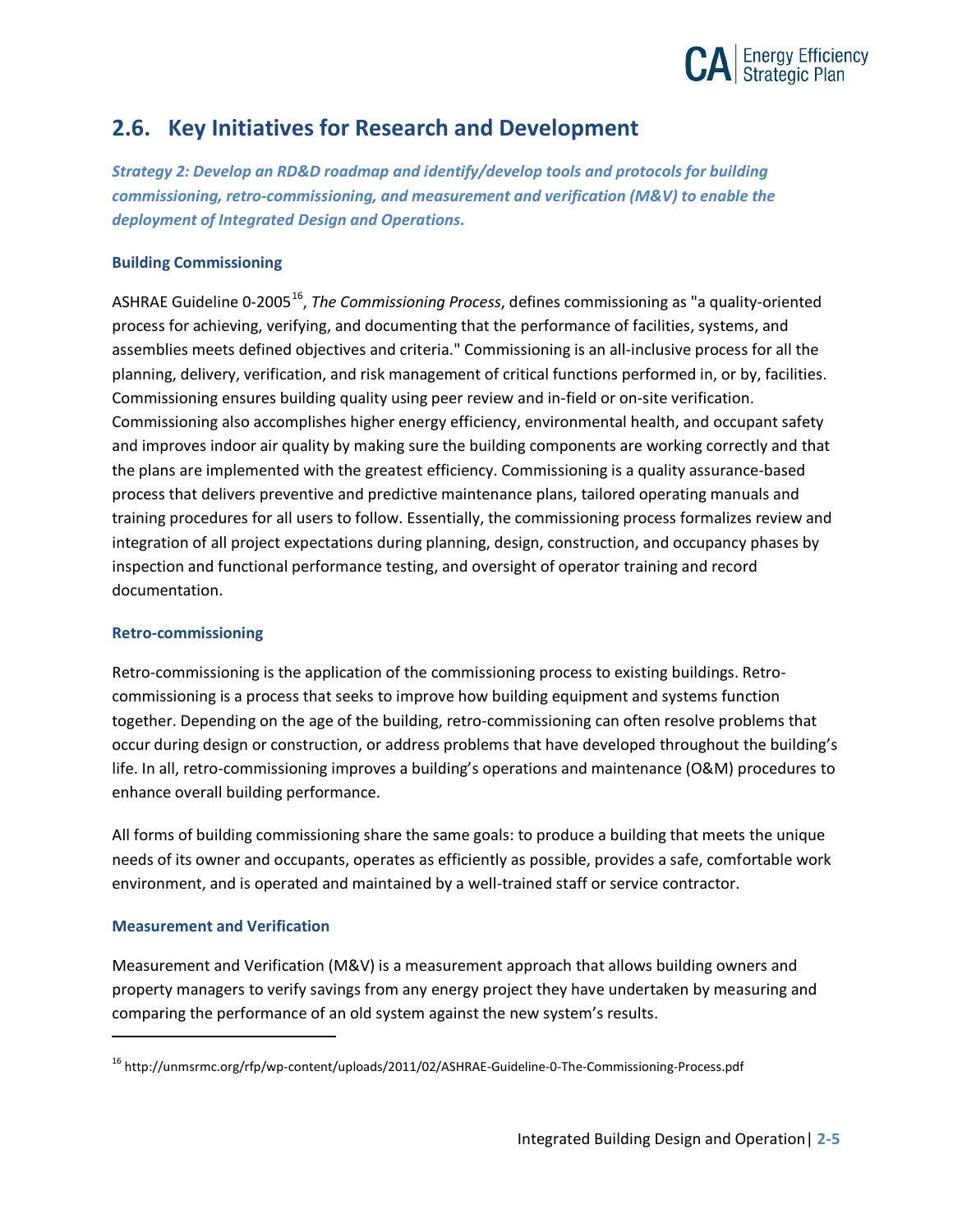

The **RD&D roadmap** for Integrated Building Design and Operations (IBD&O) will:

- Outline critical research that is needed to achieve reliable and persistent improvement in building efficiency (beyond what is technically and pragmatically feasible today) by applying integrated building design approaches, including dynamic diagnostic and energy management systems. Such R&D will take a holistic view of building design, delivery and operations enabling consistent and widespread achievement of performance goals in the State's new and existing commercial and residential building stock.
- Identify small- scale deployment strategies (such as pilots and demonstration projects) and large-scale market transformation strategies that are replicable. This will stimulate major breakthroughs and adoption of IBD&O techniques and transform current building practices to high performance buildings in California.

The scope of the RD&D roadmap will encompass the following:

- Literature review (current and past) to identify research gaps and needs for technology, tools and protocols for IBD&O including new construction and retrofits, lessons learned and best practices in integrated building design.
- Identification of short-term and long-term IBD&O research needs, including: goals and milestones, key actions, priorities and timeline, and estimated cost-benefits for key actions.

Some of the **RD&D needs** for integrated solutions include:

- An IBD&O Design Protocol to implement Building Information Model (BIM) $^{17}$  $^{17}$  $^{17}$  to Building Energy Model (BEM)<sup>[18](#page-20-1)</sup> vision including rapid cost estimation during design decisions. The protocol will address standardized interoperable BIM, commissioning methods, performance metrics tracking systems, energy analysis design and operating data for all key end-uses design monitoring systems.
- Integrating tools for building energy simulation and operation, including energy management systems and controls.
- Tools that are compatible with integrating Distributed generation, Energy Efficiency, Demand Response and Energy Storage (Smart Grid/Smart Meters)

<span id="page-20-0"></span> $17$  Building information modeling (BIM) is a process involving the generation and management of digital representations of physical and functional characteristics of a facility. The resulting building information models become shared knowledge resources to support decision-making about a facility from earliest conceptual stages, through design and construction, through its operational life and eventual demolition.

<span id="page-20-1"></span><sup>&</sup>lt;sup>18</sup> Building Energy Modeling is the virtual or computerized simulation of a building/complex that focuses on energy consumption, utility bills, and life cycle costs of various energy related items such as air conditioning, lights, and hot water. It is also used to evaluate the payback of green energy solutions like solar panels/photovoltaic, wind turbines, and high efficiency appliances.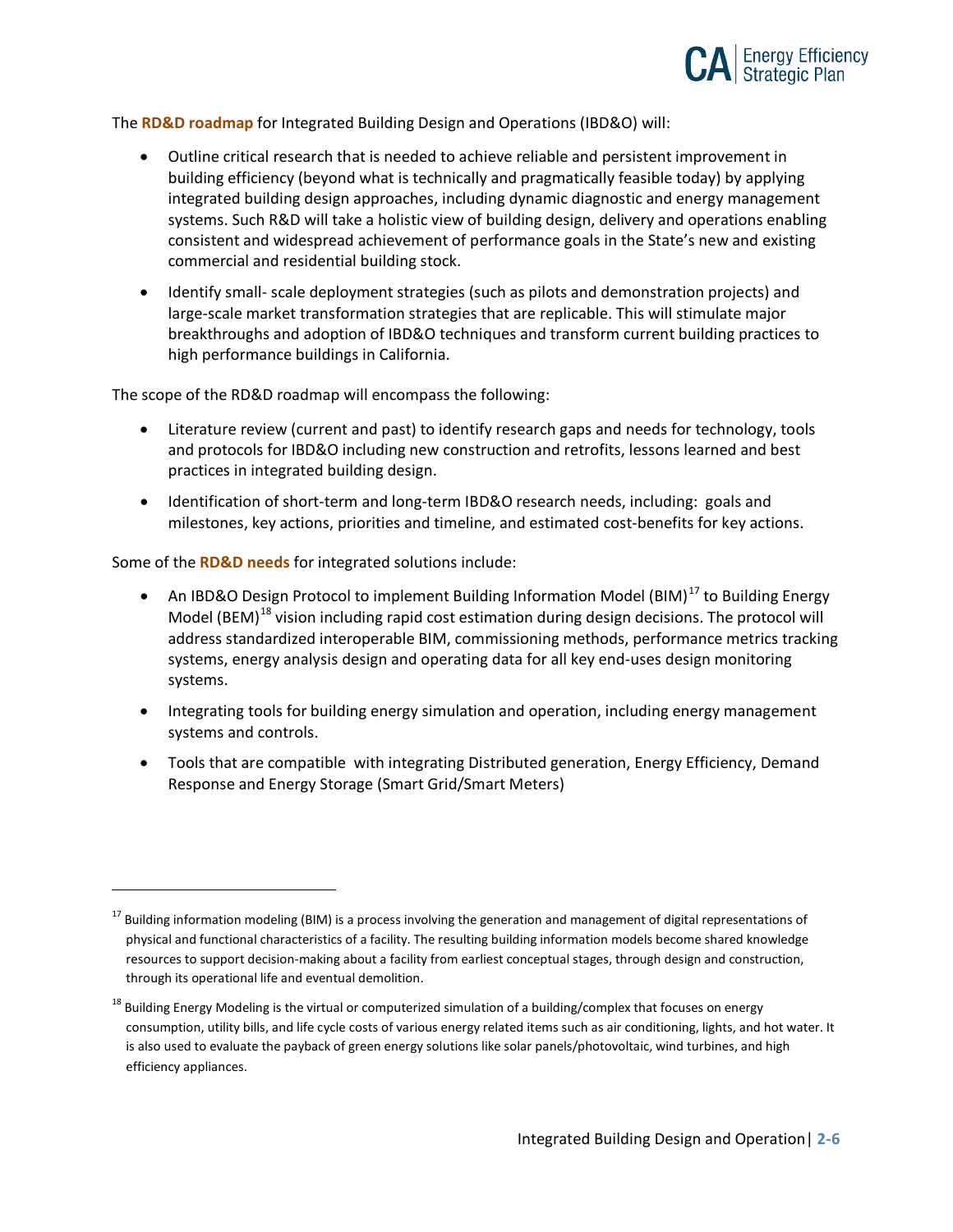

#### Key Initiatives

- 1. Develop an RD&D Roadmap for Integrated Design and Operations.
- 2. Validate and improve models and tools to account for systems integration and real performance of buildings and incorporate funding models and metrics.
- 3. Develop a design-phase capability for models such as EnergyPlus<sup>[19](#page-21-0)</sup> and others to support Integrated Design at conceptual and schematic levels.
- 4. Develop Integrated Building Design and operation Protocol to implement BIM to BEM vision including rapid cost estimation during design decisions.
- 5. Develop pilot projects to monitor the operation of buildings that have been developed through IBD&O to make the case of improved performance and operations to improve visibility and assessment of performance data.

<span id="page-21-0"></span><sup>&</sup>lt;sup>19</sup> EnergyPlus is a whole building energy simulation program developed by DOE that engineers, architects, and researchers use to model energy and water use in buildings. Modeling the performance of a building with EnergyPlus enables building professionals to optimize the building design to use less energy and water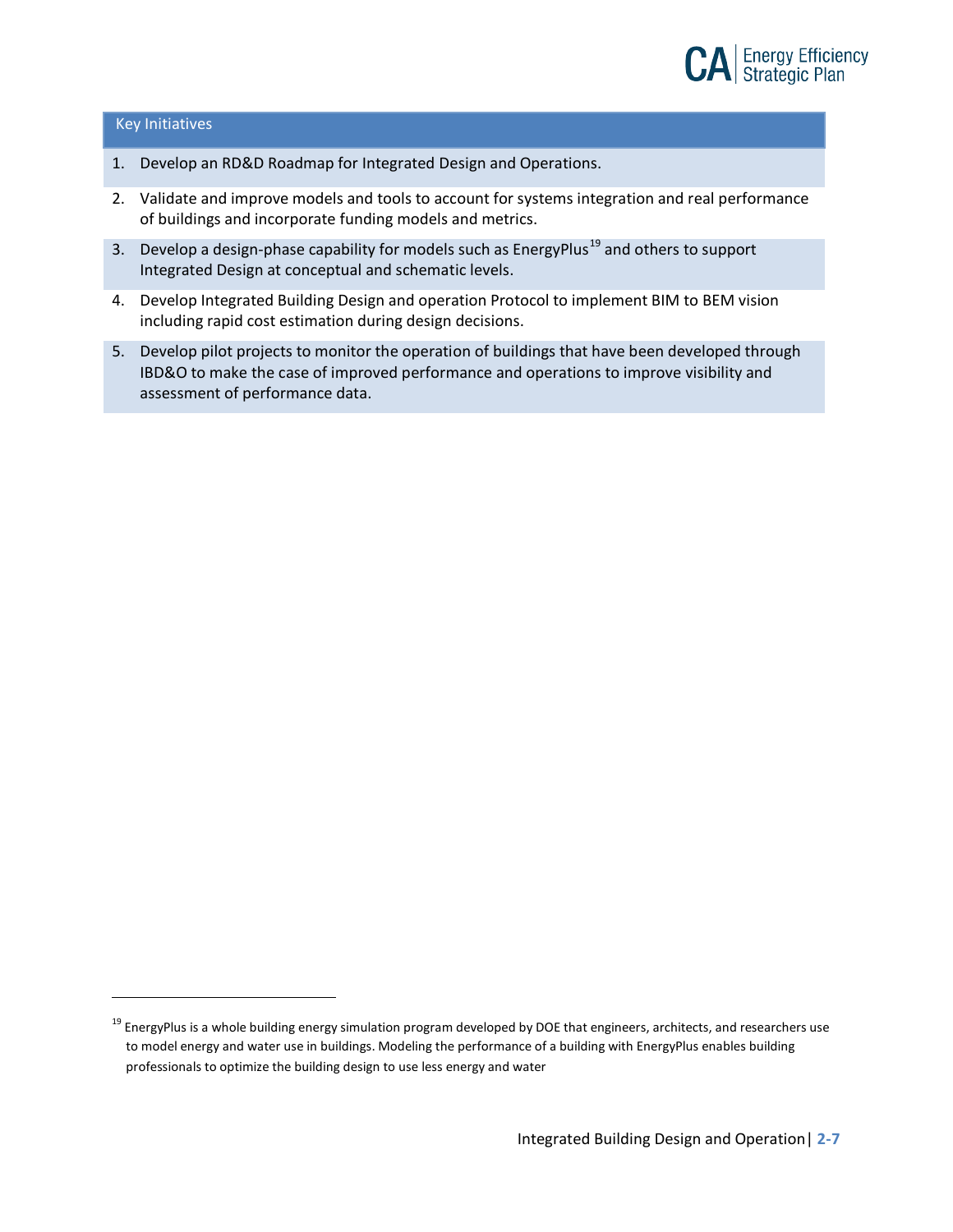

### <span id="page-22-0"></span>**2.7. Key Initiatives for Early Deployment**

#### *Strategy 3: Promote high performance buildings by enabling regulatory and market strategies.*

Several activities can advance the development of IBD&O design and range from regulatory tools such as codes and standards to market forces. A key opportunity to advancing IBD&O design is using outcome-based energy code policy drivers. This would include requirements to enable performance monitoring in updates to the California Building Energy Efficiency Standards (Title 24, Part 6) and requirements for benchmarking at the time of lease or sale of property.

Current energy code strategies primarily address the physical characteristics of buildings; they do not address how the buildings use energy once they are completed. However, the way the building is operated and occupied has a major impact on annual energy use, and this is an area that current codes are unable to address.

Energy policy could support high performance building operation. In fact, improvements in operational practices and tenant behavior can be highly cost effective, even in the absence of specific codes targeting building operation. To implement such an approach, there is a need for standard data sets to be able to evaluate, understand, and validate building performance.

To develop and implement energy policy to enable high performance building operation would require a number of data and administration steps, including:

- 1. **Better data on actual building performance:** Information about how the building stock is currently performing is sparse. More and better information about building performance must be made available to policymakers, code jurisdictions and the market so that realistic building performance targets can be set. Some jurisdictions have adopted disclosure ordinances which require building owners to provide current building energy performance information to interested parties in a leasing or sale transaction.
- 2. **Adjustable tracking/reporting tools:** Tools and methodologies are needed for consistent reporting of building performance information. Although better disclosure information may allow jurisdictions to set building performance targets, these targets must account for typical variation in schedule, use, occupant density, and other factors associated with individual building use patterns.
- 3. **Metering capabilities:** To manage operational energy use effectively, building operators and tenants must have access to good information about how the building is performing on an ongoing basis. This would require that various feedback and sub-metering capabilities be integrated into the building design to enable real-time performance monitoring and response.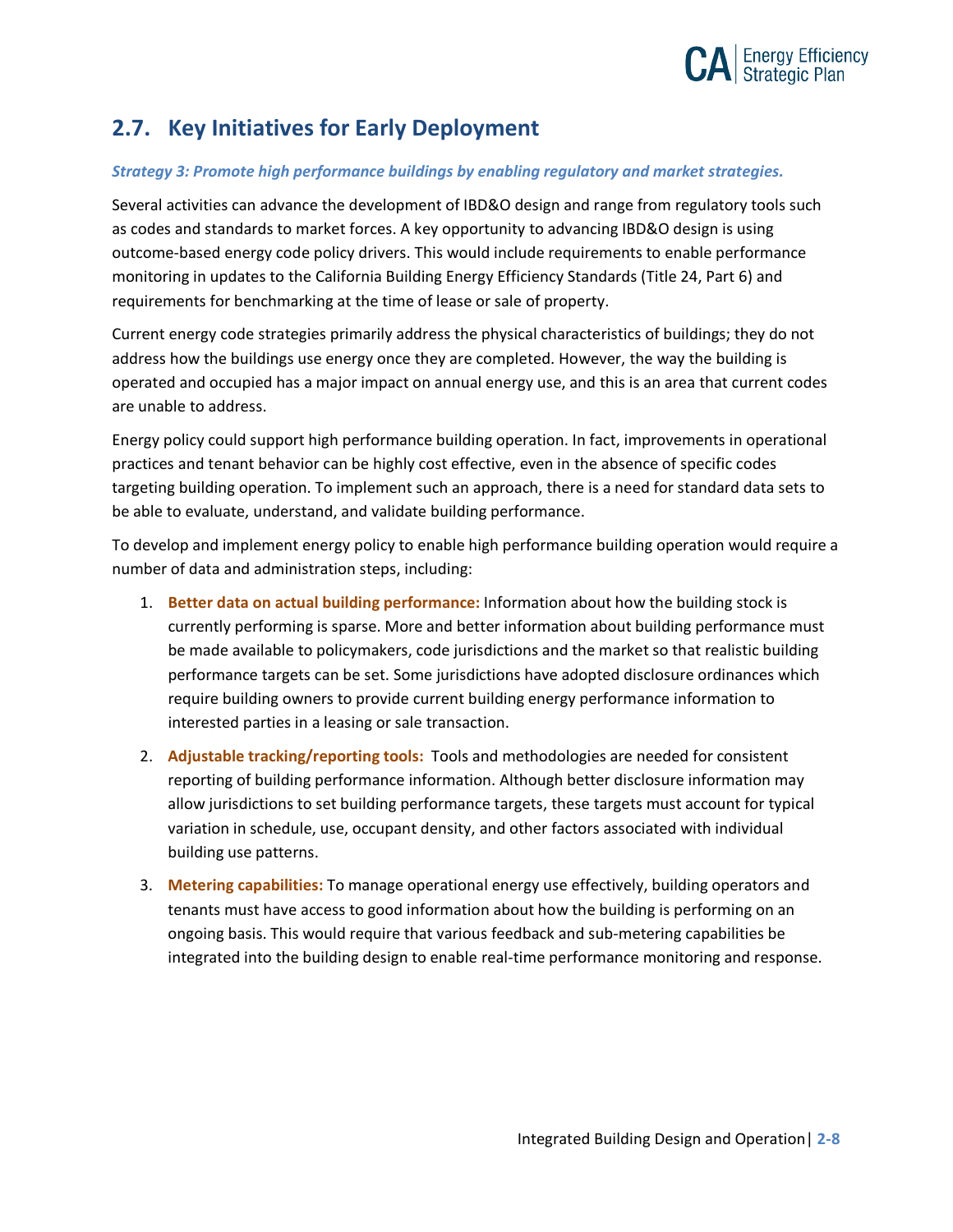

#### Key Initiatives

- 1. Develop specifications for mandatory energy metering and sub-metering in buildings through building standards. Better energy metering will determine if building performance has benefited from integrated building design.
- 2. Develop protocols, metrics, and reporting requirements for energy performance, to be adopted by standard bodies and others, e.g., ASHRAE<sup>[20](#page-23-0)</sup>, ASTM, and USGBC.
- 3. Further enhance comprehensive whole building energy (and water nexus) performance models.

<span id="page-23-0"></span><sup>&</sup>lt;sup>20</sup> ASHRAE has Performance Metric Protocol 2010 and related Guidelines are under development.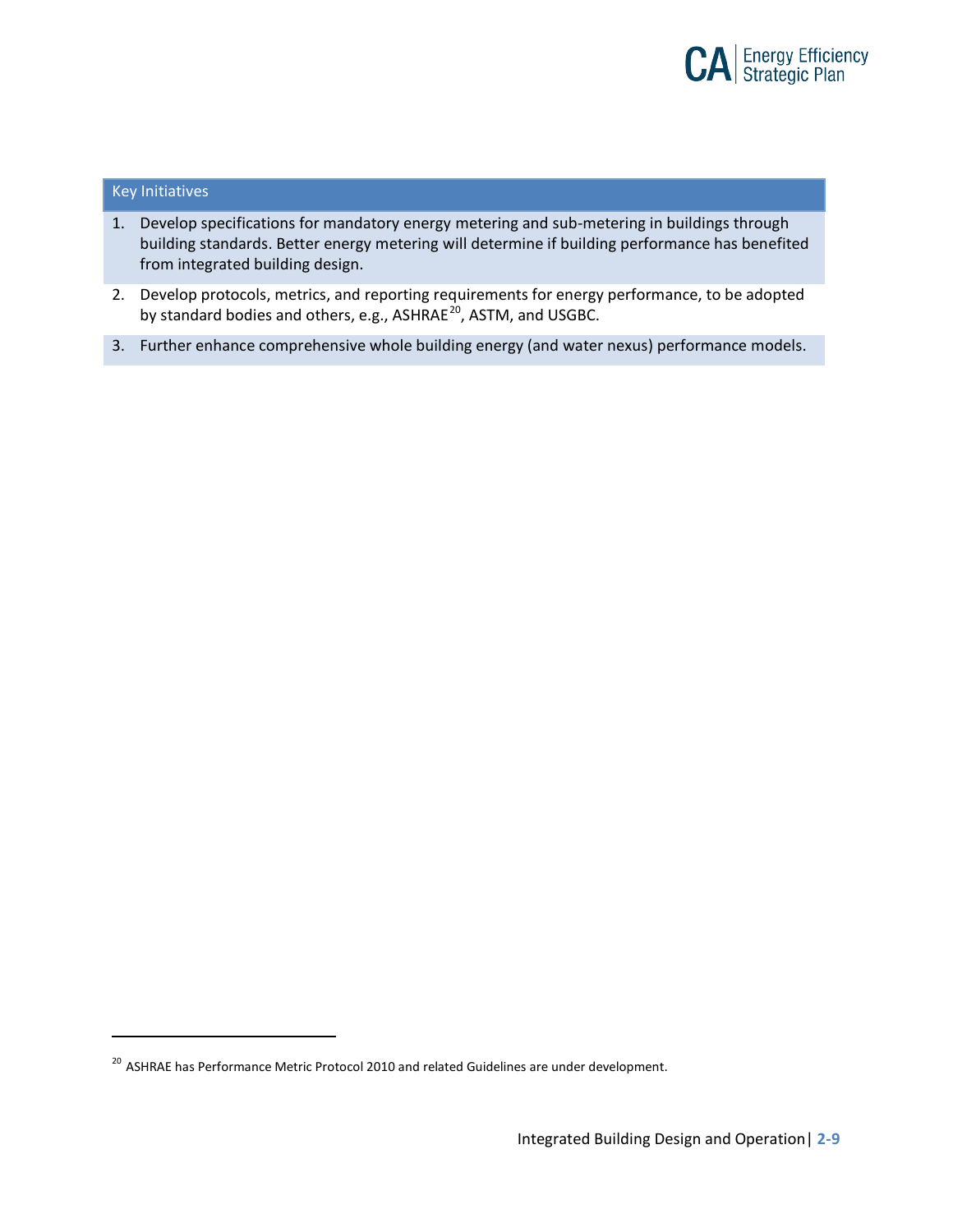# **CA** Energy Efficiency

## <span id="page-24-0"></span>**3. MARKET INTELLIGENCE AND CONSUMER ACCEPTANCE**

### <span id="page-24-1"></span>**3.1. Overview**

 $\overline{a}$ 

California's Energy Efficiency Strategic Plan (Strategic Plan) identifies the need for a coordinated effort to expedite the adoption of advanced energy efficiency technologies leading to sustainable market transformation toward zero net energy (ZNE) buildings in the residential and non-residential sectors. In order to accelerate the adoption of technology which typically far lags research and development, there is a need to (1) understand the motivations, desires and priorities of consumers (adopters) of energy management technology, in order to anticipate their needs and expectations and bring the most relevant and valued technologies and practices to market, and (2) accelerate the adoption (e.g., market share) of emerging energy-efficient technologies. The type of research needed to help to accelerate the adoption of technologies is classified as Market Intelligence research. It is not clear whether all of the Market Intelligence research needed to address this need is actually being conducted in California or outside California.

#### *VISION FOR MARKET INTELLIGENCE AND CONSUMER ACCEPTANCE*

*By 2020, consumer needs and barriers will be better understood and a strategic approach will be developed for a more coordinated effort to expedite the adoption of advanced energy efficiency technologies.*

Consumers are the key determining factor in realizing the full potential of energy savings regardless of the market availability, economic benefits and technical viability of energy- efficient technologies. Studies have shown that in reality, consumers do not consider expenditure on energy efficiency as only an economic investment<sup>21</sup>. Rather, consumers are influenced by a variety of non-economic variables including structural and institutional factors, cultural values and norms, individual beliefs and attitudes and interpersonal dynamics. Recognizing and understanding this complex array of social, cultural and psychological factors that shape consumer behavior can result in more effective programmatic initiatives and policies.

<span id="page-24-2"></span><sup>&</sup>lt;sup>21</sup> Loren Lutzenhiser et al. 2009. Behavioral Assumptions Underlying California Residential Sector Energy Efficiency Programs. Berkeley, CA: CIEE. Report, Summary and Presentation available at[: http://uc-ciee.org/behavior-decision-making/1/lbrsearch.](http://uc-ciee.org/behavior-decision-making/1/lbrsearch)  Michael Sullivan. 2009. Behavioral Assumptions Underlying Energy Efficiency Programs for Businesses. Berkeley, CA: CIEE. Report, Summary and Presentation available at: http://uc-ciee.org/behavior-decision-making/1/lbrsearch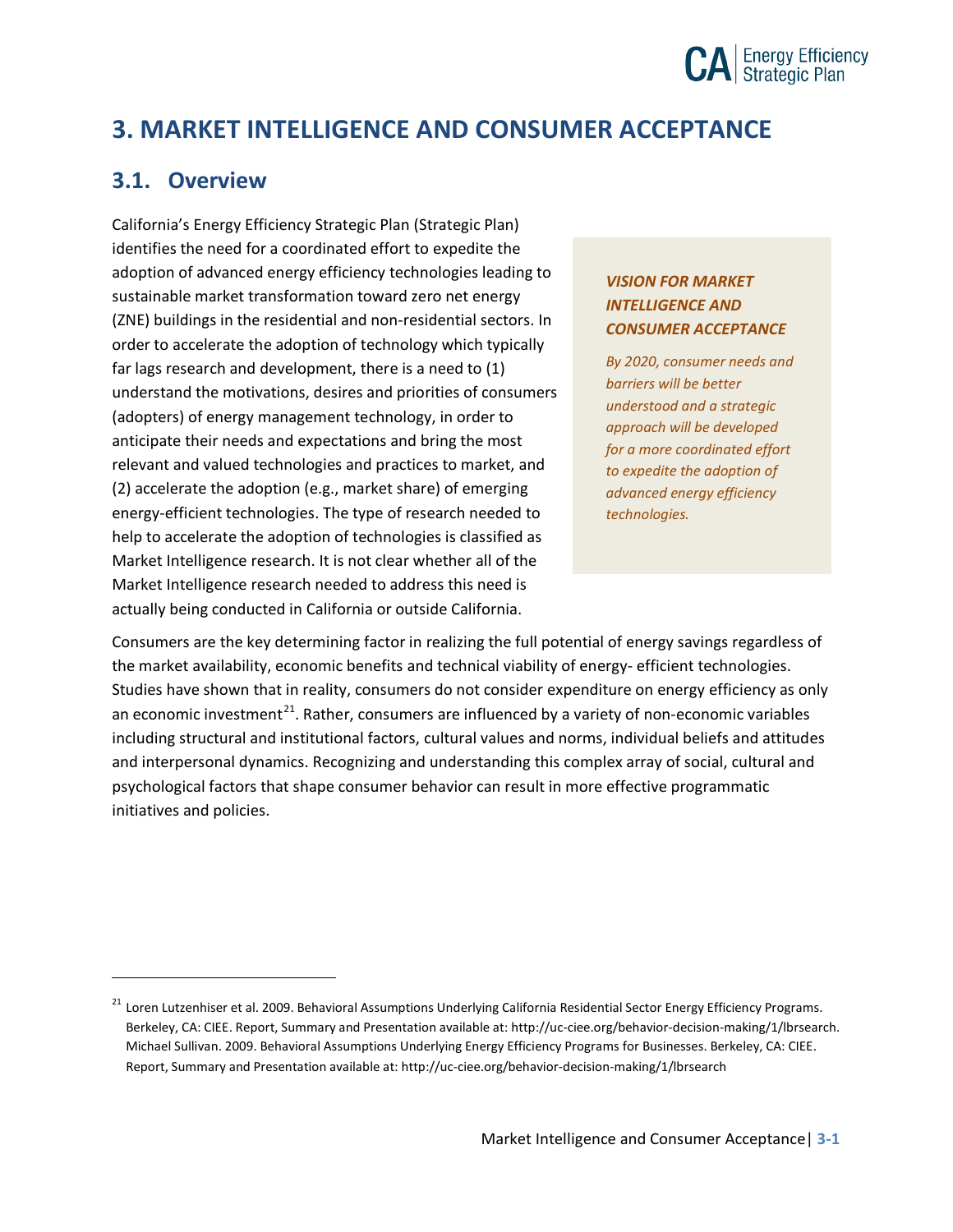

The potential impact of behavior-related energy savings is in the range of 20-30 percent.<sup>[22](#page-25-0)</sup> Programmatic designs that take into account consumer needs and behavioral trends are critical to achieve sustainable change toward the adoption of advanced energy efficiency technologies and practices. Hence, strong social marketing schemes and better outreach and communication tools are needed to encourage the adoption of such technologies and practices.

Successful community-based social marketing (CBSM) recognizes the multiple internal and external barriers that may hinder widespread public participation in any form of sustainable behavior. The success of targeting programs is well documented in the healthcare field and is gaining increased attention among researchers and practitioners in the energy efficiency arena.<sup>[23](#page-25-1)</sup>

Informing consumers about energy- efficient technologies and practices will enable consumers to make informed decisions. Labeling strategies for appliances and other electronic products is an example that will help inform consumers of purchase decisions. European Union (EU) labeling schemes have achieved significant outcomes in terms of consumer awareness, market impacts and

l

#### *HIGHLIGHTS ON MARKET STUDIES AND BEHAVIORAL RESEARCH*

- *A California Statewide Segmentation Study includes a framework for examining segmentation and technology adoption based on consumer awareness, knowledge, and attitudes.*
- *UC Davis' Energy Efficiency Center has a Market Assessment Assistance Program that relies on market segmentation.*
- *NYSERDA has conducted extensive (over 50) market analyses of different market segments since 2003.*
- *Multi-lab studies (Lawrence Berkeley National Laboratory, Oak Ridge National Laboratory and Pacific Northwest National Laboratory) are examining the topic of market actor needs and behavioral drivers, and decision making in the non-residential sector related to ZNE buildings.*

energy savings. Currently, the main information that consumers receive about energy consumption is the energy bill. Energy bills typically report the total amount of electricity and gas consumed and the total cost incurred. Energy bills are insufficient to provide the level of details and timely feedback that consumers need if they are to manage their own energy consumption more effectively. Recent research indicates that providing energy consumers with targeted information about their specific energy

<span id="page-25-0"></span><sup>&</sup>lt;sup>22</sup> John (Skip) Laitner, Karen Ehrhardt-Martinez, and Vanessa McKinney. 2009. "Examining the scale of the behavior energy efficiency continuum, in the *Proceedings of the 2009 ECEEE Summer Study*, European Council for an Energy-Efficient Economy, Paris, France.

<span id="page-25-1"></span><sup>&</sup>lt;sup>23</sup> Action Research, Inc. 2010. Community-based Social Marketing to Inform Homeowner Participation in California Energy-Efficiency Home Improvement Programs, Action Research, Inc., San Marcos, CA.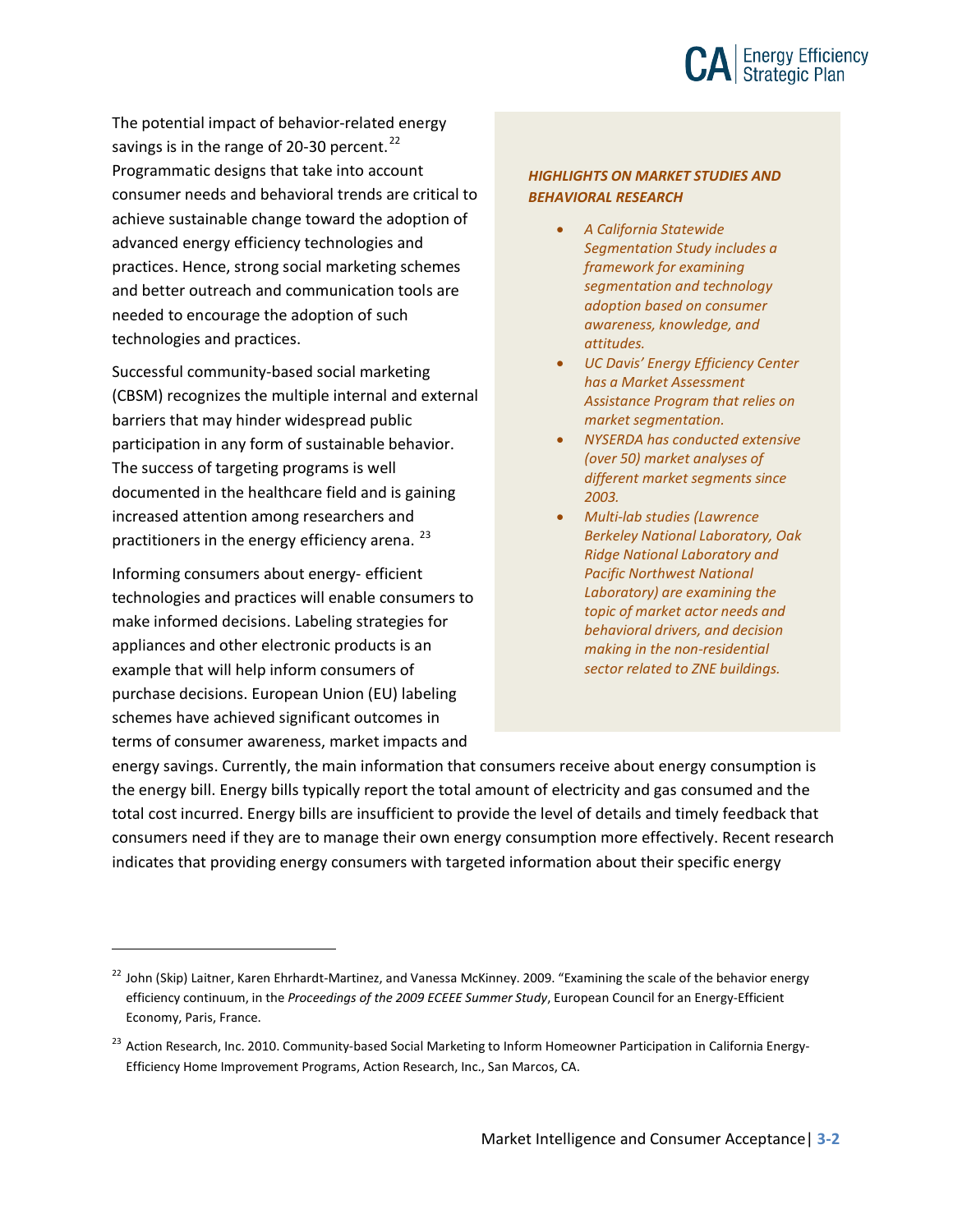

consumption practices can result in residential savings between 5 and 15 percent<sup>24</sup>. Improved information about public programs, incentives, tax deductions and resources can also benefit consumers to make informed decisions.

### <span id="page-26-0"></span>**3.2. Progress to Date**

Information was collected on the following research topics as part of the development of this Action Plan:

- Market Studies and Behavioral Research
- Analysis of energy efficiency service delivery mechanisms
- Pilots and demonstrations for advancing adoption of advanced energy efficient technologies and practices
- Market Alliances

#### **Key findings on current research activities include:**

In the residential and non-residential sectors, several research projects focus on emerging technologies/strategies: e.g., ZNE buildings, smart grid, Light emitting diode lighting (LEDs), integrated classroom lighting, in-home displays, home area networks, etc. In particular, many of the process evaluations of energy efficiency programs focus on the needs, drivers and decision-making processes of consumers for investing in energy efficiency.

#### **Residential Sector**

 $\overline{a}$ 

Numerous market segmentation studies have been conducted in the residential sector (some of these are confidential and proprietary, while others are publicly available). These segmentation studies have

#### *HIGHLIGHTS ON STUDIES ON ENERGY EFFICIENCY SERVICE DELIVERY MECHANISMS*

- *The focus of this research is on the Non-Residential sector.*
- *The US Department of Energy has created a green lease site.*
- *The California Sustainability Alliance has provided information on green leasing for offices managed by the California Department of General Services.*
- *UC Davis' Energy Efficiency Center is looking at green leases and other market mechanisms for the light commercial sector.*
- *The Business Council on Climate Change's Green Lease is oriented to San Francisco buildings but can be applied anywhere.*
- *The CPUCheld a workshop on financing options and the IOUs in California are developing new and innovative financing programs based on current research findings.*

focused on consumer attitudes, needs and behavior of specific population segments: e.g., low income, middle income, low energy users, and specific industry groups. These studies have used one or more different metrics: e.g., demographic, psychographic, geography, ethnicity, lifestyle, energy consumption,

<span id="page-26-1"></span><sup>24</sup> Sarah Darby. 2006. *The Effectiveness of Feedback on Energy Consumption*. Environmental Change Institute, University of Oxford, England.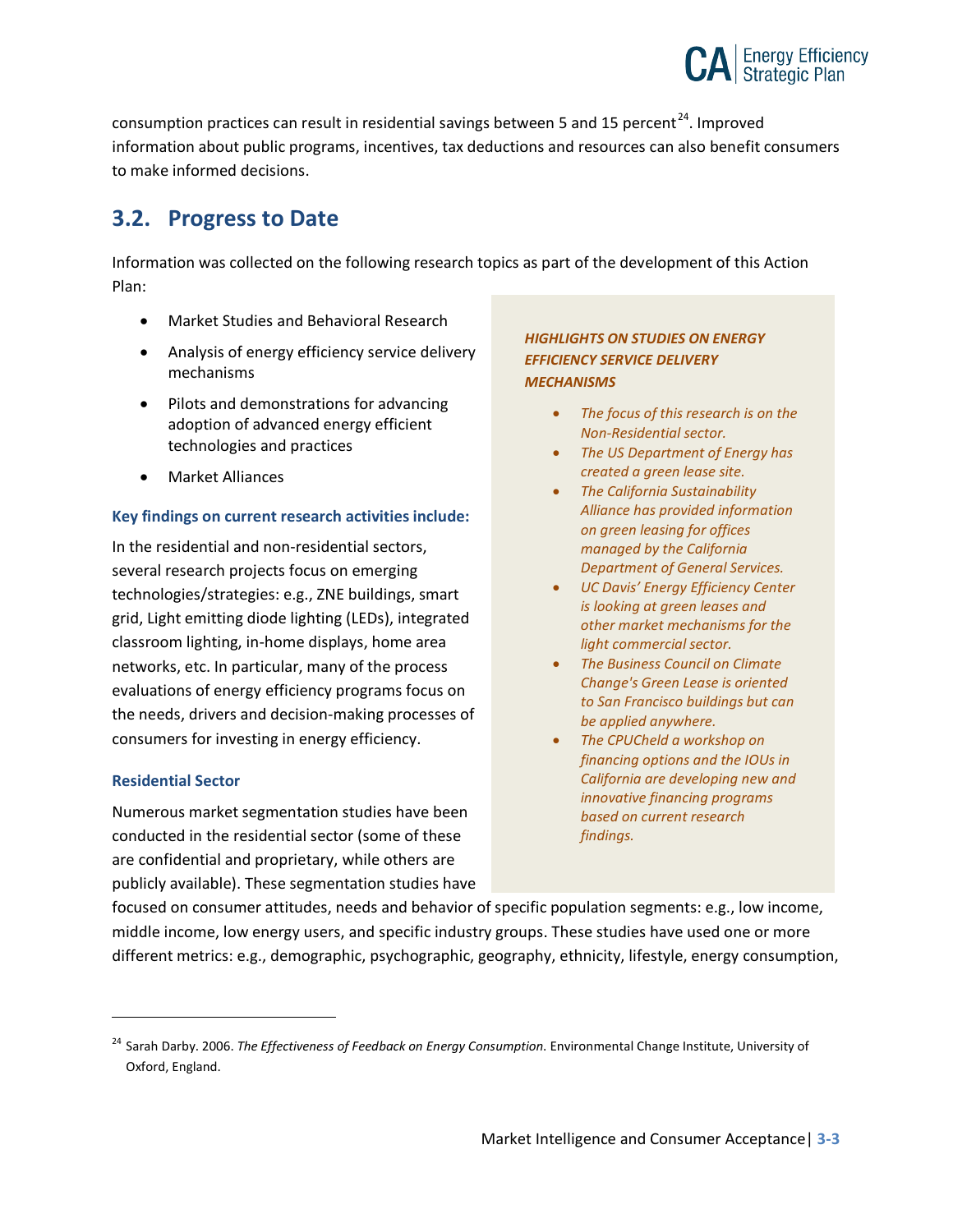

energy burden (energy use compared to income), energy insecurity (frequency of bill payment difficulties), and technology type (e.g., LED purchasers).

#### **Non-Residential Sector**

In the Non-Residential sector, market segmentation studies have been conducted, but to a lesser extent than in the residential sector. Segmentation studies have used one or more different metrics: e.g., industry/activity type, technology type, ownership, energy consumption, size, and tenant loads.

Segmentation studies, particularly for PG&E and SCE, have focused on consumer attitudes and behavior of specific industry segments: e.g., glass, water and wastewater, paper, cement and concrete, chemicals, metalworking, mineral, food sector/grocery, and plastics. There are ongoing inspections of retrofits to assess the performance of contractors, and process evaluations of energy efficiency programs.

In general, research is lacking in the Non-Residential sector to assess the social structure factors affecting the development of clean energy market.

In the Residential and Non-Residential sectors, there has been limited research conducted in developing market alliances. The

#### *HIGHLIGHTS ON PILOTS AND DEMONSTRATIONS*

*Energy Trust of Oregon's Path to Net Zero pilot include:*

- *Pilots and demonstrations that assess adoption of new technologies (e.g., ZNE buildings) in schools, churches, community organizations*
- *Pilots and demonstrations that assess consumer adoption of new technologies (e.g., inhome displays).*

residential energy efficiency programs have relied on market alliances to promote specific energy efficiency technologies (e.g., lighting, appliance and consumer electronics – monitors and plug loads, Energy Star products) and to promote energy efficiency in specific residential and non-residential market segments (e.g., low income, communities, local government, and corporations).

### <span id="page-27-0"></span>**3.3. Vision for Market Intelligence and Consumer Acceptance**

The Research and Technology community needs to pursue the following elements:

- An improved understanding of consumer needs and acceptance.
- A common vision among regulators, researchers, funders and implementers on the research needed on market intelligence and consumer acceptance of energy efficiency technologies.
- Coordinated effort by multiple stakeholders to create market demand for advanced energyefficient technologies and practices.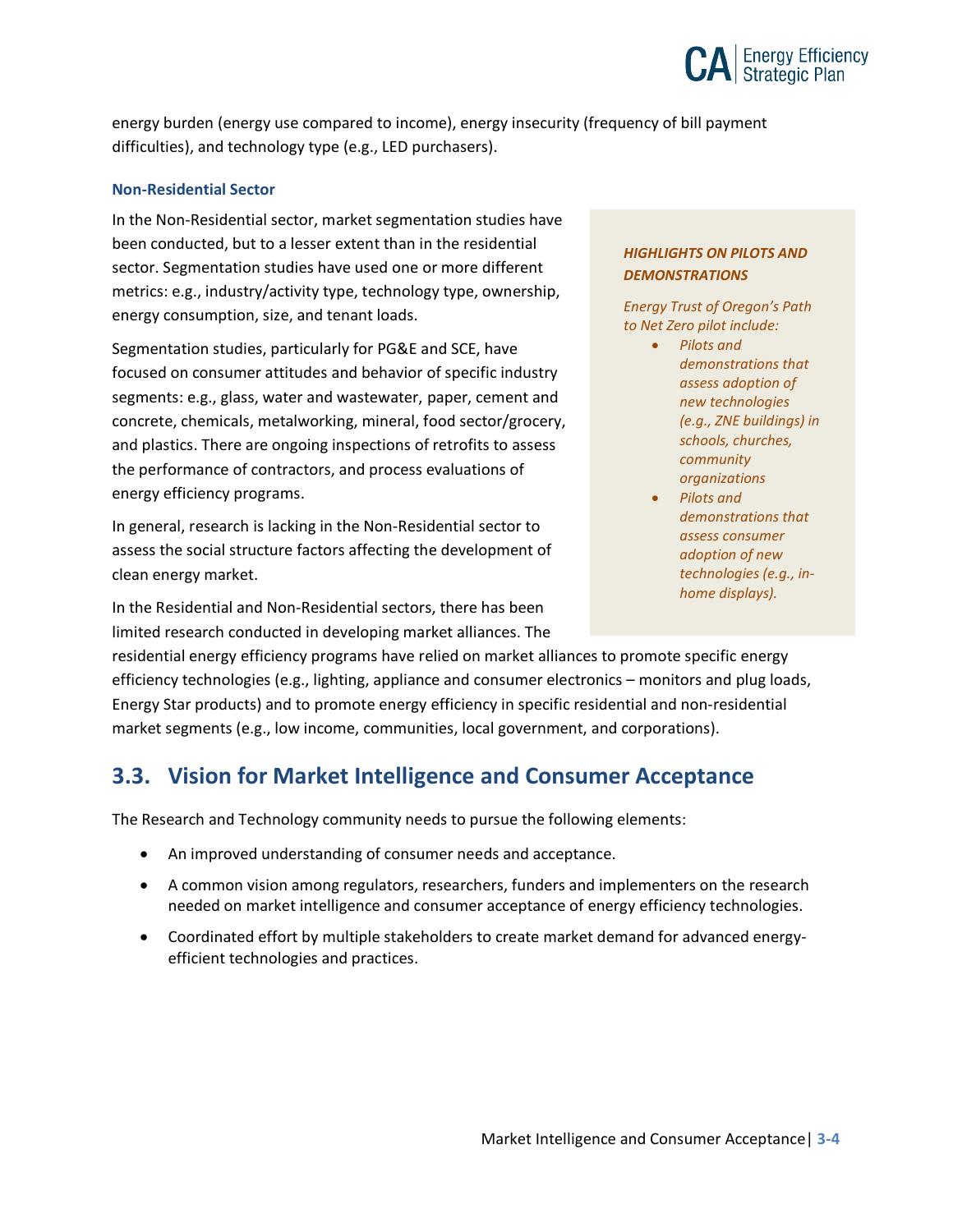

### <span id="page-28-0"></span>**3.4. Key Strategies**

The following key strategies are identified for Market Intelligence:

**Strategy 1:** Enhance Market Intelligence and behavioral research activities related to advanced energy-efficient technologies.

**Strategy2:** Expand activities to create market pull (demand) for advanced energy-efficient technologies and practices.

A potential Collaborative for Advanced Energy Efficiency Market Intelligence is being explored to advance the goals of the Strategic Plan and, in particular, to apply social and behavioral science theory and methodology to encourage the adoption and best use of energy efficiency technologies and practices in California.

Experts representing various market actors in California were convened to initiate the framework that is needed for implementing the strategies in this chapter. This team is envisioned to collaborate with key market actors as well as contributors who volunteered to support the work on this Action Plan to ensure the successful implementation of the initiatives. Additional involvement of a wider group will be sought over time that can take on the form of a self-sustaining collaborative that can serve the industry to deliver energy efficiency toward the ZNE goals.

The Collaborative for Advanced Energy Efficiency Market Intelligence<sup>[25](#page-28-1)</sup> will be charged with conceiving, coordinating, and **overseeing the implementation[26](#page-28-2) of the key initiatives under each of the two key strategies identified in this chapter.** This Collaborative will develop an RD&D roadmap, as explained in **Strategy 1** and will align RD&D activities among the various entities and market actors. The Collaborative will identify specific timeline and activities needed to complete the initiatives.

*An exploratory committee for the potential Collaborative on Market Intelligence was formed to facilitate the partnership between key market actors and researchers in the industry.*

#### *POTENTIAL INITIATIVE LEADS*

Exploratory Committee for potential Collaborative on Market Intelligence

- *Ben Finkelor, UC Davis*
- *Nicole Biggart, UC Davis*
- *Claudia Barriga, UC Davis*
- *Kristin Heinemeier, UC Davis – WCEC*
- *Alan Meier, UC Davis/LBNL*
- *Andrew Isaacs, UC Berkeley*
- *Jerry Mix, Finelite*
- *Ed Vine, LBNL/CIEE*
- *Bruce Ceniceros, SMUD*
- *Edwin Hornquist, SCE ETP*
- *Chris Hammer, Sustainable Design + Behavior*

<span id="page-28-1"></span><sup>&</sup>lt;sup>25</sup> Note that key to the success of the implementation of these initiatives is to secure a funding source for formation of this Collaborative as well as finding the funding resources to support the activities under each initiative.

<span id="page-28-2"></span><sup>&</sup>lt;sup>26</sup> Note that members of the Collaborative can implement part or all of these initiatives.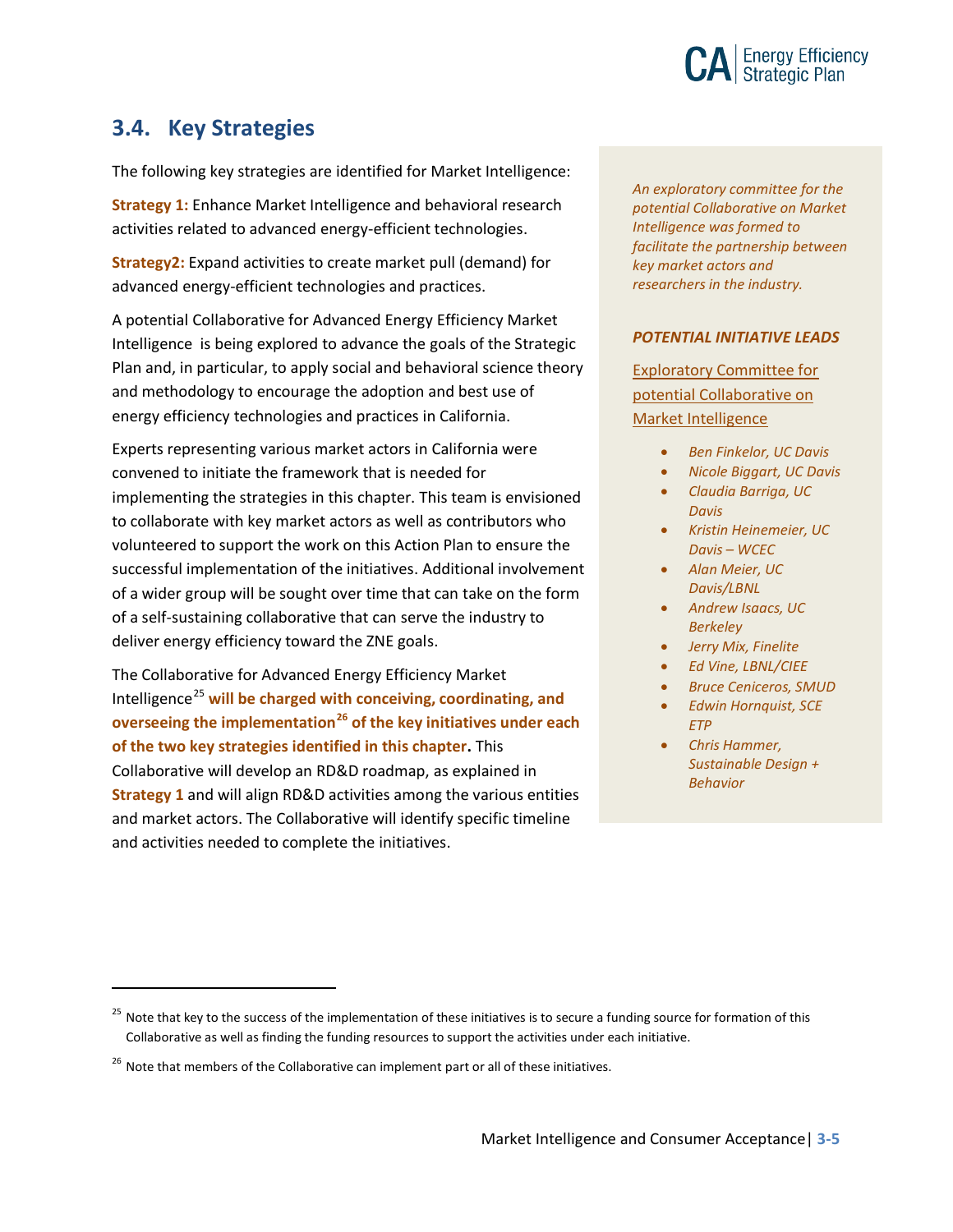

### <span id="page-29-0"></span>**3.5. Key Initiatives to Enhance Market Intelligence**

*Strategy 1: Enhance Market Intelligence and behavioral research activities related to advanced energy-efficient technologies.* 

Multiple barriers influence the consumer adoption of advanced energy-efficient technologies. Consumers have certain needs (energy and non-energy) and have varied decision-making processes (in residential and non-residential sectors). Due to the limited amount of research that has been conducted in this area, there is a need for sponsoring fundamental research on consumer needs, behavior drivers, and decision-making processes, as well as developing guidance in key market segments for the adoption of advanced energy-efficient technologies.

#### **Key Initiatives**

- 1. Develop RD&D Roadmap to identify and prioritize consumer needs, behavioral drivers and decision processes.
- 2. Develop RD&D roadmap related to HVAC behavioral activities.
- *3.* Develop best practices guidance that is applicable to California consumers' needs in key market segments (e.g. single-family and multi-family residences, offices, department stores, grocery stores etc.) to encourage the adoption of advanced energy efficiency technologies and practices.
- 4. Explore and assess current tools available in the market toward adoption of advanced technologies and practices.
- 5. Develop a knowledge management system (databases) to enhance the visibility and exchange of findings from RD&D activities related to this strategy.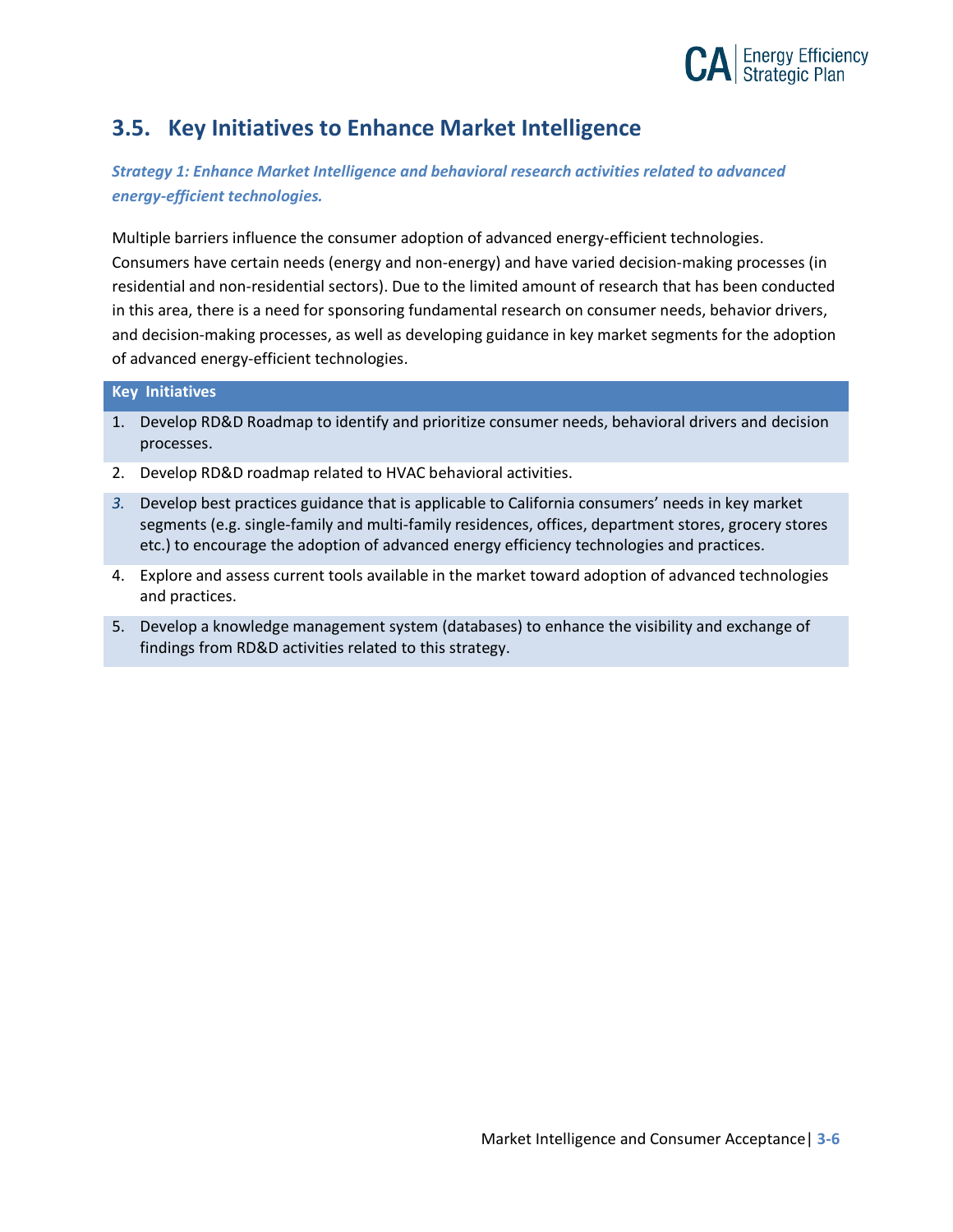

### <span id="page-30-0"></span>**3.6. Key Initiative to Create Market Pull**

#### *Strategy 2: Expand activities to create market pull (demand) for advanced energy-efficient technologies and practices.*

In order to accelerate the adoption of technology that typically lags research and development, there is a need to:

- Identify and understand the motivations, desires and priorities of consumers (adopters) of energy management technology and anticipate their needs and expectations and bring the most relevant and valued technologies and practices to market;
- Accelerate the adoption (e.g., market share) of advanced energy-efficient technologies and practices.

#### Key Initiatives

- 1. R&T community to form alliances with the information technology community and entrepreneurs to develop Social Networking Tools and to provide access to experts to engage in the design through examples such as: Create ZNE platform to invite private developers to develop smart phone apps (solutions)
- 2. Develop techniques to integrate customer influences in emerging technologies project screening.
- 3. Develop outreach campaign to increase awareness about the process for new technologies to get approved in incentive programs for rapid deployment (through ETCC website).
- 4. Generate list of strategically targeted pilots and demonstrations projects by key market segment.
- 5. Engage customers via market alliances to adopt energy efficiency. Examples include: Retail, corporate campuses, master planners, multi-family, low-income Housing, hospitality, etc.
- 6. Develop a communication/outreach protocol to inform IOU "customers" of their ongoing energy performance as a result of program intervention
- 7. Create an Investor-Emerging Technologies network to share market information and expedited access to incentive programs.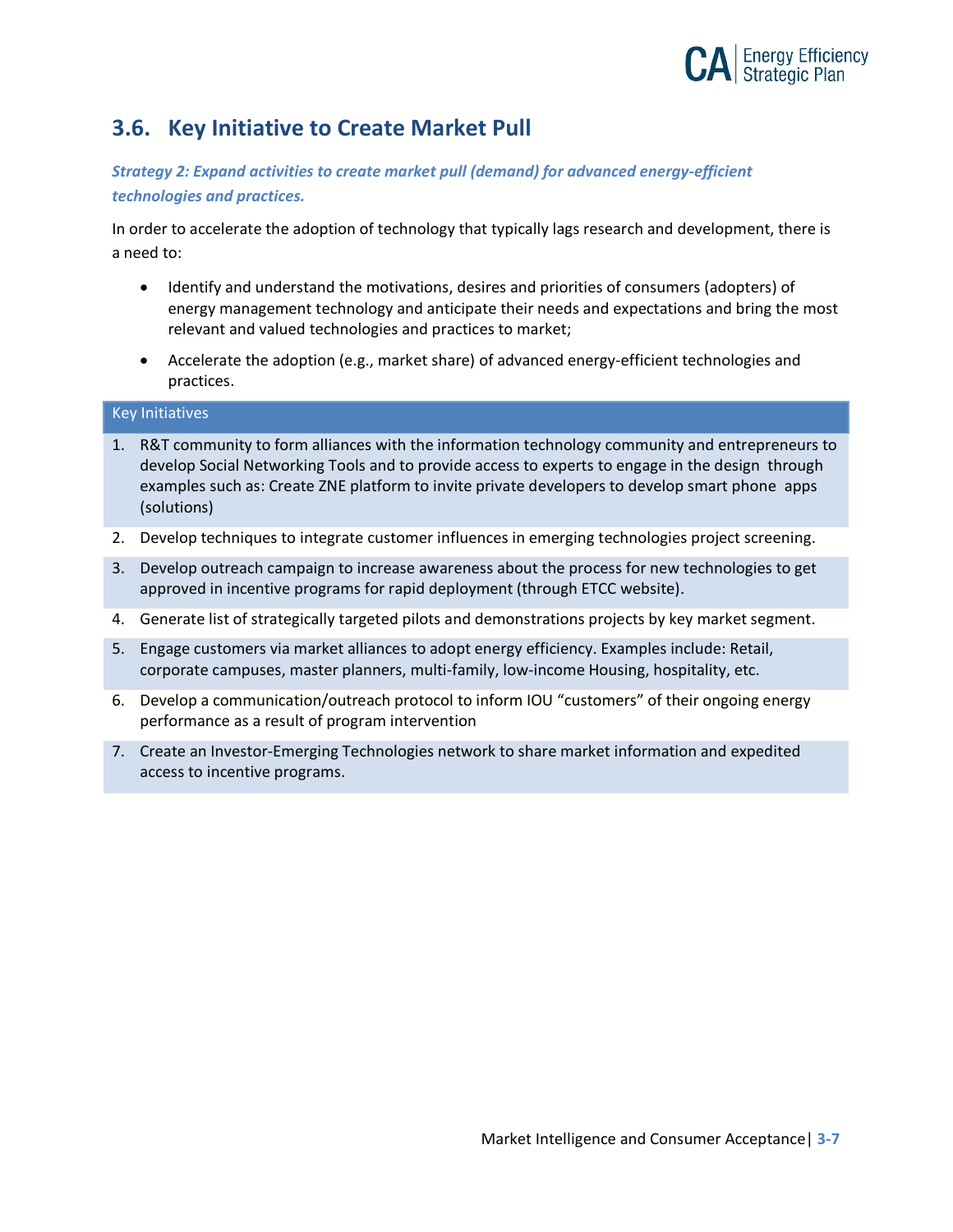

## <span id="page-31-0"></span>**4. PLUG LOADS**

### <span id="page-31-1"></span>**4.1. Overview**

Energy use in the residential and commercial sectors in California for plug loads is growing rapidly. Some studies show residential and commercial plug loads are responsible for in excess of 30 percent, and 10 to 15 percent of electric energy use, respectively<sup>[27](#page-31-2)</sup>. Some estimates show plug loads will exceed 50 percent of residential electric consumption by 2030. Plug loads, if not addressed quickly, could hinder California's goals for reaching ZNE by 2020. Current research is needed to focus on creating more energy efficient devices that will provide the foundation for future plug load standards and understanding consumer behavior that drives demand for plug load use.

#### *VISION FOR PLUG LOADS*

*Research and energy efficient devices will be developed to reduce Plug Load consumption in Residential and Commercial Buildings to reach 2020 and 2030 ZNE goals and technology advances will form the basis of future Plug Load Standards.*



#### **Figure 2: US Plug Load Equipment Energy Projection Source: CA IOU Analysis of EIA's Annual Energy Outlook 2011**

 $\overline{a}$ 

Residents and businesses bring a wide variety of energy-consuming devices into their homes and buildings. These include consumer and office electronics, such as televisions, cell phones, copiers,

<span id="page-31-2"></span><sup>27</sup> Based on RASS (http://www.energy.ca.gov/appliances/rass/) and CEUS data (http://capabilities.itron.com/ceusweb/)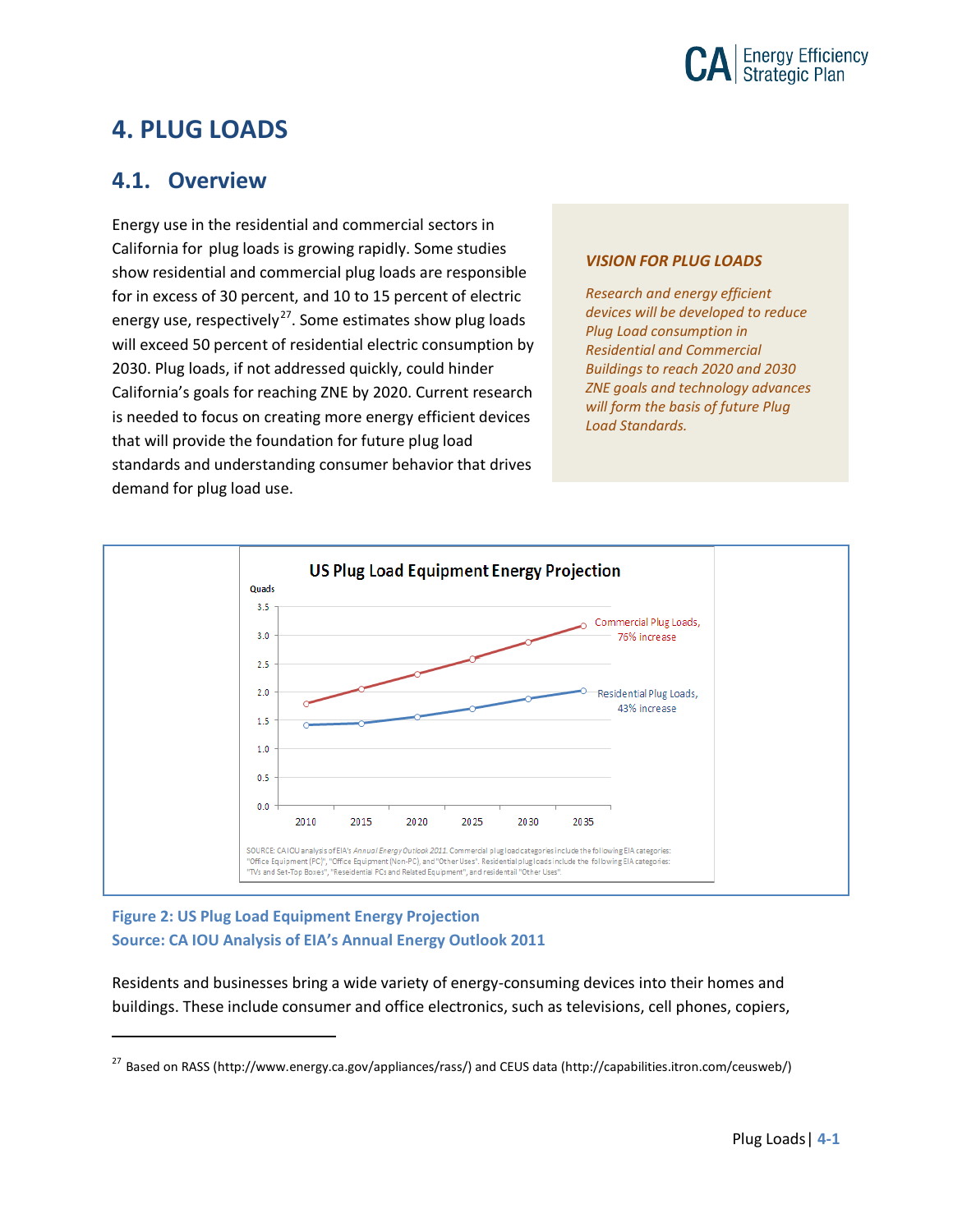

printers, computers and battery chargers. To exacerbate the situation, a majority of these devices consume power even when not in use and account for over 15 GW of power consumption, worldwide.



**Figure 3: Residential and Nonresidential Consumption** 

**(Source: Residential Appliance Saturation Survey 2009[28](#page-32-0) and California Commercial End Use Survey[29](#page-32-1) 2006)**

<span id="page-32-0"></span><sup>28</sup> http://www.energy.ca.gov/appliances/rass/

<span id="page-32-1"></span><sup>29</sup> http://www.energy.ca.gov/ceus/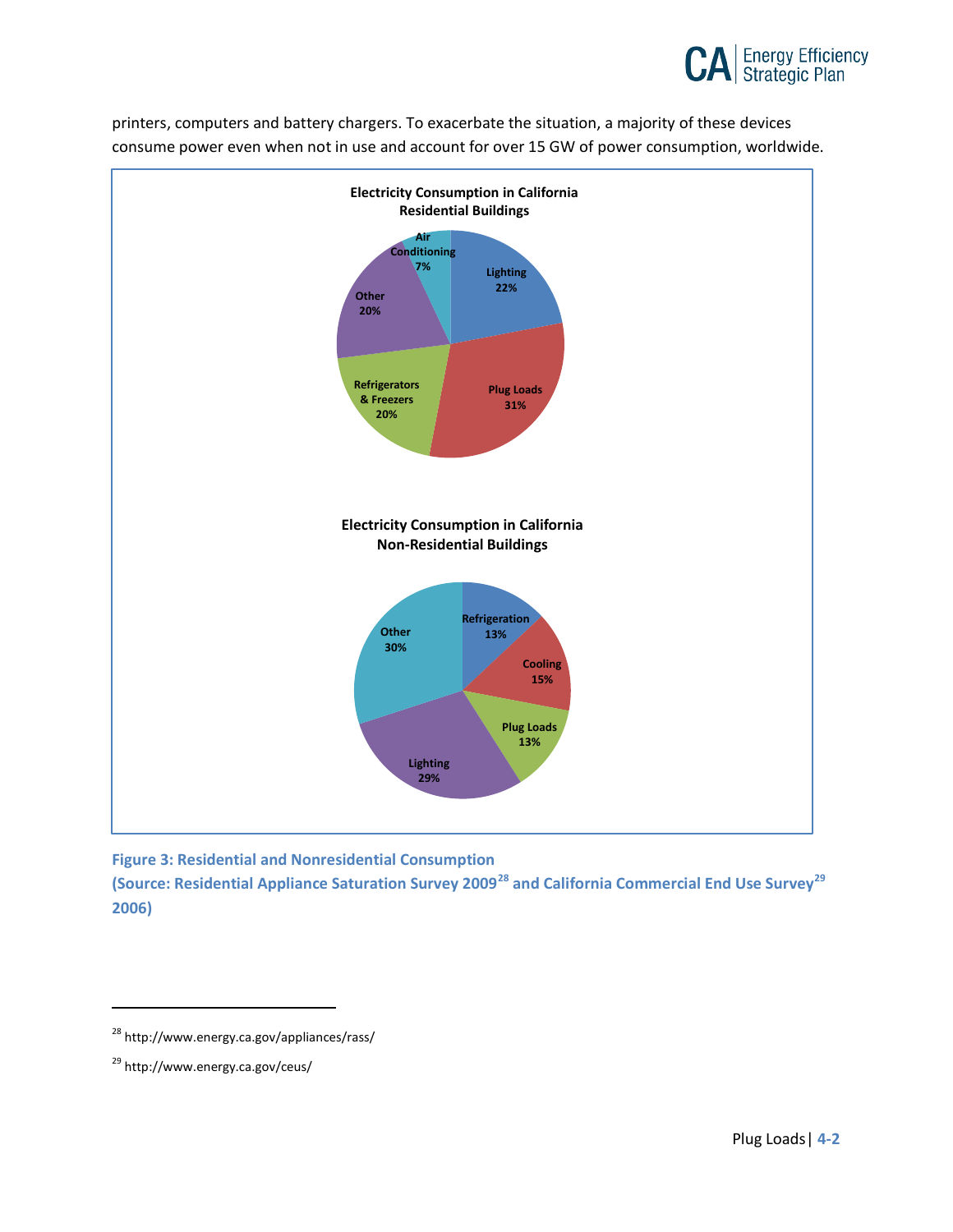# **CA** Energy Efficiency

The biggest energy consumer in the residential sector is entertainment equipment, such as TVs, stereos, cable and satellite receiver boxes (also known as set top boxes) and gaming consoles. Collectively these represent about 10 percent of a typical home's annual electric bill. Information technology, such as

computers, cell phones, tablets, printers, monitors and other electronic equipment are about five percent of a typical home's annual electric bill. Plug loads have been estimated to be as much as 31 percent of a household's annual electric bill.

On the business and commercial side, computer-related equipment, such as computers, monitors, printers, peripherals, A/V and telephony, make up about 86% of plug load energy use. The California Commercial End-Use Survey<sup>[30](#page-33-0)</sup> indicated that plug loads are 13 percent of an office's annual electricity use. However, monitoring indicates that it could be as much as 25-30 percent if you include office servers. This survey also found that plug load energy use and peak demand is higher than an office's lighting energy use. Lighting is generally 29 percent of an office's annual electric bill. Computers and monitors alone accounted for 66% of the energy used by office plug loads. The survey also found that power management is still not being fully utilized for information technology (IT) equipment, and much of the equipment is left on around the clock.

New LEED silver, gold or platinum buildings can have higher energy savings potential than other buildings. However, even buildings that are otherwise very efficient can fail to meet energy use projections if the plug loads installed in them are inefficient, uncontrolled (left on 24/7), and occupant behaviors remain unchanged**.**

According to a recent study by the Center for the Built Environment  $(CBE)^{31}$ , consumer behavior regarding use of these electrical devices varies by region, consumer age and type of equipment. Generally, consumers have little knowledge about the energy consumption of each plug load device. However, the devices are growing and so is the load. Homes that once had five electronic devices now may have 50. Many of these products consume power even when turned off, and the old equipment

#### <span id="page-33-0"></span><sup>30</sup> http://capabilities.itron.com/ceusweb/

 $\overline{a}$ 

#### *CALIFORNIA PLUG LOAD RESEARCH CENTER AT UC IRVINE*

*The California Plug Load Research Center (CalPlug), funded by the Energy Commission, was established to improve energy efficiency in the use and design of appliances and consumer electronic devices.* 

#### *<http://calplug.uci.edu/>*

#### *FOCUS AREAS OF RESEARCH FOR CALPLUG:*

- *Topical studies of plug load appliances and devices in use (set-top-box, digital entertainment, personal computing, medical devices, etc.).*
- *Micro grid power management systems.*
- *Electronic Engineering and Computer Science breakthroughs for device efficiency.*
- *Consumer behavior studies Energy conservation in server rooms and smallbusiness data centers Benchmarking energy efficient prototypes and products.*
- *Plug load energy efficiency standards and policy.*

<span id="page-33-1"></span><sup>&</sup>lt;sup>31</sup> http://www.cbe.berkeley.edu/research/plug-loads.htm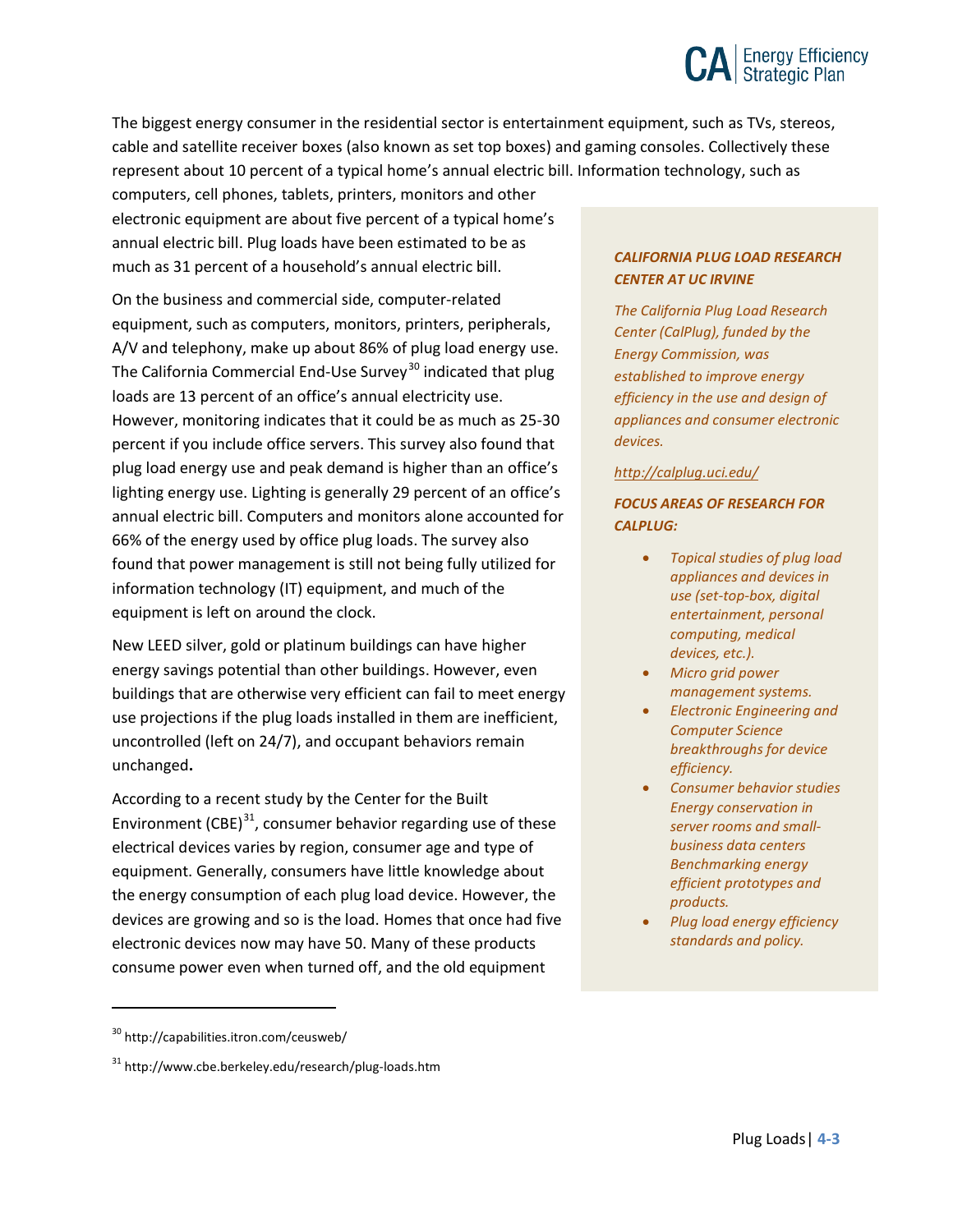

often remains plugged in, consuming power even though it's seldom used. As a result, plug loads are one of the fastest growing energy loads and are also the least defined and most difficult to regulate.

### <span id="page-34-0"></span>**4.2. Progress to Date**

The California Energy Commission currently supports the California Plug Load Research Center (CalPlug) at UC Irvine. CalPlug's purpose is to conduct research on the most promising, innovative, early-stage research and development projects in the plug load area by:

- Developing projects that target efficiency improvements in existing and future plug load devices.
- Working with industry, utilities, and standard setting groups to accelerate implementation of plug load improvements into the marketplace.

The development and commercialization of energyefficient plug load devices will help put California on the path to zero net energy (ZNE) buildings**.**

#### **Energy Commission Research**

Since 2003, the California Energy Commission has spent about \$4.5 million on consumer electronics and office equipment research. The following are some examples:

- Developed Test Procedure for External Single Volt Power Supply Test Procedure that resulted in a Title 20 Standard in 2005.
- Conducted TV energy use research that resulted in a Title 20 Standard in 2010
- Developed Battery Charger Test Procedure that resulted in a Title 20 Standard in 2012.

#### *ON-GOING AND POTENTIAL FUTURE ENERGY COMMISSION RESEARCH AREAS:*

- *Set top boxes (STB)*
- *Energy use savings opportunities for servers and server closets*
- *Energy savings from behavioral changes*
- *Assessment of Incremental cost of measures*
- *Analysis of plug load demand impacts*
- *Develop consistent plug load definitions for benchmarking*
- *Investigation of better methods of wiring commercial buildings to enable metering key sub-stations that can provide adequate feedback to building occupants*
- *Low-end kiosks and point-ofsale terminals*
- *Improvements to multimedia and high-end gaming systems to address energy use associated with graphics*
- *Development of home audio test procedures*
- $\bullet$  80 Plus Program,<sup>[32](#page-34-1)</sup> which is an initiative to promote energy efficiency in computer power. The program now has over 3,300 qualified power supplies.
- Revised Energy Star specification for computers that include power factor correction.
- Energy Commission funded building low and ultra-low energy computers. These computers led manufacturers to build computers that use less energy.

<span id="page-34-1"></span><sup>&</sup>lt;sup>32</sup> http://www.plugloadsolutions.com/80PlusPowerSupplies.aspx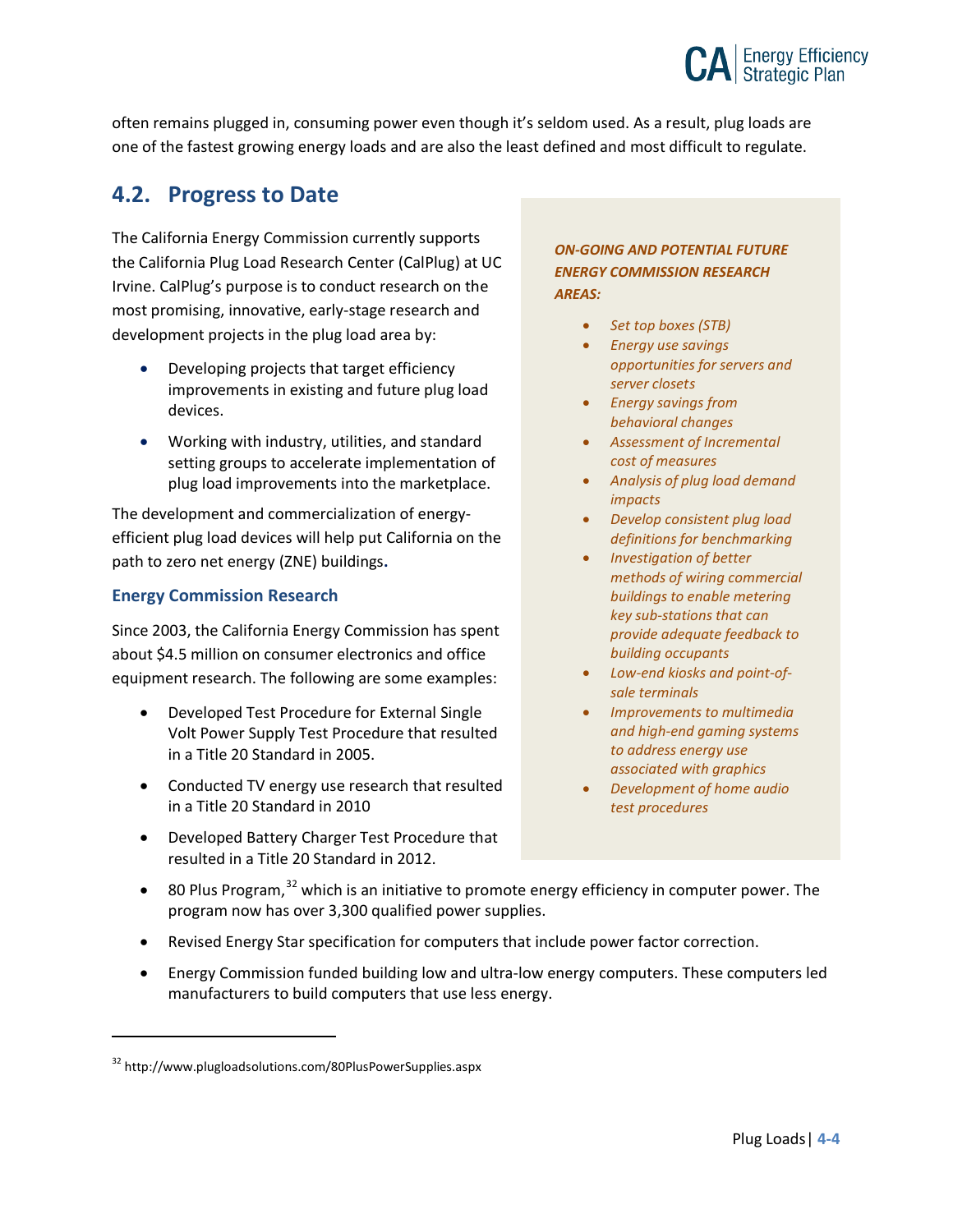

• Influenced Energy Efficiency Ethernet IEEE 802.3AZ  $33$  and a Protocol to communicate with an external proxy.

#### **Other related research activities**

- New Buildings Institute An Energy Commission funded contract to develop a Best Practice Guide is currently being scoped with actionable information on how to save money by reducing plug load energy use in offices. The primary audience of this guide is office managers; Secondary audiences will be owners, tenants, procurement managers, and energy/sustainability managers.<sup>[34](#page-35-3)</sup>
- Technical Assessment Potential for Commercial ZNE.
- Center for the Built Environment (CBE)<sup>[35](#page-35-4)</sup>: Study on Simulated and Actual Energy Use: The Role of Plug Loads: Understanding and tightening the gap.

### <span id="page-35-0"></span>**4.3. Vision for Plug Loads**

To implement the vision for high efficiency plug load devices and controls, the Research and Technology community needs to implement the following:

- Develop market intelligence to ensure an on-going RD&D portfolio to advance the manufacturing of smart devices and appliances.
- Develop a robust commercialization/marketing support for such products, including rebates and incentives programs.
- Stimulate consumer demand and behavior through informational initiatives that include unbiased and ubiquitous labeling.

### <span id="page-35-1"></span>**4.4. Key Strategies**

 $\overline{a}$ 

**Strategy 1:** Form partnerships with industry leaders, energy utilities' energy efficiency programs, consumer groups, plug load trade associations, and key institutions to encourage the adoption of energy efficient consumer electronics and smart appliances. Expand activities to increase the availability of high efficiency and smart appliances in the marketplace and pilot programs that empower energy consumers to adopt smart appliances.

<span id="page-35-2"></span> $33$  Energy-Efficient Ethernet is a set of enhancements to the twisted-pair and backplane Ethernet family of computer networking standards that will allow for less power consumption during periods of low data activity. The intention was to reduce power consumption by 50% or more, while retaining full compatibility with existing equipment. The Institute of Electrical and Electronics Engineers (IEEE), through the IEEE 802.3az task force developed the standard. The IEEE ratified the final standard in September 2010.

<span id="page-35-3"></span> $34$  Energy Commission Agreement 500-08-049, New Buildings Institute

<span id="page-35-4"></span><sup>35</sup> http://www.cbe.berkeley.edu/research/plug-loads.htm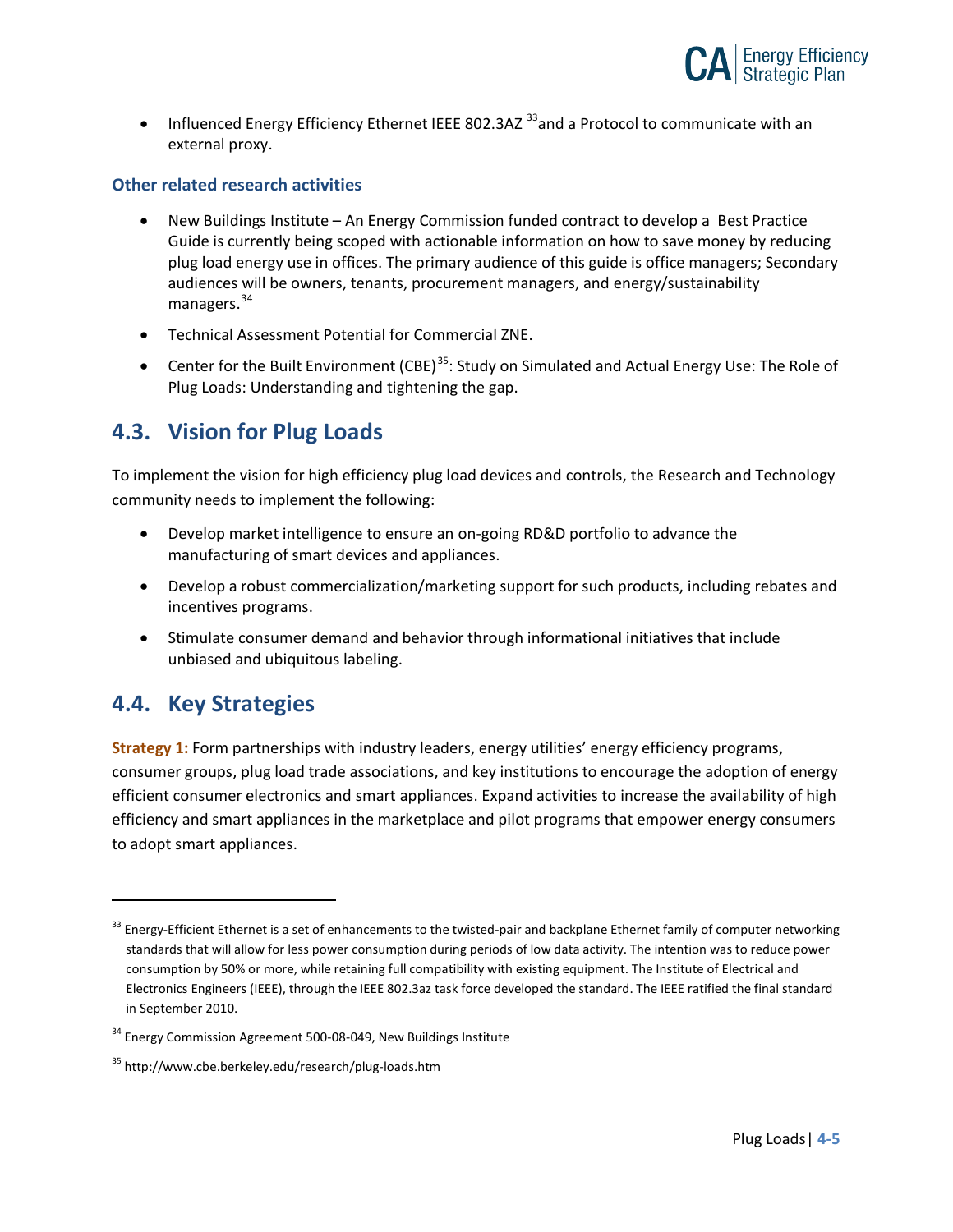

**Strategy 2:** Conduct targeted R&D to achieve higher improvements in appliance efficiencies than technically feasible today.

CalPlug is one of the organizations that can lead and coordinate RD&D initiatives in the area of plug loads and smart appliances. Other key organizations include the electronics and manufacturing and design industry (this isn't an organization), IOUs and POUs, consumer groups and trade associations, codes and standards groups, researchers (not an organization, California POUs, and the Energy Commission. Research results can form the basis to justify the need for future Title 20 appliance standards and for strategic incentives/rebates offerings to customers through IOUs energy efficiency programs.

Coordination and collaboration with the other Strategic Plan Action Plans involving Commercial ZNE and Codes and Standards will be important to ensure alignment of goals and actions and reduce the redundancy of similar efforts. Additional collaboration with the manufacturing and design industry is also needed to ensure successful implementation of the initiatives embodied in this chapter.

RD&D funding entities such as the Energy Commission, the

#### *POTENTIAL INITIATIVE LEADS*

- *CalPlug, UC Irvine*
- *Plug Load Champion Group, Commercial ZNE Action Plan*
- *Appliance Standards Initiative Leads, Codes and Standards Action Plan*

#### *POTENTIAL COLLABORATORS:*

- *IOU/C&S Program*
- *IOU/POU ETP*
- *UCB Center of the Built Environment*
- *Energy Commission*
- *CPUC*
- *NBI and other private researchers*
- *NRDC and consumer groups*
- *Electronic Industry*
- *Trade associations*

CPUC (through programmatic IOU initiatives), and others need to continue support to enable advanced energy efficient technologies and strategies becoming normal market practice. Research institutions and technical consulting entities could provide the perspective for future RD&D and become an integral part of these initiatives.

**This R&T Action Plan envisions the coordination of efforts between the ongoing initiatives of CalPlug and the Plug Loads Champions group along with other relevant players. Such a partnership can enable RD&D initiatives on highly efficient and advanced appliances and devices, strategies and tools that will contribute toward minimizing the energy use classified as plug loads.** These groups could potentially form a self-sustaining collaborative that can serve California to advance RD&D in plug loads to meet the ZNE goals of the Strategic Plan.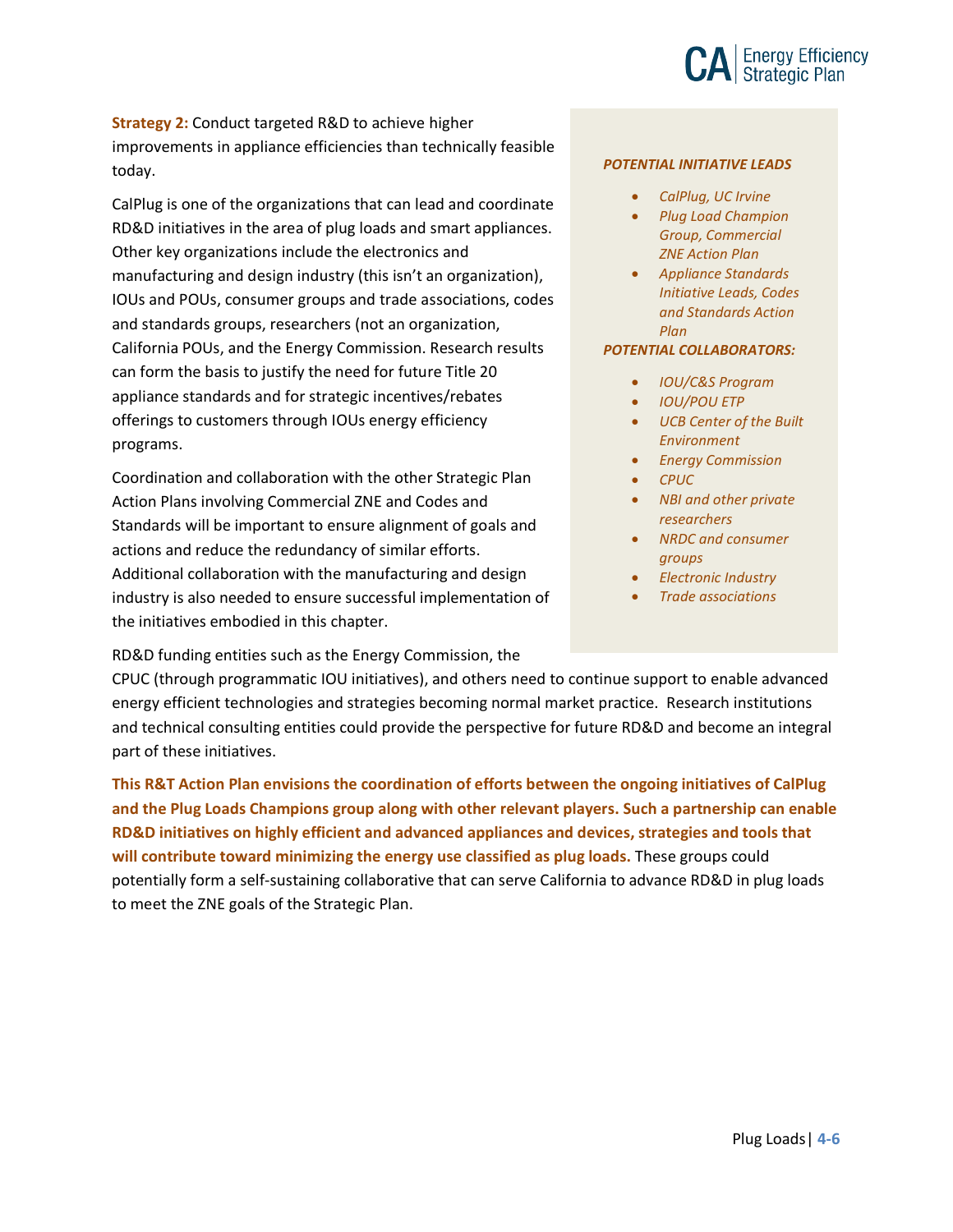

### <span id="page-37-0"></span>**4.5. Key Initiatives for Promoting Adoption**

*Strategy 1: Form partnerships with industry leads, utilities energy efficiency programs and key institutions to encourage the adoption of efficient and smart appliances [36](#page-37-1). Also, expand activities to increase the availability of high efficiency and smart appliances in the marketplace and launch pilot programs that empower energy consumers to adopt smart appliances.*

Purchasing and usage behavior by consumers is a very critical aspect of making near term impacts on the plug-load energy use. This aspect needs understanding of the behavior and then finding intervention opportunities to inform motivate and empower consumers. This activity involves a multitude of market players, such as the Energy Commission, CPUC, IOUs and POUs who can assist in education and outreach campaigns. Retailers and manufacturers that directly interface with consumers also play an important role.

Information can empower customers to make informed purchasing choices and utility incentives can overcome the incremental costs that are usually a barrier to first adoption. Technologies such as energy display devices, load-sensor plug strips and timers can motivate customers to pursue efficient energy practices.

One approach to expedite the adoption of advanced technologies is through targeted marketing and outreach initiatives to create the market pull and engagement of up and mid-stream market actors-such as manufacturers and distributors. Keeping retailers engaged is an important aspect as they are an important source of market data and a good channel for marketing to customers. However, they will need to make the business case for incentives and financial motivation such as "Mid-stream marketing" [37](#page-37-2).

Businesses could pursue different demonstration strategies, such as:

- Develop awareness campaigns to educate building occupants of the benefits and importance of powering down equipment at night.
- Institute networked power management systems that allow IT managers to power networked devices on and off as required for updates.
- Replace nonfunctioning or inefficient devices with high efficiency models. Consumer resources such as high-efficiency TopTen models could be used to guide decision making. <sup>[38](#page-37-3)</sup>
- Establish procurement procedures and guidelines with a focus on plug load energy reduction.

<span id="page-37-1"></span> $36$  Refer to Chapter 3 for outreach related initiatives that would apply to Plug Loads as well.

<span id="page-37-2"></span> $37$  Mid-stream marketing refers to outreach toward designers and retails that influence the downstream end user, with the manufacturers being upstream.

<span id="page-37-3"></span><sup>&</sup>lt;sup>38</sup> TopTen USA is a widely used resource of independent information on the energy efficiency of common products. A nonprofit, TopTen identifies and publicizes the most energy-efficient products on the market. For more information: [www.toptenusa.org](http://www.toptenusa.org/)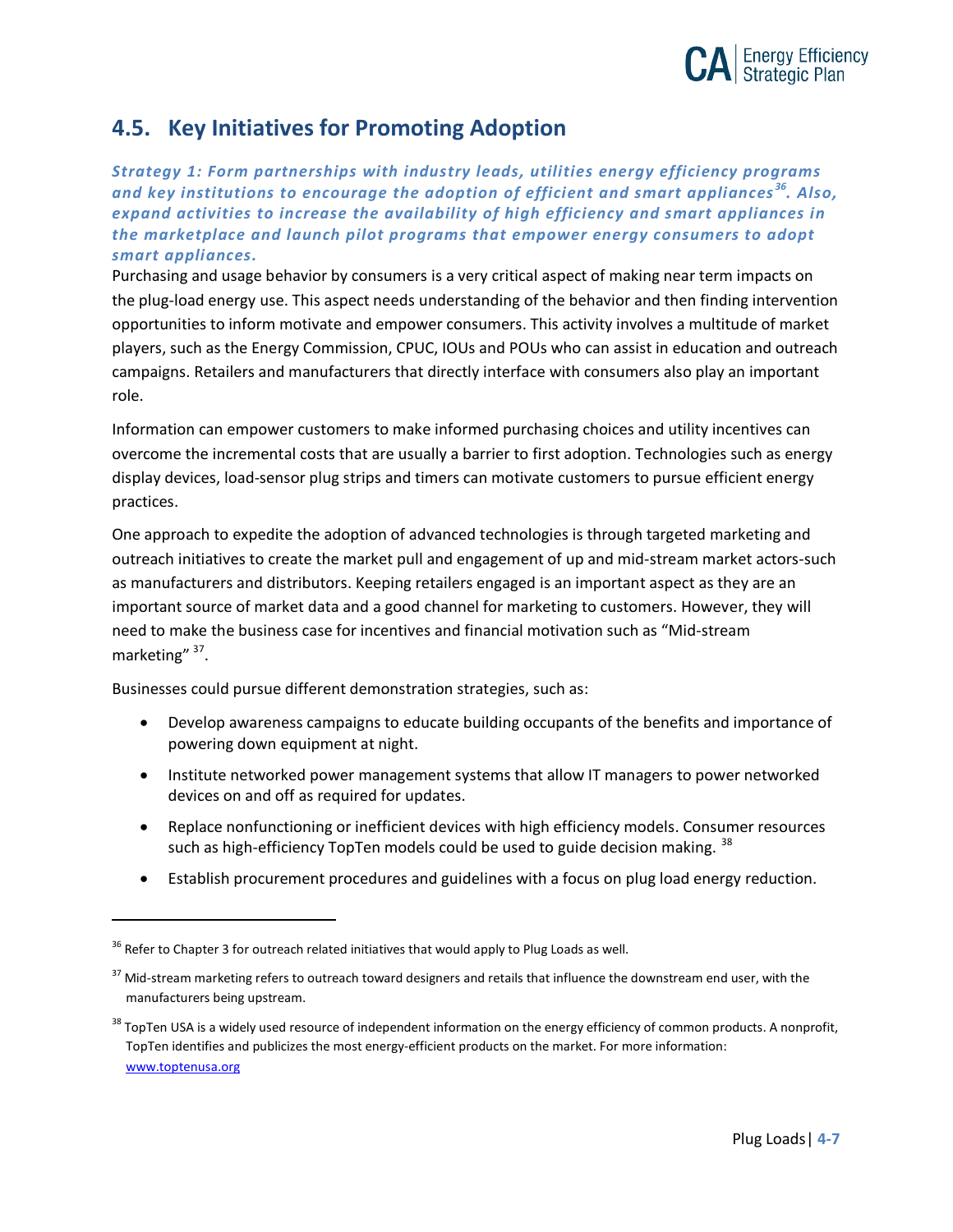

• Install smart plug strips that typically employ some combination of load sensors, remote controls, occupancy sensors, and timers to automatically shut off equipment when not used.

Similar to the successes in reducing lighting power density (LPD) through integrated lighting technology design, technology development and design can play an important role in reducing the plug loads.

#### Key Initiatives

- 1. Develop and implement EE and DR programs that offer incentives for a wider range of high efficiency appliances, as well as display and control devices.
- 2. Develop and implement a wide variety of the customer intervention options based on findings/best-practices from current research and studies.<sup>[39](#page-38-0)</sup>
- 3. Develop programs and initiatives that use strategies that target, inform, motivate and empower energy consumers.

<span id="page-38-0"></span><sup>&</sup>lt;sup>39</sup> Based on EMI presentation - AJ Howard, Robert Bordner - Preliminary Findings: BCE Process Evaluation and Strategy Recommendations! February 22, 2012 Prepared for PG&E and SCE.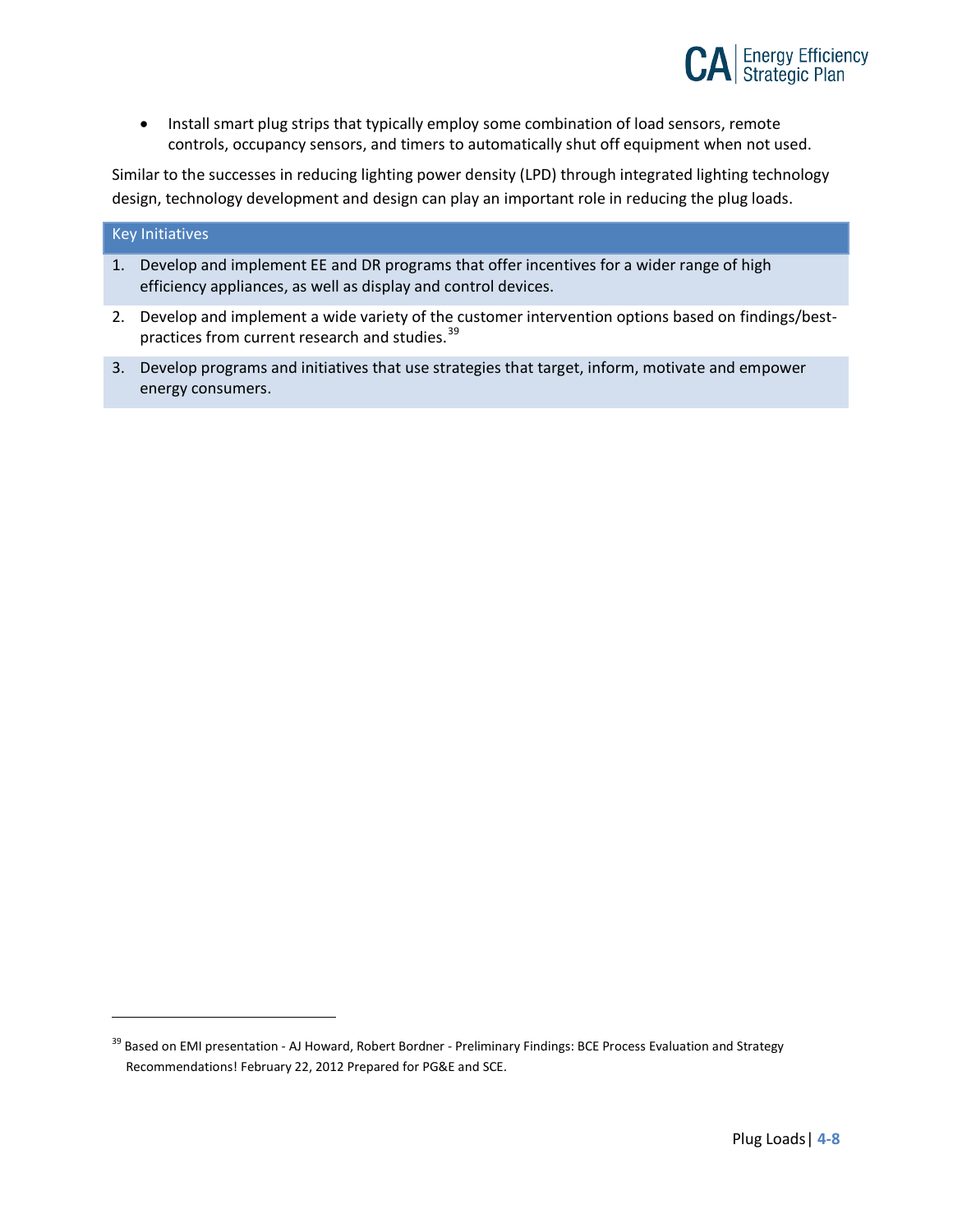

### <span id="page-39-0"></span>**4.6. Key Initiatives for Research and Development**

*Strategy 2: Conduct targeted R&D to achieve higher improvements in appliance efficiencies than technically feasible today.* 

R&D activities are needed to maximize the energy efficiency potential of plug load devices. This research could include optimizing energy use at the micro level in computer processing units that could be embedded in most plug load devices and appliances and positively affect market transformation and consumer behavior. For instance, the transition of an emerging technology to code causes a once highmargin product to become an industry standard, thereby reducing the overall cost to society for energy efficiency. This commoditization effect, in turn, spurs innovation for new high-margin products since most manufacturers and other industry practitioners seek to compete in part on high-margin differentiated products. A good example is the proliferation of energy efficient television models since adoption of the state's television standards. Regulations also improve equity in benefits from IOU customer investments in energy efficiency through rates. Through codes and standards, positive changes initiated through voluntary programs targeting early adopters have been extended to all customers.

#### **Key Initiatives**

- 1. Conduct R&D to enable Low Power Mode and improve enabling control and smart features of equipment such as power management software, improved power strips, set top boxes, gaming consoles, inter-device control, etc.
- 2. Conduct R&D to enable built in networks to improve efficiency of routers, switches, Ethernet, mobile operating systems for control of equipment, wireless controls, voice over internet, proxying technology, etc.
- 3. Conduct and evaluating impacts of plug load energy use in California residences.
	- a. Develop an accurate and relevant forecast of residential plug load energy consumption.
	- b. Set a target for reducing plug load consumption over time.
- 4. Explore the development of Residential Plug-load Controls that limit the stand-by losses when the appliances are not in use that could potentially be adopted in the 2016 T24 Standards.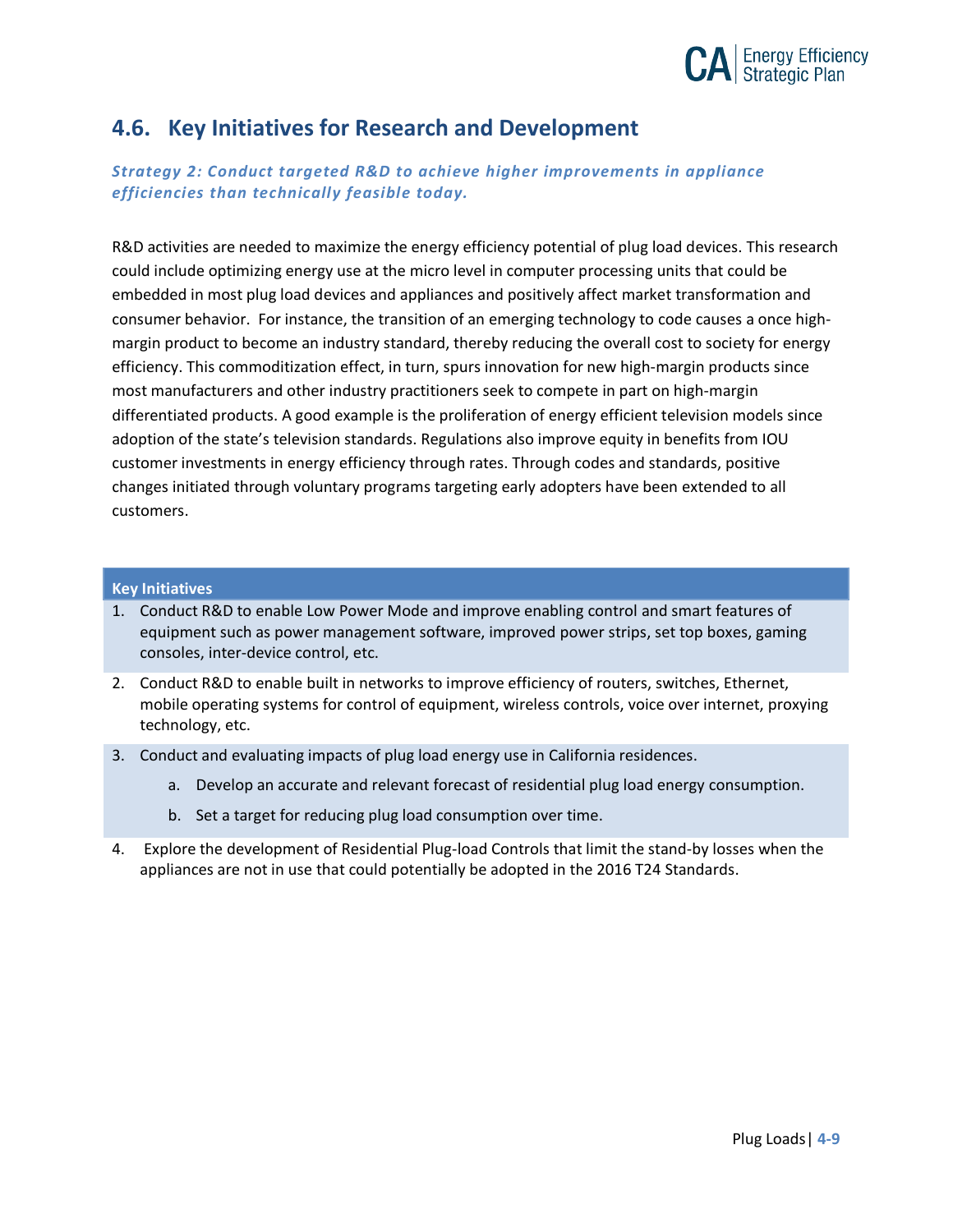

# <span id="page-40-0"></span>**5. ADVANCED HVAC TECHNOLOGIES**

### <span id="page-40-1"></span>**5.1. Overview**

Heating, ventilation, and air conditioning (HVAC) technologies have historically been the subject of R&T activity. Manufacturers continually refine and improve their offerings, responding to the needs of the customer, as well as to changes in appliance standards and building codes.

Equipment advances have come in the area of **Climate Responsive HVAC** Technologies—that is, *technologies that are optimized to reduce energy consumption and peak demand in the hot-dry and mild climates represented in California.* Evaporative pre-cooling, evaporative stand-alone, variable capacity heat pumps, hot/dry air conditioners, advanced desiccant cooling, and radiant cooling are all established technologies that are ready to be moved to the market.

#### *VISION FOR HVAC*

*(Strategic plan, page 53)*

*The residential and small commercial heating, ventilation, and air conditioning (HVAC) industry will be transformed to ensure that technology, equipment, installation, and maintenance are of the highest quality to promote energy efficiency and peak load reduction in California's climate.*

However, market acceptance of these technologies has been slow. Significant work still needs to be done to address issues such as added maintenance requirements and water quality issues.

Advances in integrated system operations are being made in the HVAC technology arena. Integrated compatibility has benefits for Integrated Demand Side Management (IDSM) which includes distributed energy (distributed generation (DG)/Renewable Energy (RE), energy efficiency (EE), demand response (DR) and energy storage (ES). Controls and advanced applications have very recently been the focus of new technology development. Advanced controls, such as technologies for retrofitting a standard roof top unit (RTU) and allowing it to vary its capacity in an efficient way, are now available in the marketplace. Embedded and after-market fault detection and diagnostics (FDD) has finally begun to achieve its promise and is starting to be seen in many high-end HVAC components. Stand-alone diagnostics for providing quality service to HVAC systems are currently available through multiple vendors. However, there is still room in the market for standardized or validated processes and algorithms. Sensor technology is advancing, although the drive to provide systems at a minimum cost continues to make it difficult to justify higher accuracy sensors.

With these advances in integrated operation, the need for commissioning and quality installation are more important than ever. Quality Installation (QI) and Quality Maintenance (QM) are becoming a major focus for the industry.

For both QI and QM, technician training is critical, as is the use of adequate and calibrated instrumentation. Customer acceptance of QI and QM is slowing the standardization of the processes, as it has been difficult to convince customers to pay a premium for "quality" when they already believe they are receiving quality service. Promises of energy savings must be well founded and verified.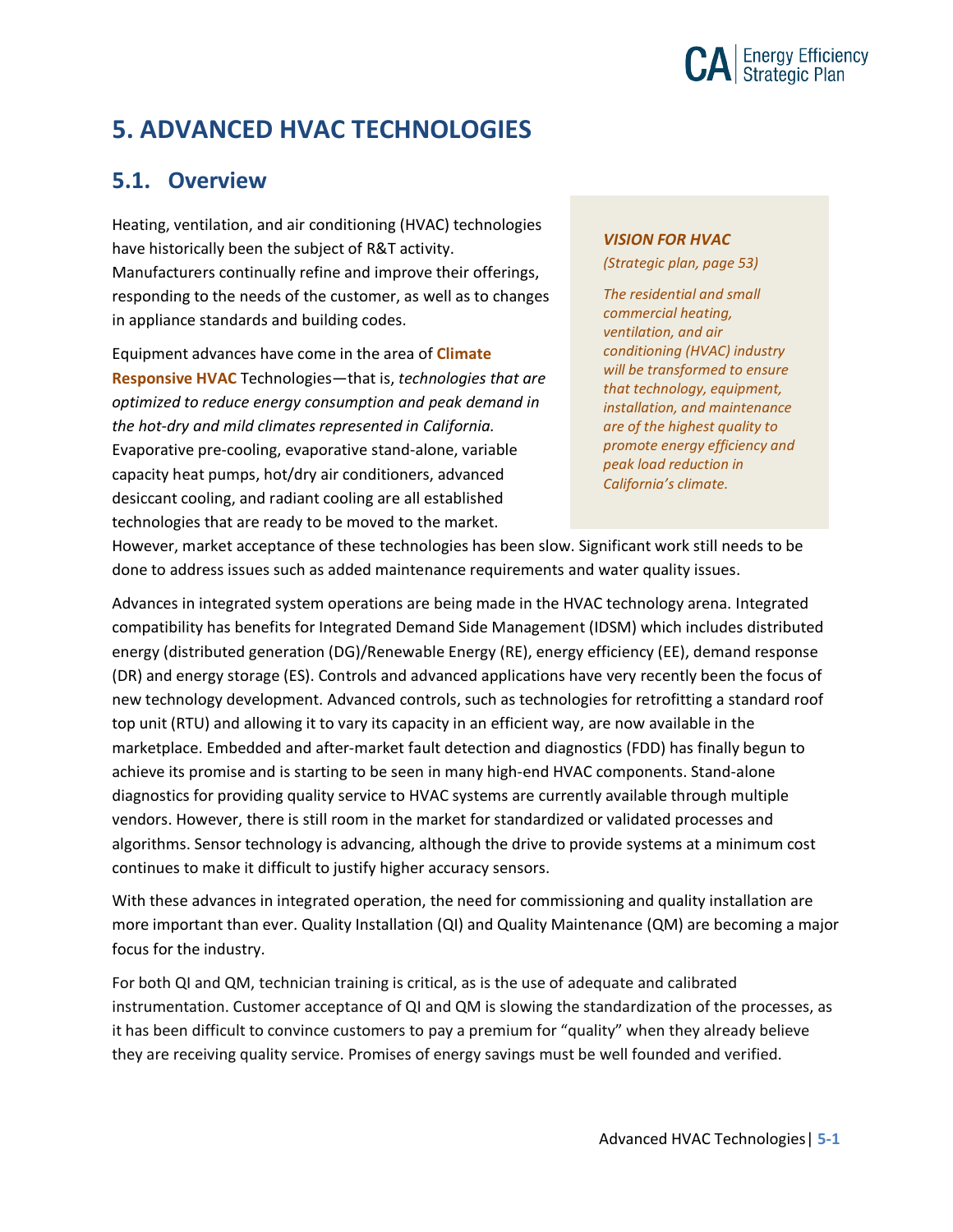

### <span id="page-41-0"></span>**5.2. Progress to date**

#### **Western HVAC Performance Alliance (WHPA)**

The Western HVAC Performance Alliance was established in 2009. Its mission is to provide input from the HVAC community to California's IOUs in support of the [goals o](http://www.performancealliance.org/LinkClick.aspx?link=199&tabid=105)f the California Energy Efficiency Strategic Plan.

Through this collaboration, the residential and small commercial HVAC industry will be transformed to ensure that technology and equipment installation and maintenance are of the highest quality to promote energy efficiency and peak load reduction.

In response to Chapter Six of the Plan, the HVAC Action Plan Team<sup>[40](#page-41-1)</sup> developed the following three goals to meet the needs for further improvement in HVAC technology areas:

 $\overline{a}$ 

#### *TERMINOLOGY*

*Advanced HVAC technologies include discrete equipment and components, as well as integrated systems with advanced applications, and quality installation and maintenance practices.*

*Climate Responsive HVAC Technologies are optimized to reduce energy consumption and peak demand in the hot-dry and mild climates represented in California.*

*Quality Installation (QI) includes appropriate sizing and other design considerations, construction quality assurance, and functional performance tests upon system start up.* 

*Quality Maintenance (QM) includes development of a Preventive Maintenance plan that specifies what will be maintained, by whom, and at what intervals, as well as providing other information needed for proper servicing of equipment and systems.*

- 1. Maximize the many benefits of cooling, heating, indoor air quality, and energy efficiency services to consumers.
- 2. Minimize the use of gas and electricity via sustainable practice and programs.
- 3. Benefit the individuals and organizations that ably deliver the above to consumers and society.

#### **The Western Cooling Efficiency Center of UC Davis (WCEC)**

WCEC has been very active in the development, testing, and demonstration of advanced climateappropriate technologies for California. In particular, their Western Cooling Challenge has spurred manufacturers to develop hybrid rooftop units utilizing evaporative pre-cooling as well as vapor compression cooling. This Challenge is a prime example of how R&D can move the market.

<span id="page-41-1"></span> $40$  HVAC Action Plan developed for the HVAC Chapter 6 of the CLTEESP could be accessed: <http://www.performancealliance.org/Library/CAEnergyEfficiencyStrategicPlan/tabid/257/Default.aspx>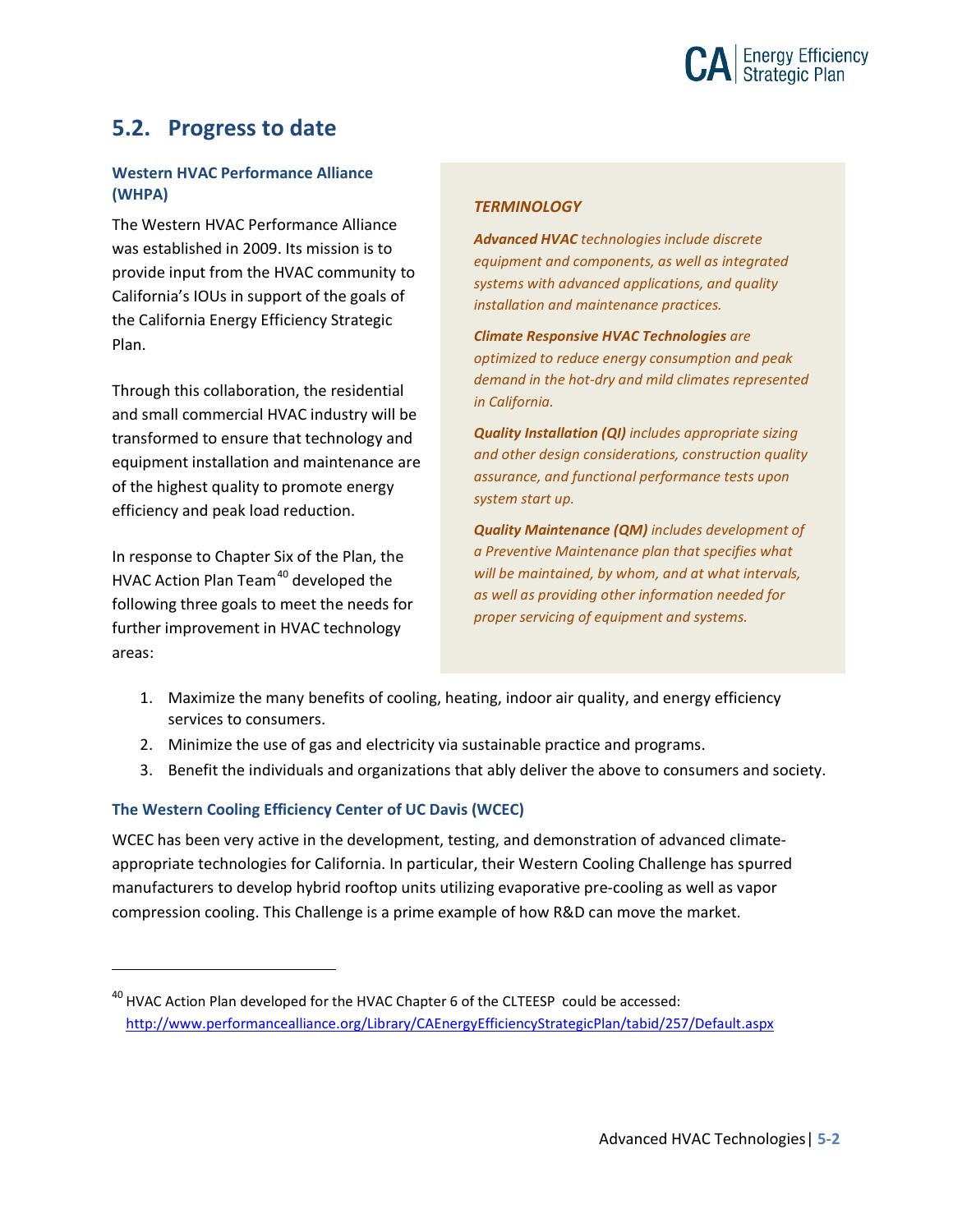

#### **Energy Commission and utility Emerging Technology Programs (ETP)**

Energy Commission and ETP have promoted advanced HVAC technologies, including climate-responsive technologies and fault detection and other advanced control applications, strategies, tools and models. They have also researched and addressed deployment gaps in these technologies. Additionally, some the Energy Commission's research has been used to inform updates of the Building Energy Efficiency Standards.

#### **The Air Conditioner Contractors of America (ACCA)**

ACCA has developed state-of-the-art Standard 5, to describe the QI process. ASHRAE has joined forces with ACCA to develop Standard 180 that describes the QM process. In addition, utilities IOU programs in California are beginning to recognize the value of QI in their upstream rebate programs.

### <span id="page-42-0"></span>**5.3. Vision for Advance HVAC Technologies**

According to the Strategic Plan, the vision for the research and technology in HVAC is the following

*"The residential and small commercial heating, ventilation, and air conditioning (HVAC) industry will be transformed to ensure that technology; equipment, installation, and maintenance are of the highest quality to promote energy efficiency and peak load reduction in California's climate*<sup>"[41](#page-42-2)</sup>

### <span id="page-42-1"></span>**5.4. Key Strategies**

 $\overline{a}$ 

The following key strategies are needed to pursue RD&D activities that enable the adoption of Advanced HVAC Technologies in California:

**Strategy 1:** Form partnerships with industry, training centers, trade schools and universities to promote the value of quality HVAC technologies to consumers, contractors and technicians, and to expand education and training to prepare the workforce to install and maintain Advanced HVAC technologies.

**Strategy 2:** Expand R&D activities to enhance the performance characteristics and operational attributes of Advanced HVAC Technologies.

**Strategy 3:** Develop, demonstrate and deploy advanced HVAC

#### *POTENTIAL INITIATIVE LEADS*

- *WHPA Market Adoption Committee*
- *Kristin Heinemeier, WCEC*

#### *POTENTIAL COLLABORATORS:*

- *Equipment manufacturers (Danfoss, Daikin) who have expressed interest*
- *IOU/POU Emerging Technology Programs*
- *IOU C&S Program*
- *Energy Commission - EPIC*
- *EPRI*
- *GTI*
- *C&S Action Plan initiative Leads*

<span id="page-42-2"></span> $41$  California Energy Efficiency Strategic Plan, Jan 2011 update; page 53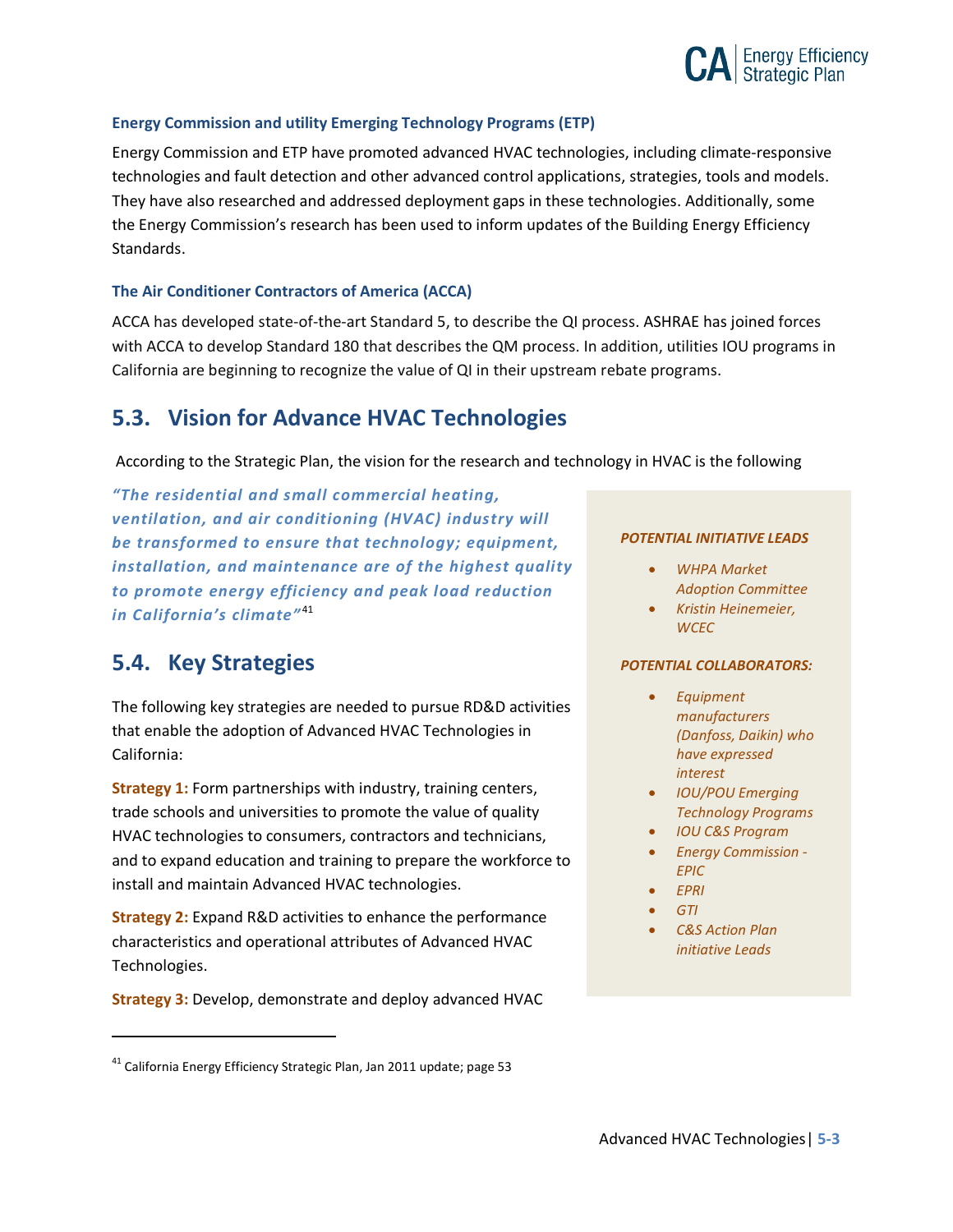

#### technologies.

This R&T Action Plan envisions the formation of a working group to facilitate the partnership between key market actors and researchers. This working group will expand on existing RD&D activities under the WHPA to target and improve the performance of climate responsive HVAC technologies.

Western Cooling Efficiency Center's (WCEC) Kristin Heinemeier and Mark Modera and WHPA's Dale Gustavson, Mark Cherniack and other staff and members have provided input into shaping the initiatives under this strategy. WHPA is seen as the best entity suited to lead the efforts under this Chapter through coordination with other market actors which include utility programs, manufacturers, and other research organizations (such as EPRI and GTI). Daikin and Danfoss Corporations have participated in the workshops, provided valuable input to this chapter and expressed specific interest in pursuing and participating in the initiatives with the HVAC manufacturer perspective. The involvement of Demand Response Research Center (DRRC) will be useful in coordinating any DR related initiatives.

In addition this working group will build upon existing relationships with key organizations such as, WCEC, DOE, AHRI, HARDI (distributor industry group for HVAC), SMACNA, ACCA, and ASHRAE Technical Committees (TCs) to build industry and key market-actor collaboration and consensus on initiatives to expedite the deployment of HVAC advanced technologies and climate responsive technologies. Distributors and contractors should be engaged to champion deployment of higher efficiency technologies into the market.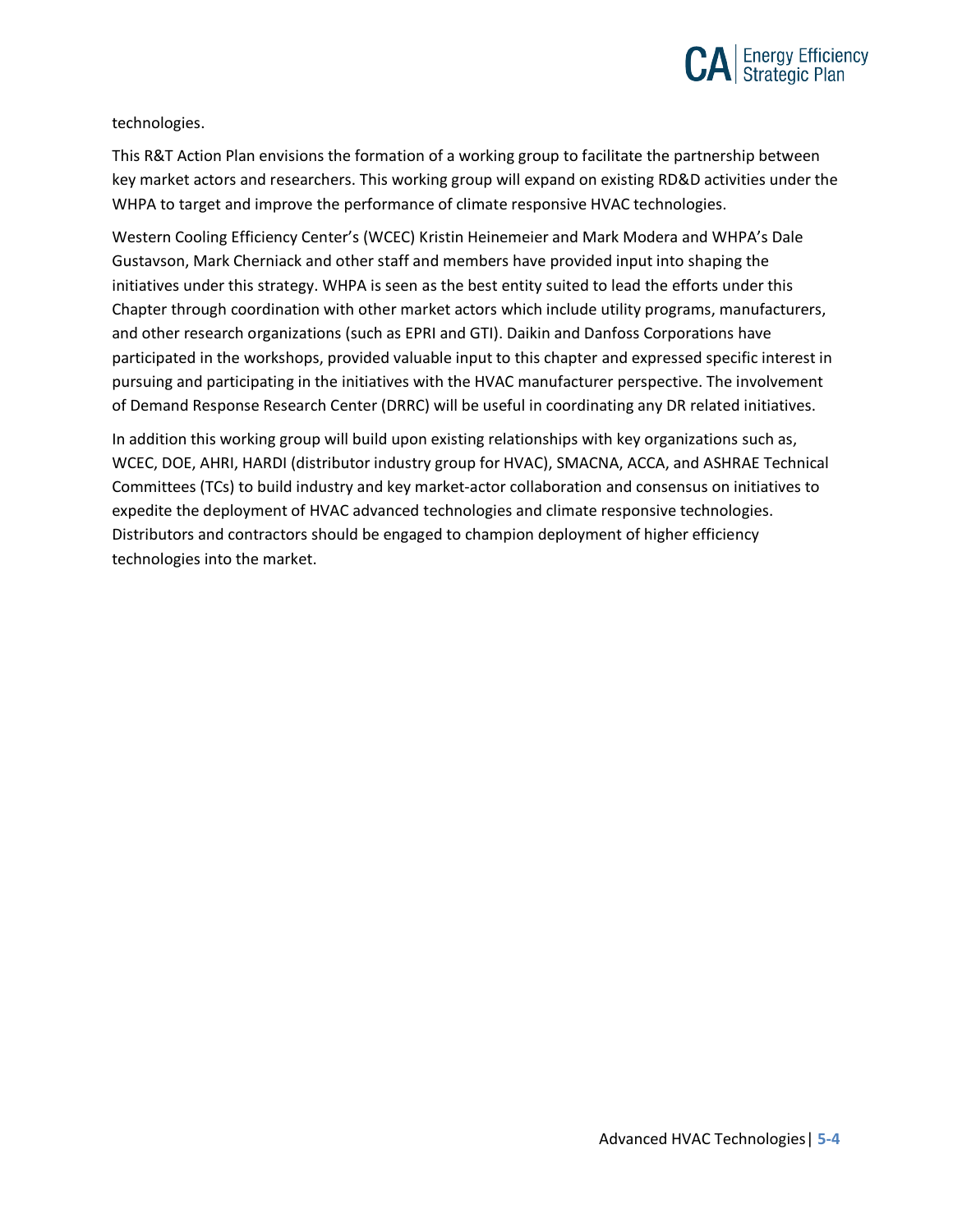

### <span id="page-44-0"></span>**5.5. Key Initiatives for Marketing, Education & Outreach**

*Strategy 1: Form partnerships with industry, training centers, trade schools and universities to promote the value of quality HVAC technologies to consumers, contractors and technicians and expand education and training to prepare the workforce to install and maintain advanced HVAC technologie*s*.*

Additional work is needed in the areas of marketing, education and outreach. HVAC equipment and services are seen as commodities; lower cost providers do better in the marketplace because of the inability or refusal of end users to differentiate between a higher and a lower quality provider. This is most dramatically seen in the very low rate of compliance with Title 24 in HVAC replacements. It is difficult for a contractor who intends to take out a permit and fully comply with all the Title 24 requirements to compete with one who has no such intention and can offer the service at a correspondingly lower price. If there were a "brand" that came to symbolize quality in HVAC equipment and services, it would help the market.

A solid understanding of the behavior of end users would also help to promote the market for quality HVAC taking into consideration factors like low maintenance and replacement of inefficient systems.

Some of the existing industry quality brands and standards related to HVAC are: Residential Quality Installation is defined by ASNI/ACCA Standard 5; Residential Quality Maintenance is defined by ANSI/ACCA Standard 4; Commercial Quality Maintenance is defined by ANSI/ASHRAE/ACCA Standard 180; Energy Star Residential HVAC Quality Installation is built on ANSI/ACCA Standard 5 and ANSI/ACCA Standard 9 (Quality Installation Verification Protocols).

Well established, "prestigious and hard-to-earn" HVAC industry credentials such as Journeyman Pipefitter, Journeyman Sheet Metal Worker, NATE certified technician, STAR certified technician, HVAC Excellence certified technician, RSES certified technician (and BPI certified technician) increase the likelihood of a "QI" or a "QM." These credentials need to be supported and amplified and the importance made known to consumers.

The HVAC marketplace also needs development of curriculum that includes advanced HVAC technologies for architecture and engineering course work. Training and certification programs on targeted QI/QM in advanced HVAC technologies, advanced diagnostics and controls to prepare the workforce (contractors and technicians) in California also need to be expanded. Potentially the North American Technical Excellence (NATE) technician certification program to enhance QI/QM methods could be considered for adapting to California specific requirements. QI and QM are defined by ANSIaccredited standards; however, the standards are purposely written as "high level" documents that declare what is to be done, but not "how". The "how" has long been taught in community and private colleges and union training centers by association-sponsored training (ACCA, IHACI, MCAA/MSCA, RSES, SMACNA, and others). One of the most serious deficiencies in existing training/education is not about the "how" it is about the existence of the standards, where they came from, who developed them, and under what process ("ANSI Essentials") and how doing excellent work meets or exceeds those standards (and benefits clients).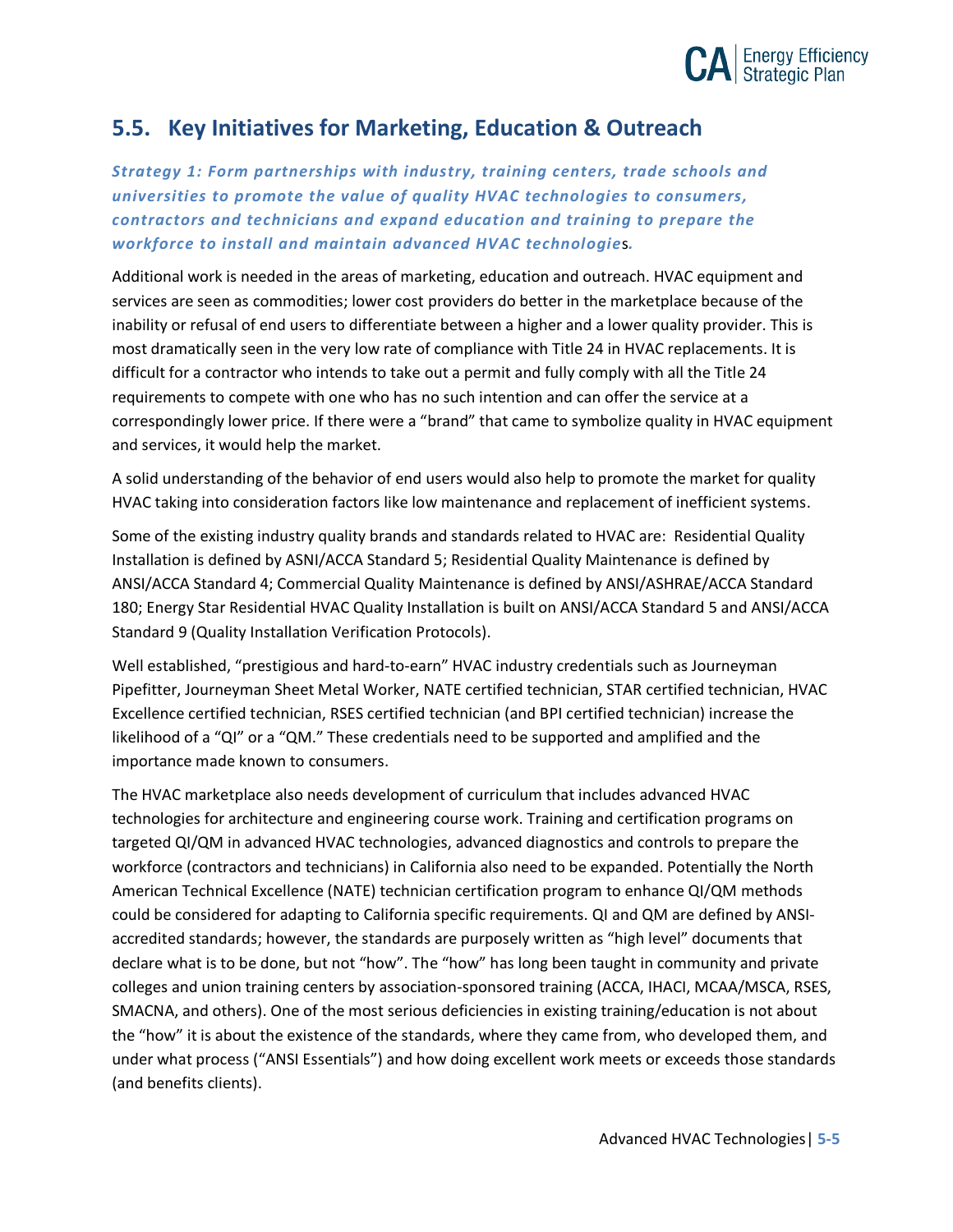#### **Key Initiatives**

- 1. Convene a working group on advanced HVAC technologies to facilitate the partnership between key market actors and researchers in the industry. Include a representative cross section of equipment manufacturers, component manufacturers, energy consultants, energy advocates and utility participants.
- 2. Develop programs that use strategies to inform, motivate, and empower energy consumers by integrating the value of quality HVAC equipment and services.
- 3. Develop an educational program targeting consumers, building owners and end users that provide clear information on energy use through in-home and in-building feedback devices, energy reports, internet tools and labels.
- 4. Develop marketing and outreach plan on available advanced HVAC, diagnostics and control technologies for contractors and technicians, including access to training, certification and rebate programs and initiatives.
- 5. Develop Continuing Education Credits for architects, engineering, in advanced HVAC technologies, advanced diagnostics and controls.
- 6. Develop integrated curriculum including advanced HVAC technologies for architecture, engineering, etc.
- 7. Expand training and certification programs on targeted QI/QM in advanced HVAC technologies, advanced diagnostics and controls to prepare the workforce (contractors and technicians) in California.
- 8. Research the viability and attributes of a statewide HVAC quality brand acknowledging current HVAC industry quality brands and standards already in the market, and assess the effectiveness of existing HVAC quality brands.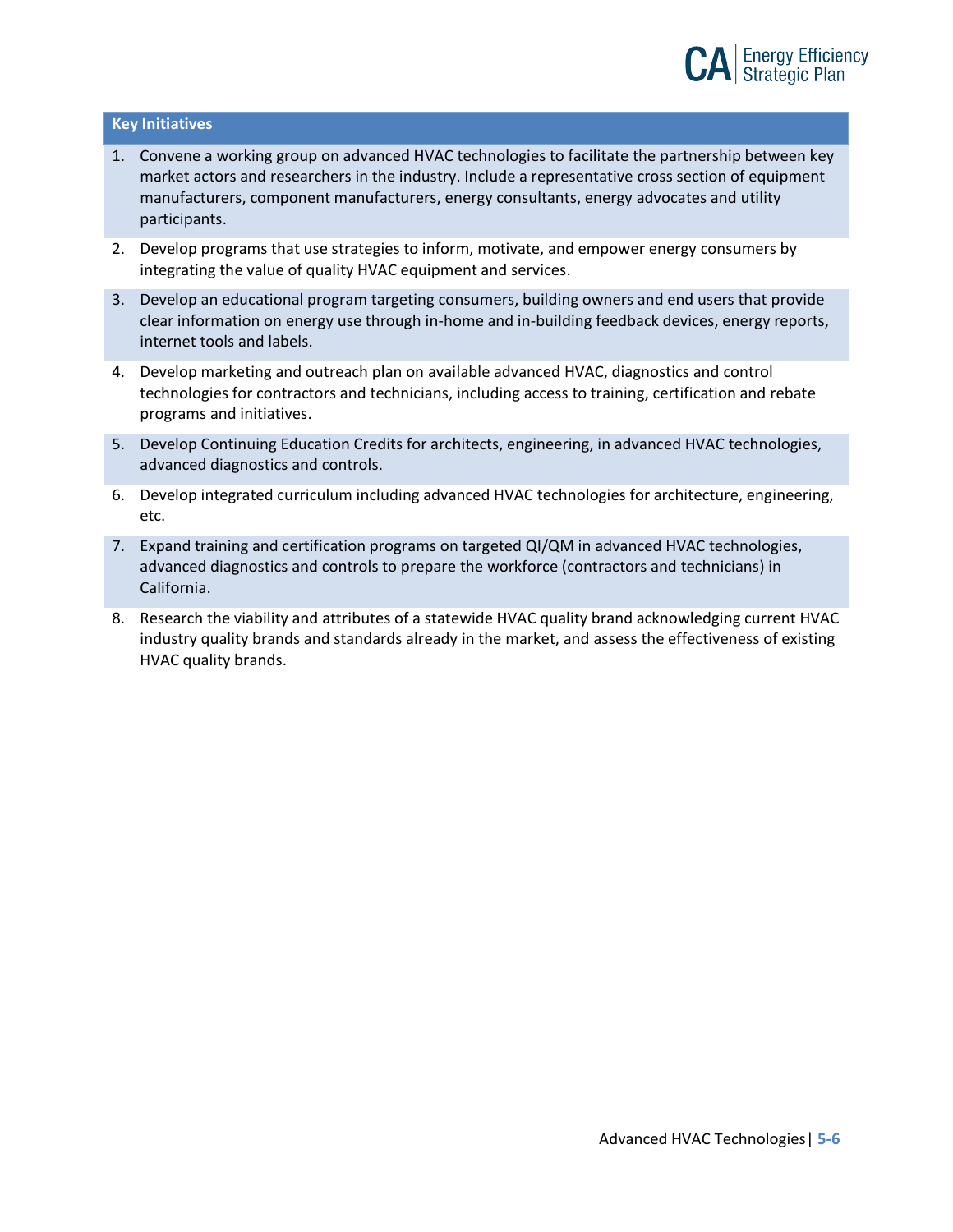

### <span id="page-46-0"></span>**5.6. Key Initiatives for Research and Development**

#### *Strategy 2: Expand R&D activities to enhance the performance characteristics and operational attributes of Advanced HVAC Technologies.*

The research community needs to develop an R&D agenda through coordinated effort to prioritize the next generation of advanced HVAC technologies that are appropriate for California's climate including compatible controls and advanced diagnostics. Initial technologies to consider include evaporative precooling, evaporative stand-alone, variable capacity heat pumps, hot/dry advanced controls, technology diagnostics and fault detection, and advanced desiccant cooling that specifically address the California climate focus called out in the Strategic Plan.

There is also a gap in existing diagnostic protocols. These protocols, implemented in embedded, aftermarket, or in-field applications, are needed to ensure that diagnostic techniques are capable of providing the benefits that manufacturers expect. Because some of these diagnostic techniques were built into utility programs and Title 24, there is a need to assess and improve the effectiveness of the tools and the algorithms behind them. After benchmarking and assessing the protocols, appropriate products can be produced and disseminated more universally. The first step in addressing this need is to conduct a gap analysis of existing protocols and future needs. Currently, 2013 Title 24 mandatory measure for RTU economizer FDD have work underway through SCE on Methods of Test for residential & RTU FDD along with work underway nationally through ASHRAE SPC207 Laboratory Method of Test of Fault Detection and Diagnostics Applied Commercial Air-Cooled Packaged Systems.

Researchers need to identify technologies that could produce the savings needed to meet California's energy savings and peak reduction goals. There is a need to conduct comprehensive cost-benefit analysis of leading and prospective advanced technologies and applications. Because HVAC has such an impact on peak demand, the regulatory policy makers and industry need to coordinate to update the "Total Avoided Cost Model" and Title 24 "Time Dependent Valuation" calculations, including use of peak energy values to properly value HVAC's contributions. There is a need to evaluate existing computer applications for modeling and identify necessary revisions for relevant computer modeling applications. This involves the coordination between Energy Commission (Title 24) staff, IOU ratemaking/regulatory staff, CPUC along with modeling tool providers and potentially IOU/POU ETP staff.

In addition, there is a need to develop energy efficiency performance specifications (EER, SEER AC) to guide improvements in existing HVAC technologies including compressor technologies, evaporator technologies, controls, and variable-flow. Research is needed to develop robust performance mapping for variable refrigerant flow including the identification of specific temperature and humidity conditions that affect operations; and address variance in expected versus realized energy savings through climatespecific testing.

DOE has also instituted a national HVAC Roadmap development process with Oakridge National Laboratory in the lead. The Roadmap will be used by DOE to prioritize HVAC related funding resources. California also needs to be a part of this national effort to ensure inclusion of priorities related to the state's climate.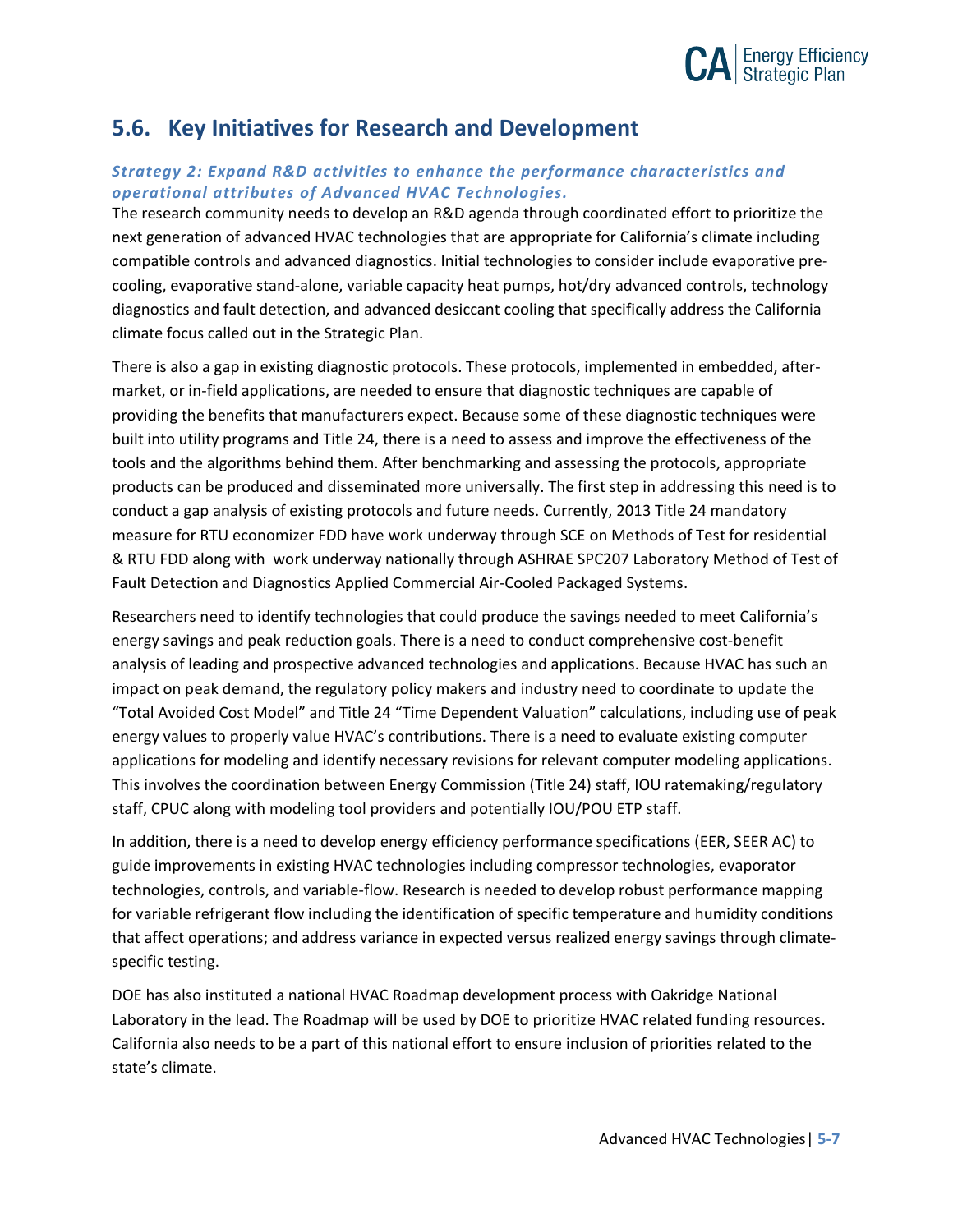

#### **Key Initiatives**

- 1. Develop R&D agenda for short-term and long-term research needs targeting hot/dry HVAC technologies, controls and advanced diagnostics, efficient distribution systems with related designs and controls.
- 2. Conduct R&D to verify performance characteristics and potential energy savings, demand response and price response capabilities of prospective and advanced HVAC technologies including systems and components that interact with Smart Grid/Smart Meter functionality.
- 3. Assess and update existing diagnostic protocols to ensure proper implementation in embedded, after-market, and in-field applications.
- 4. Assess and update existing computer modeling applications to include peak energy values related to HVAC's contributions. Improve understanding of performance and cost trade-offs between optimizing HVAC systems for energy efficiency at peak load and full year energy efficiency.
- 5. Conduct R&D to enhance the interactive compatibility of advanced HVAC technologies and components including variable compressors and radiant-based distribution systems, with other energy systems and building components to reduce whole-building energy consumption and peak demand.
- 6. Identify potential for integrating advanced HVAC technologies with building area networks/ home area networks, and with Smart Grid and Smart Meters.
- 7. Review ANSI/ASHRAE Standard 55-2010 Thermal Environmental Conditions for Human Occupancy and other appropriate human health research to optimize human comfort indices and energy efficiency in buildings.
- 8. Collaborate with US Department of Energy on its national HVAC Roadmap on 1) HVAC Technology Application Issues, 2) Utility and Regulatory Issues, 3) Education and Outreach, 4) Software Integration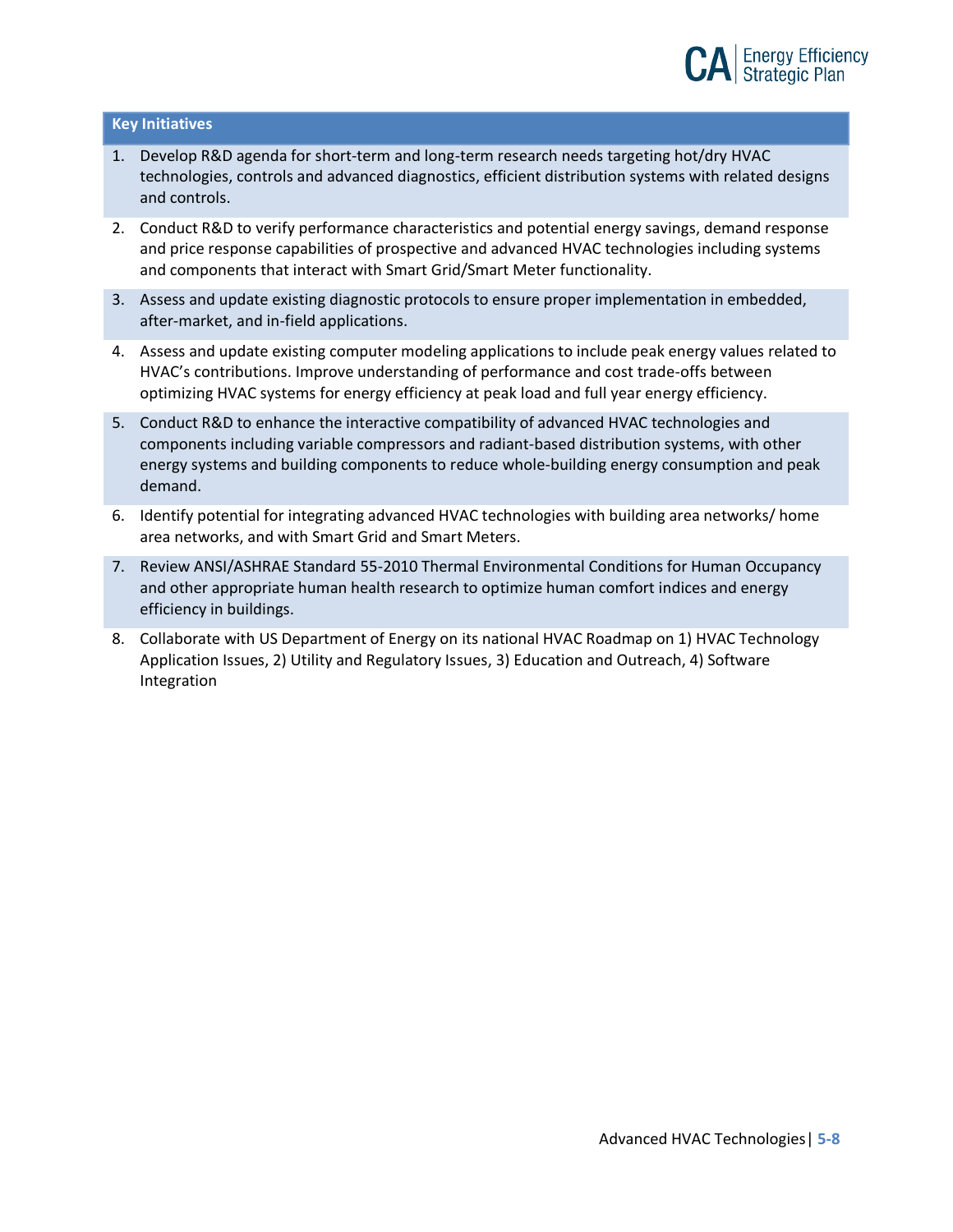

### <span id="page-48-0"></span>**5.7. Key Initiatives for Early Deployment**

#### *Strategy 3: Develop early deployment strategies for advanced HVAC technologies.*

There are a number of specific gaps that must be addressed by the R&T community to help achieve the goals of the Strategic Plan. As new and innovative technologies appear on the horizon, there is a gap between the demonstration of valid technologies and uptake by large manufacturers and the market. Demonstrations commonly find that the technologies have operational attributes that make them difficult to sell to end-users, such as the increased requirement for maintenance of advanced equipment and commissioning of advanced controls. These additional requirements are perceived as threats to occupant comfort, and there seems to be a normal hesitancy to try a new and potentially "bleedingedge" technology. The first step in disseminating and deploying advanced technologies is to identify prospective and advanced HVAC technologies, which is being done by research entities across the state and country.

Another need is for HVAC to be understood and be part of a whole building that consists of a number of interacting systems that work together to reduce energy consumption and peak demand. Some technologies that make sense for California's climates are challenging to implement if there is not a whole-building perspective. These technologies include radiant cooling, ductless systems, and ground source heat pumps. Pilots of these and other integrated technologies would help to promote these technologies and achieve the goals of the Strategic Plan.

Energy efficiency programs in California need to prioritize and assess incentive options to enable the deployment of advanced HVAC technologies and practices.

There is a need to develop assessment methods and protocols to move emerging HVAC technologies from R&D phases to pilot and consequently to market and to be able to disseminate information requirements and specifications to manufacturers. This includes the need for third party test facilities that can independently verify manufacturer claims and put products on the fast track to deployment. Some existing California HVAC lab testing facilities are: SCE Refrigeration and Thermal Test Center (RTTC); PG&E's San Ramon HVAC test facility; WCEC (a new facility will have a test chamber); and LBNL is building its [Facility for Low Energy Experiments in Buildings \(FLEX\)](http://utbf.lbl.gov/) including HVAC capabilities. However, there is need for collaboration and coordination in the use of these facilities to certify emerging HVAC technologies that can be catapulted to early deployment.

#### **Key Initiatives**

- 1. Identify costs and benefits of new HVAC technologies ready for pilots and demonstrations, such as variable speed AC, heat pumps, and home energy (electric) storage appliances (HESA) combined with renewables (rooftop solar).
- 2. Develop pilots to test the integration compatibility of advanced HVAC technologies to reduce energy consumption and peak demand including evaluation of demand response capabilities, and verify energy savings and other benefits and costs.
- 3. Develop and publish a framework and process to identify existing opportunities and programs in California to move the next generation HVAC technologies through the product development pipeline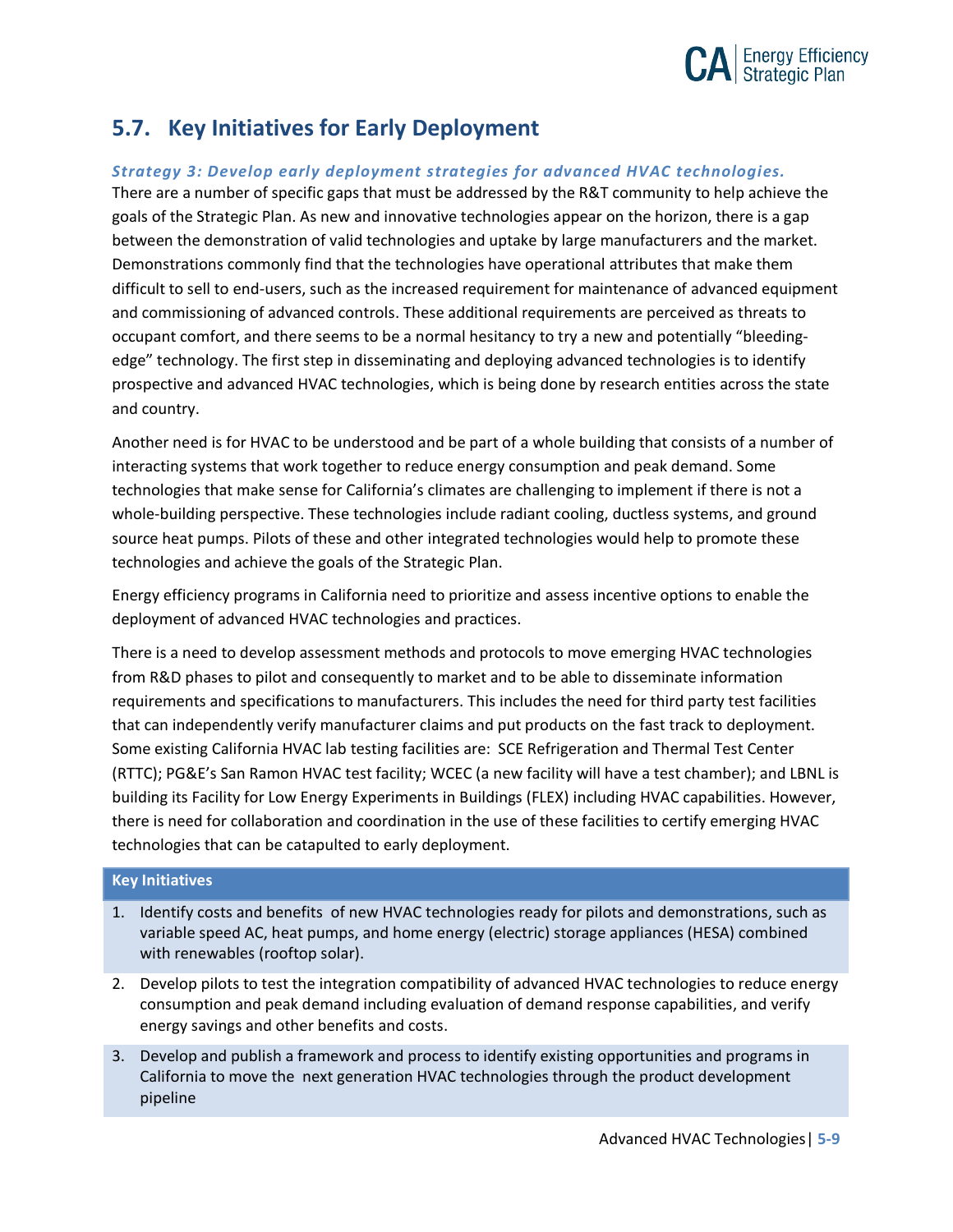

#### **Key Initiatives**

- 4. Identify HVAC products that could benefit from a design and performance measurement competition like the Western Cooling Challenge (specification for advanced rooftop cooling unit sponsored by CEC and SCE)<sup>[42](#page-49-0)</sup>
- 5. Identify technologies, funding opportunities and partners for monitoring HVAC performance in smaller commercial and residential buildings
- 6. Develop scaled pilots that identify generic specifications for advanced HVAC technologies such as, Indirect Evaporative Cooling.
- 7. Create third party lab testing to certify emerging HVAC technology

<span id="page-49-0"></span><sup>42</sup> http://wcec.ucdavis.edu/programs/western-cooling-challenge/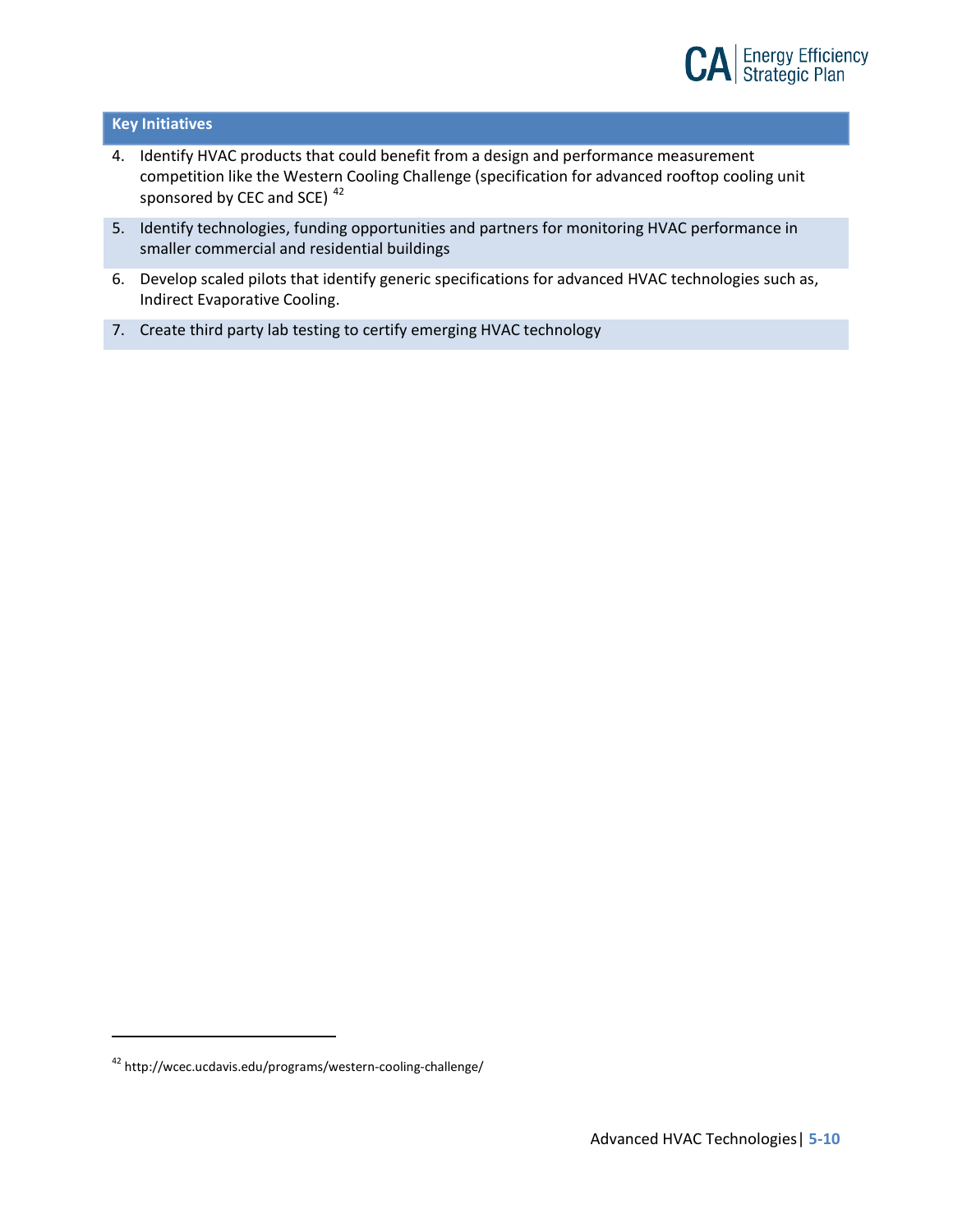

# <span id="page-50-0"></span>**List of Participants**

#### **JULY 2011 WORKSHOP AT CEC**

| <b>Name</b>          | <b>Affiliation</b>             |
|----------------------|--------------------------------|
| A. Ahmad             | SDG&E                          |
| Abram Conant         | <b>Proctor Engineering</b>     |
| Ashish Gautam        | <b>CEC</b>                     |
| <b>Ben Finkelor</b>  | <b>UC Davis</b>                |
| Bobbi Lu Bennett     | <b>Apollo Energies</b>         |
| <b>Bruce Baccei</b>  | <b>SMUD</b>                    |
| <b>Carlos Haiad</b>  | <b>SCE</b>                     |
| Chris Ungson         | CPUC-DRA                       |
| Connie Sichon        | <b>CEC</b>                     |
| Devin Rauss          | <b>SCE</b>                     |
| Douglas Mahone       | HMG                            |
| Ed Vine              | <b>CIEE</b>                    |
| G.P. Li              | UCI                            |
| Gregg Ander          | <b>SCE</b>                     |
| <b>Howard Berman</b> | <b>Capitol Management</b>      |
| Ingrid Bran          | <b>EPRI</b>                    |
| Jane Heinz           | <b>CEC</b>                     |
| Jeremy Reefe         | Sempra                         |
| Jeremy Stieglitz     | Redwood Systems                |
| Jerine Ahmed         | <b>SCE</b>                     |
| Jerry Mix            | Wattstopper                    |
| Jim Lutz             | LBNL                           |
| John Proctor         | Proctor Eng.                   |
| <b>Julie Humes</b>   | Lennox                         |
| Leah Mohney          | <b>CEC</b>                     |
| Mark Modera          | <b>UC Davis</b>                |
| <b>Mark Stout</b>    | Apollo Energies                |
| Martin Vu            | <b>SCE</b>                     |
| Mary Ann Piette      | LBNL                           |
| Merwin Brown         | <b>CIEE</b>                    |
| Michael Kamel        | <b>MelRok</b>                  |
| Michael Kamel        | MelRok                         |
| Michael Schmeida     | Tremco                         |
| Monika Weiss         | <b>ERG Sol</b>                 |
| Paul Donahue         | MelRok                         |
| R. Barajas           | Luxim                          |
| Rob Hammon           | Consol/BIRAenergy              |
| Ron Gorman           | Sempra                         |
| Smita Gupta          | Itron                          |
| <b>Susan Preston</b> | CalCEF Clean Energy Angel Fund |
| Zach Mix             | Wattstopper                    |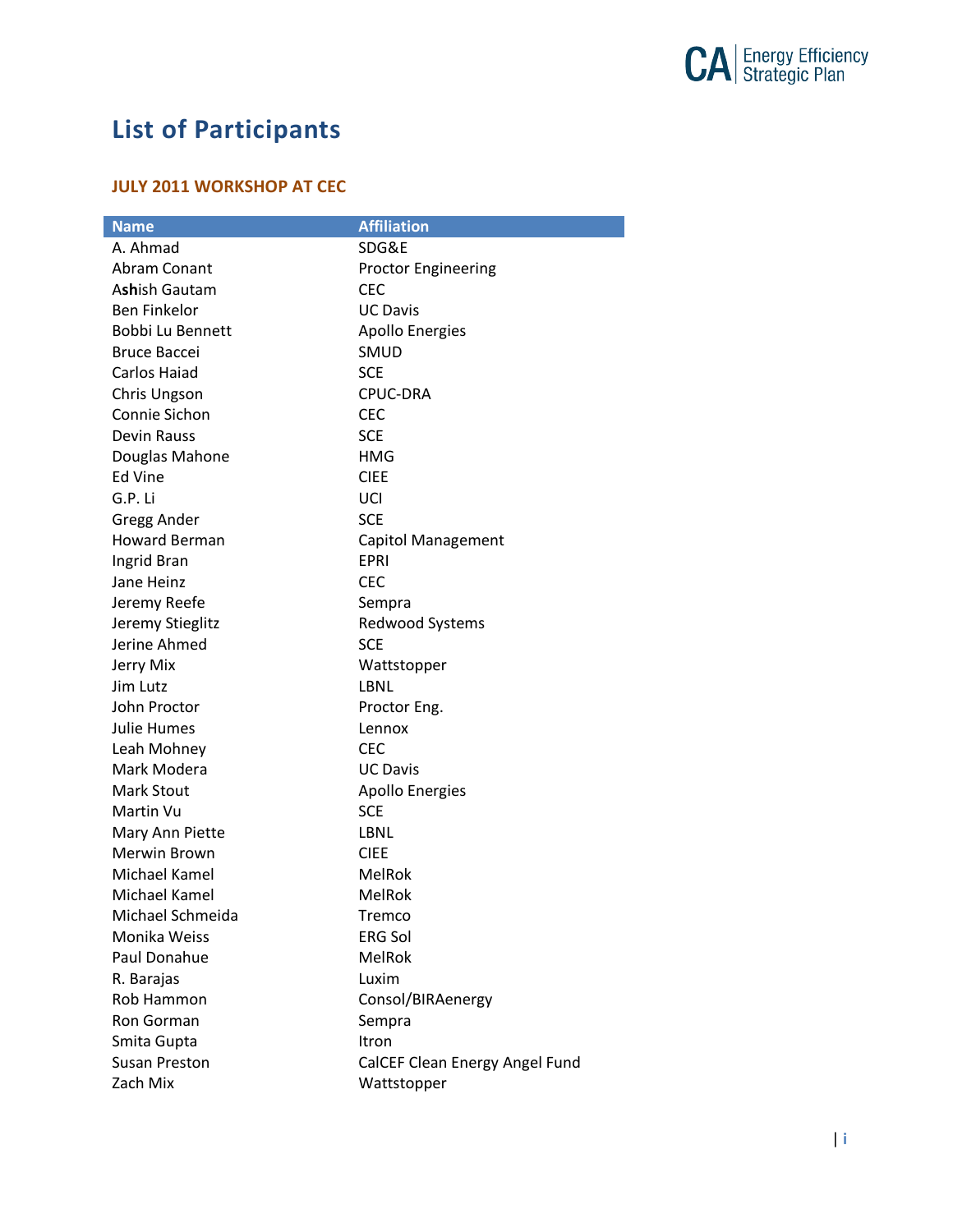

#### **NOVEMBER 2011 TWO DAY WORKSHOP AT CPUC**

| <b>Name</b>            | <b>Affiliation</b>               |
|------------------------|----------------------------------|
| A Ahmed                | SDG&E                            |
| Aaron Sarela           |                                  |
| Abram Conant           | <b>Proctor Engineering Group</b> |
| Albert Chiu            | PG&F                             |
| Alok Singh             | <b>SCE</b>                       |
| Alyesa Cherry          | <b>SCE</b>                       |
| Anne Marie Blankenship | <b>Willdan Energy Solutions</b>  |
| Barbara George         | <b>Women's Energy Matters</b>    |
| Benjamin Finkelor      | EEC-UCD                          |
| Bernie Kotlier         | <b>NECA</b>                      |
| <b>Brenda Hopewell</b> | PECI-CCC                         |
| <b>Bruce Baccei</b>    | SMUD                             |
| Cathy Fogel            | <b>CPUC</b>                      |
| <b>Cathy Higgins</b>   | <b>NBI</b>                       |
| Chip Fox               | SDG&E                            |
| <b>Chris Myers</b>     | <b>CPUC</b>                      |
| Chris Ungson           | <b>CPUC</b>                      |
| <b>Christine Tomeo</b> | <b>Barakat Consulting</b>        |
| <b>Daniel Reese</b>    | <b>PECI</b>                      |
| David Kaneda           | <b>IDeAs</b>                     |
| David Najewicz         | <b>GE Appliances</b>             |
| David R Lehrer         | <b>CBE-UCB</b>                   |
| Davis R Shallenberger  | <b>Synergy Companies</b>         |
| Dean Kato              | Daikin                           |
| Doug Mahone            | <b>Heschong Mahone Group</b>     |
| Duane F Larson         | PG&E                             |
| Dwight Agan            | Intertek                         |
| <b>Ed Vine</b>         | CIE&E-UCB                        |
| <b>Edwin Hornquist</b> | <b>SCE</b>                       |
| <b>Eric Cutter</b>     | E3                               |
| G.P. Li                | CIT&IT-UCI                       |
| Greg Wikler            | EnerNoc                          |
| Gregory Rybka          | Nexant                           |
| Ingrid Bran            | <b>EPRI</b>                      |
| James Tuleya           | PG&E                             |
| Jay Paidipati          | Navigant                         |
| Jenna Canseco          | <b>KEMA</b>                      |
| Jenny L Roehm          | <b>PECI</b>                      |
| Jerry Mix              | WattStopper                      |
| John Mejia             | PG&E                             |
| John H Holmes          | SDG&E                            |
| John L Stoops          | <b>KEMA</b>                      |
| Jon McHugh             | <b>McHugh Energy Consultants</b> |
| Karl Brown             | CIE&E-UCB                        |
| Kathleen Gaffney       | <b>KEMA</b>                      |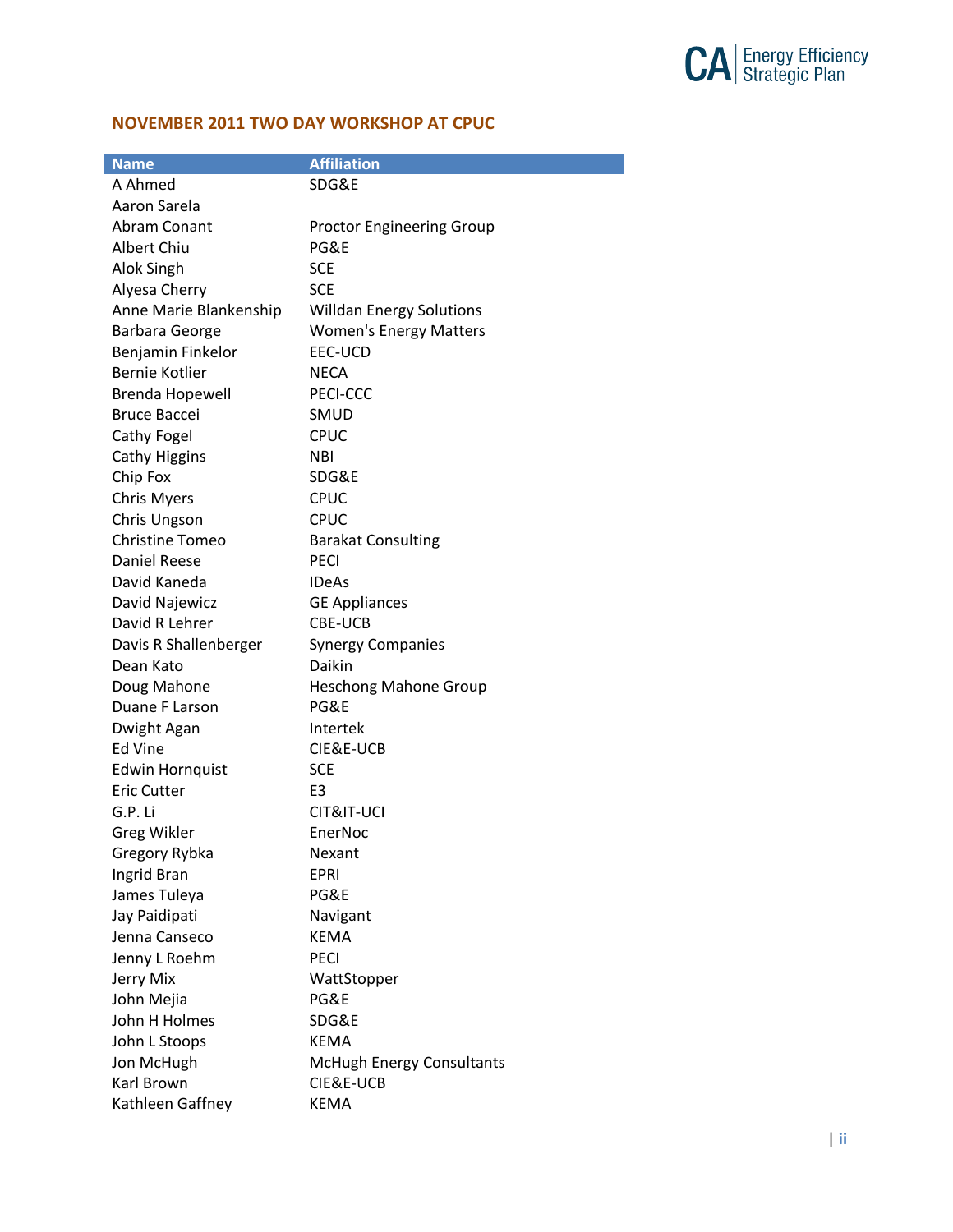

| <b>Name</b>             | <b>Affiliation</b>                       |
|-------------------------|------------------------------------------|
| Kristin Heinemeier      | <b>WCEC-UCD</b>                          |
| Len Pettis              | Capital Plan, Design & Constr-CSU        |
| Leo Carrillo            | PG&E                                     |
| Mark P Modera           | WCEC-UCD                                 |
| <b>Marshall Hunt</b>    | PG&E                                     |
| Martha Krebs            | EERD-UCD                                 |
| Mary Ann Piette         | LBNL                                     |
| Michel Kamel            | MelRok                                   |
| Mike Keesee             | <b>SMUD</b>                              |
| Moana Reynau            | Pythagoras Solar                         |
| Monika Weiss            | ergSol-CSO                               |
| Nate Taylor             | SDG&E                                    |
| Nicole Woolsey Biggart  | EEC-UCD                                  |
| Nikhil Kumar            | Intertek                                 |
| Omar Siddiqui           | EPRI                                     |
| Peter Turnbull          | PG&E                                     |
| Priya Sreedharan        | E <sub>3</sub>                           |
| <b>Randall Wong</b>     | PG&E                                     |
| Rich Fox, P.E.          | <b>Willdan Energy Solutions</b>          |
| Rob Hammon              | ConSol                                   |
| Robert Knight           | Bevilacoua Knight, Inc.                  |
| Robert W Wilkins        | Danfoss                                  |
| <b>Rory Cox</b>         | <b>Pacific Environment</b>               |
| Ryokei Hinokuma         | Daikin US, Corp                          |
| Sandy Lawrie            | PG&E                                     |
| Sanjai Marimadaiah      | HP                                       |
| Shayna Hirshfield       | City of San Jose Silicon Va Energy Watch |
| <b>Stephan Morrison</b> | City of Fresno                           |
| <b>Steve Galanter</b>   | <b>SCE</b>                               |
| <b>Steve Selkowitz</b>  | LBNL                                     |
| Susan Preston           | CalCEF                                   |
| Tav Commins             | <b>CEC</b>                               |
| <b>Ted Lanphar</b>      | MelRok                                   |
| Tom Webster             | <b>CEDR-UCB</b>                          |
| <b>Victor Banuelos</b>  | <b>CPUC</b>                              |